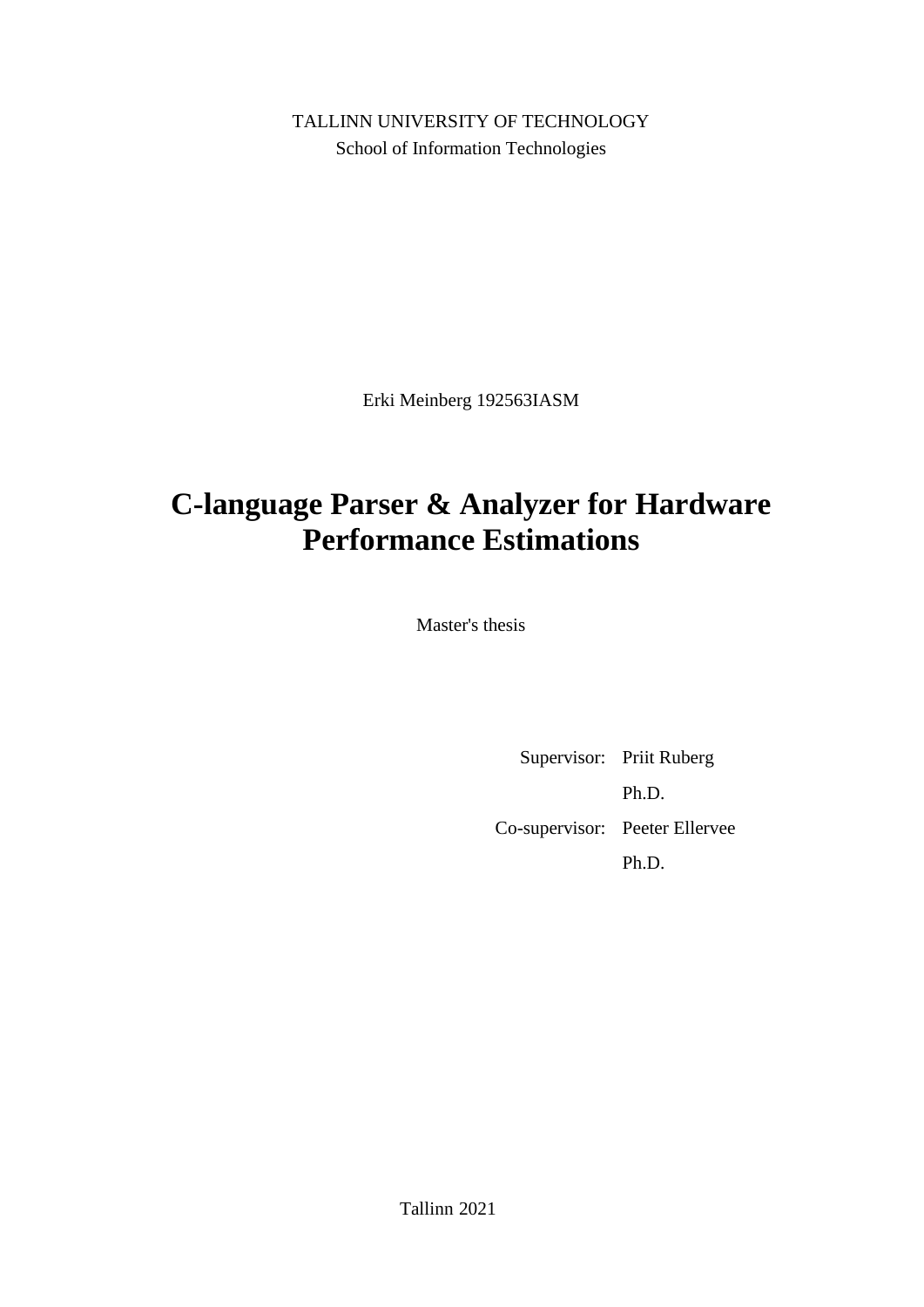TALLINNA TEHNIKAÜLIKOOL Infotehnoloogia teaduskond

Erki Meinberg 192563IASM

# **"Riistvara jõudluse hindamiseks loodud C-keele parser & analüsaator"**

Magistritöö

Juhendaja: Priit Ruberg Ph.D. Kaasjuhendaja: Peeter Ellervee Ph.D.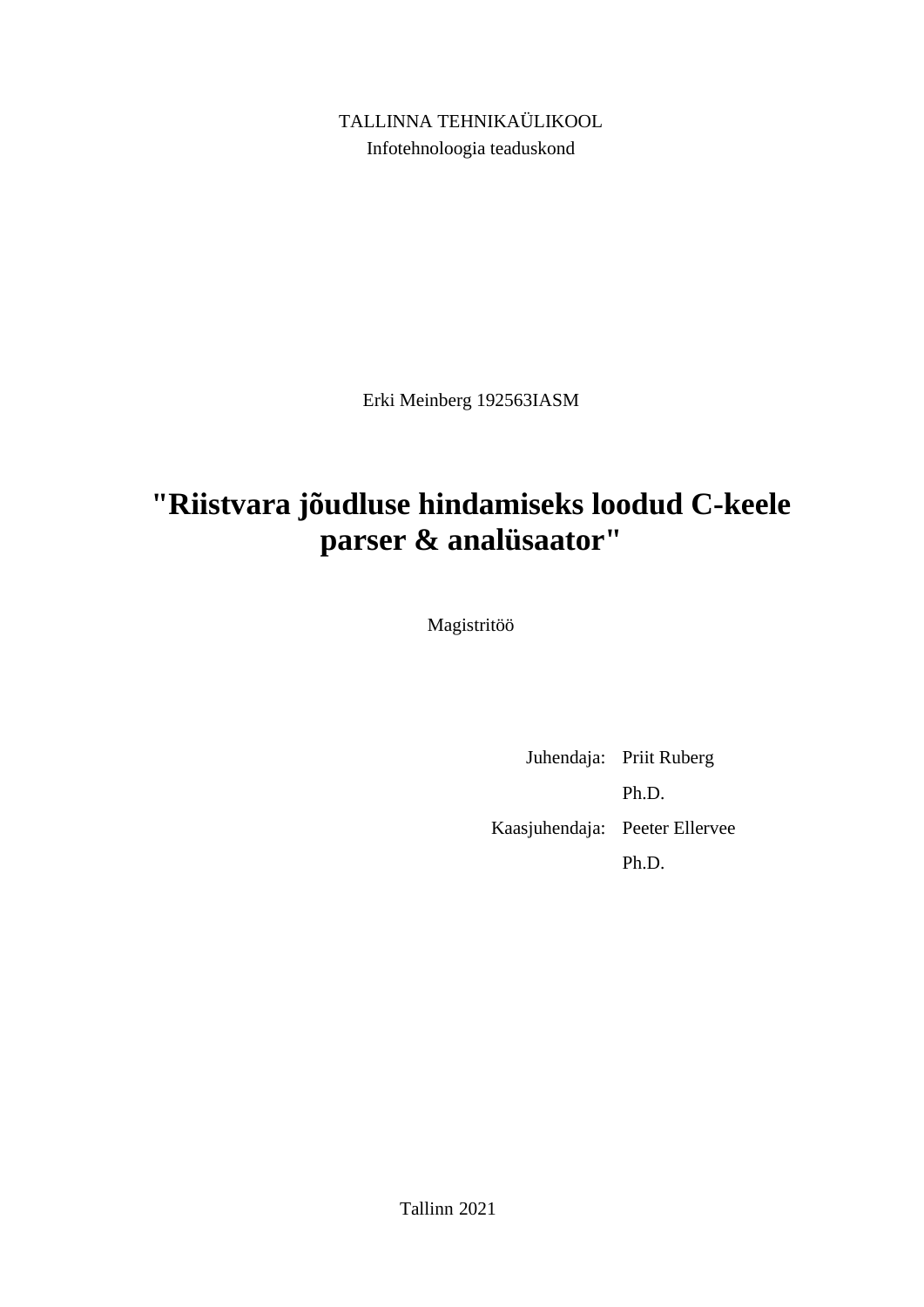## **Author's declaration of originality**

I hereby certify that I am the sole author of this thesis. All the used materials, references to the literature and the work of others have been referred to. This thesis has not been presented for examination anywhere else.

Author: Erki Meinberg

10.05.2021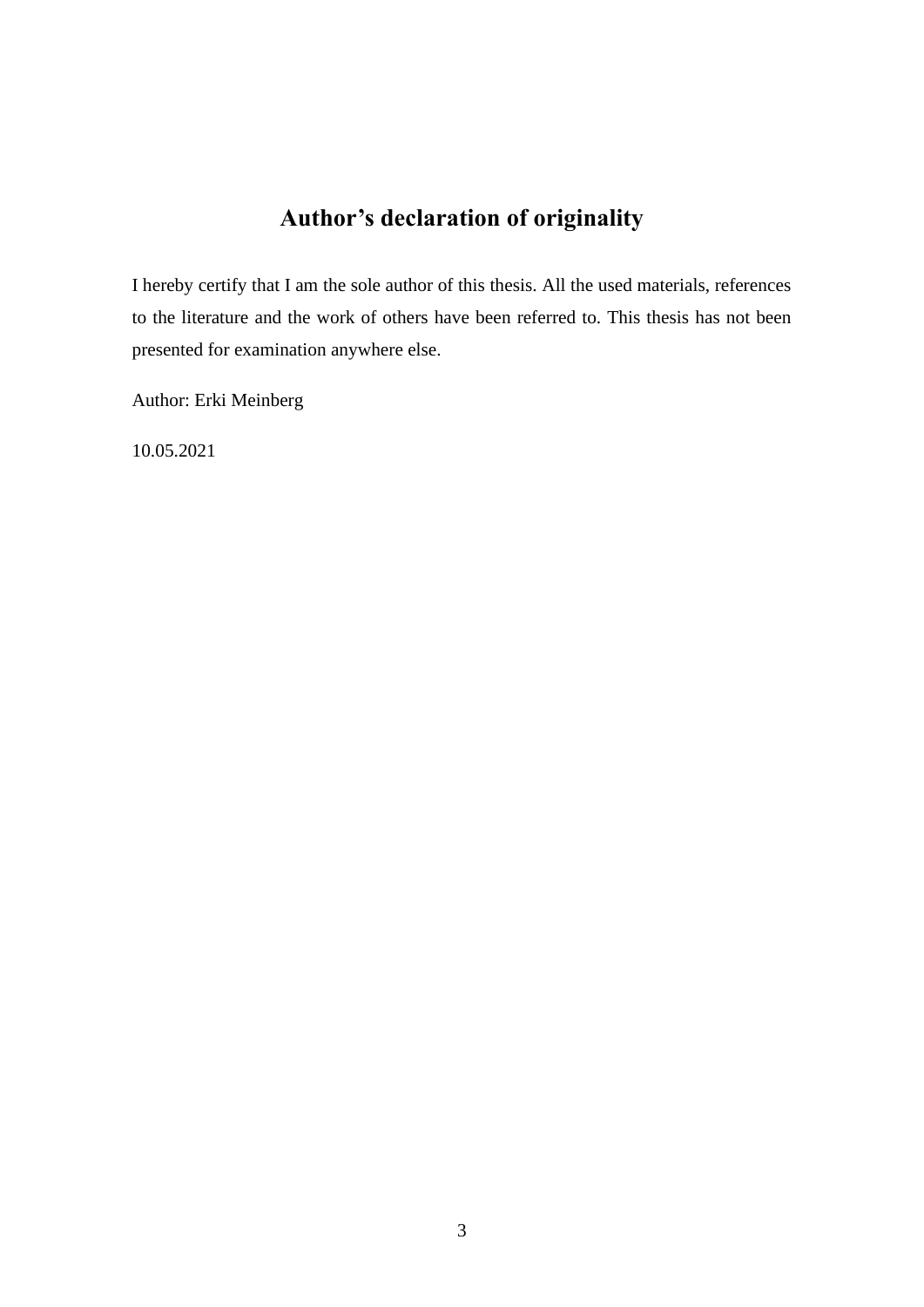## **Abstract**

In preceding works, Priit Ruberg et al. devised methodology for estimating the energy consumption and performance of C-code programs. This thesis describes the implementation of a software system which is meant to automate this methodology. The implementation of two key components is described: that of the atomic operations parser and the analyzer. LLVM and clang libraries were used for the implementation of the parser. The product of this thesis is a functional system which can the number of unique operations a given C-code program executes. The implemented system was then tested on both known example programs used by Ruberg et al., and on the Dhrystone and Whetstone benchmark systems.

This thesis is written in English and is 42 pages long, including 7 chapters, 14 figures and 7 tables.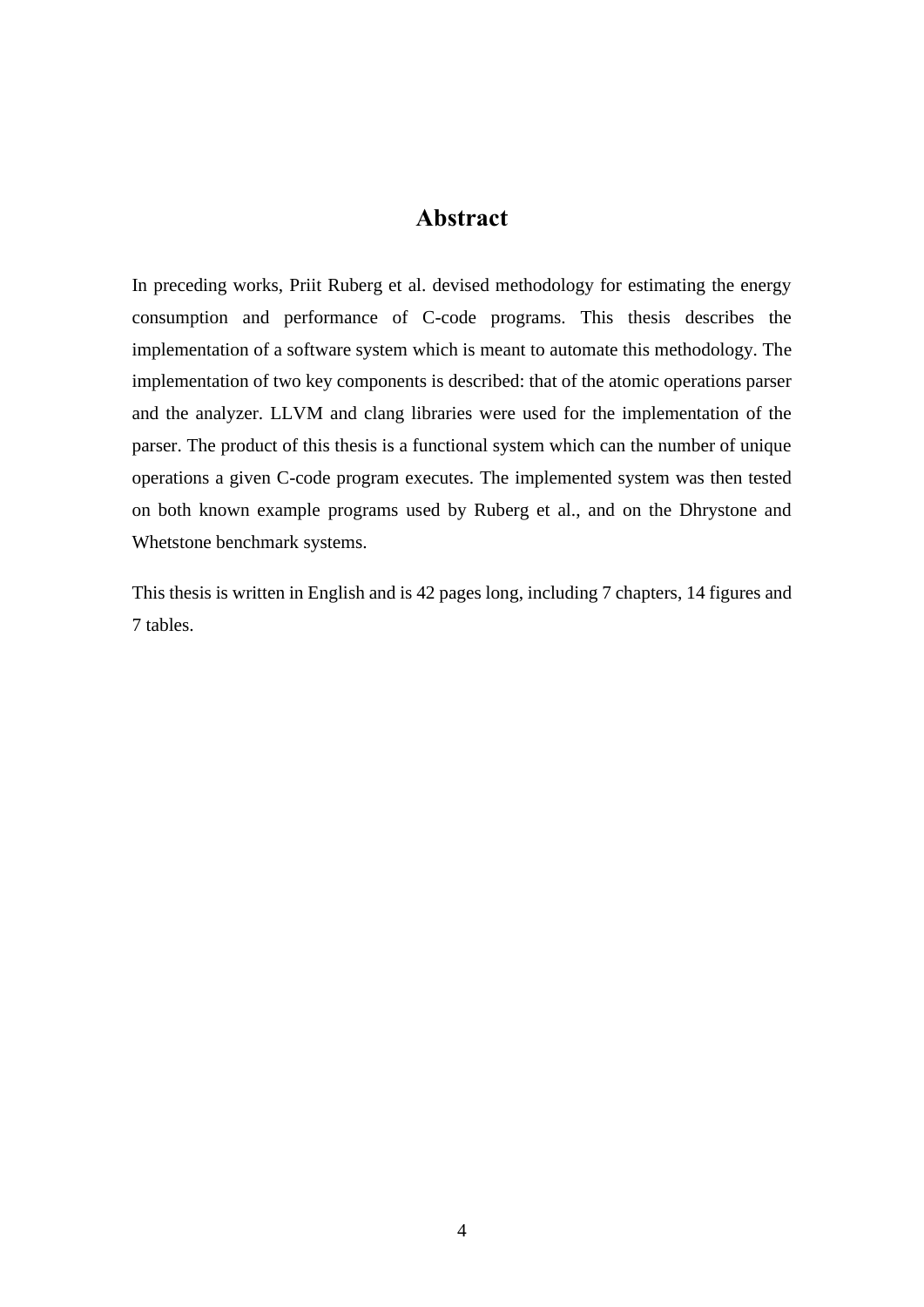## **Annotatsioon**

# **Riistvara jõudluse hindamiseks loodud C-keele parser & analüsaator**

Eelnevates töödes kirjeldavad Priit Ruberg jt. uut meetodit C-keeles kirjutatud tarkvara programmide jõudluse ja energiatarbe hindamiseks. Käesoleva töö eesmärk on kirjeldada tarkvarasüsteemi, mis automatiseerib selle meetodi rakendamist.

Töö alguses teostatakse ülevaade eelnevatest töödest ja kirjeldatakse nende poolt välja toodud meetodeid. Selle põhjal kirjeldatakse töö käigus arendatud tarkvarasüsteemi tööpõhimõte ja meetodid. Süsteemi töö põhineb hinnatava C-koodi süntaksi parsimisel ja analüüsimisel.

Peale rakendatavate meetodite kirjeldust seatakse paika süsteemi nõuded. Lisaks selle ka süsteemi struktuur. Struktuuri põhiosad, mida selle töö käigus realiseeriti, on operatsioonide parser ja analüsaator programm. Järgnevates töö osades kirjeldatakse mõlema osa tehniline lahendus.

Operatsioonide parser loodi C++ programmeerimiskeeles, rakendades LLVM ja clang teeke. Analüsaator on Python3-s loodud programm. Valmistükina võetud süsteemi komponendiks on gcov ja gcovr koodikatvust hindavad tööriistad.

Koostatud tarkvarasüsteemi tööd võrreldakse eelnevates töödes kasutatud programmidega. Lisaks sellele katsetatakse süsteemi võimekust informatsiooni eraldada tuntumatest jõudluse hindamisprogrammidest, Dhrystone ja Whetstone.

Lõputöö on kirjutatud Inglise keeles ning sisaldab teksti 42 leheküljel, 7 peatükki, 14 joonist, 7 tabelit.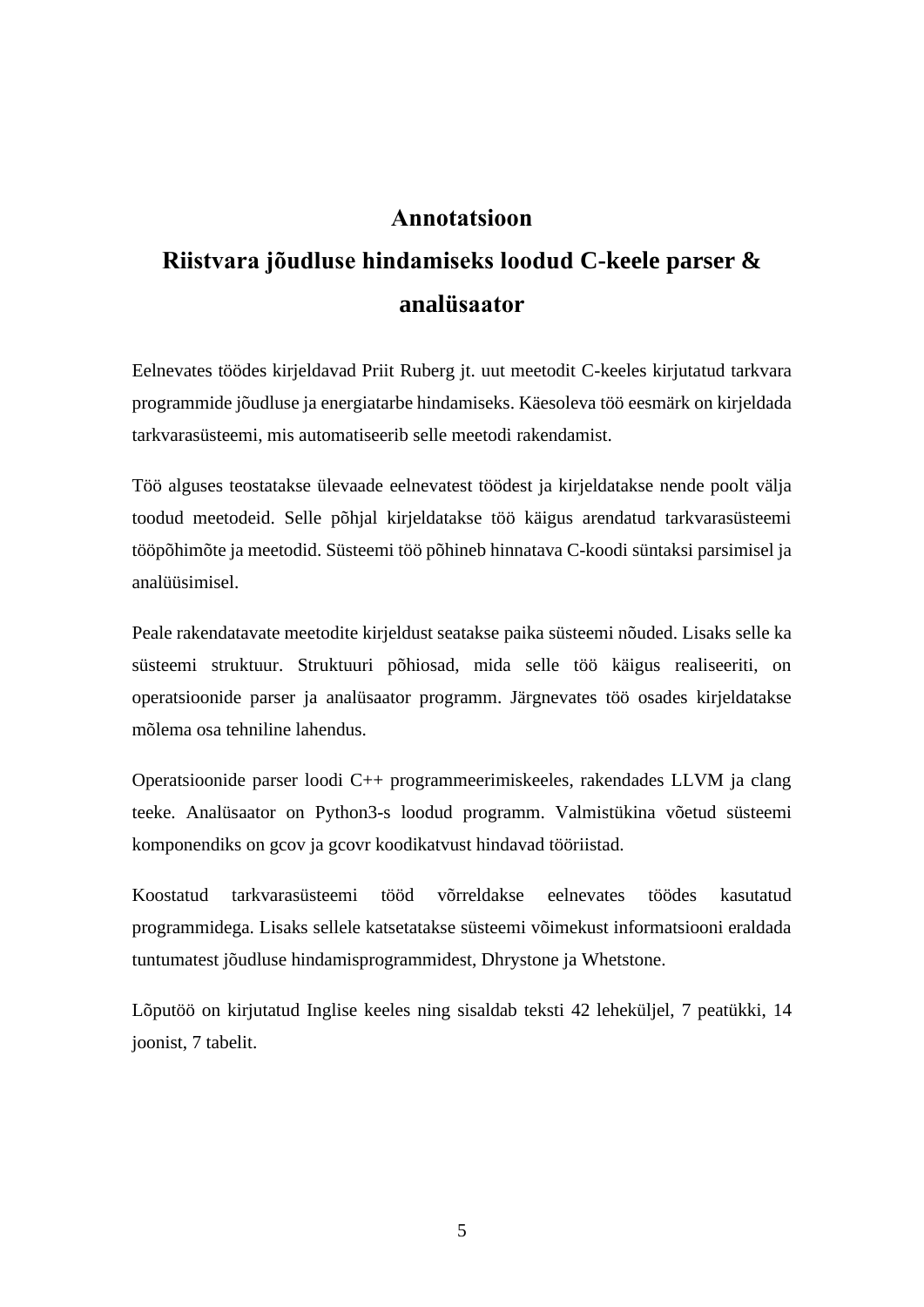## **List of abbreviations and terms**

| <b>AST</b>  | Abstract syntax tree.                                                        |
|-------------|------------------------------------------------------------------------------|
| <b>JSON</b> | JavaScript Object Notation.                                                  |
| <b>UML</b>  | Unified Modelling Language.                                                  |
| GCC         | The GNU Compiler Collection.                                                 |
| cc1         | GCC's C language compiler and preprocessor.                                  |
| <b>RTL</b>  | Register transfer language.                                                  |
| <b>LLVM</b> | A collection of modular and reusable compiler and toolchain<br>technologies. |
| clang       | A C language front end for the LLVM infrastructure.                          |
| gcov        | A C language code coverage tool.                                             |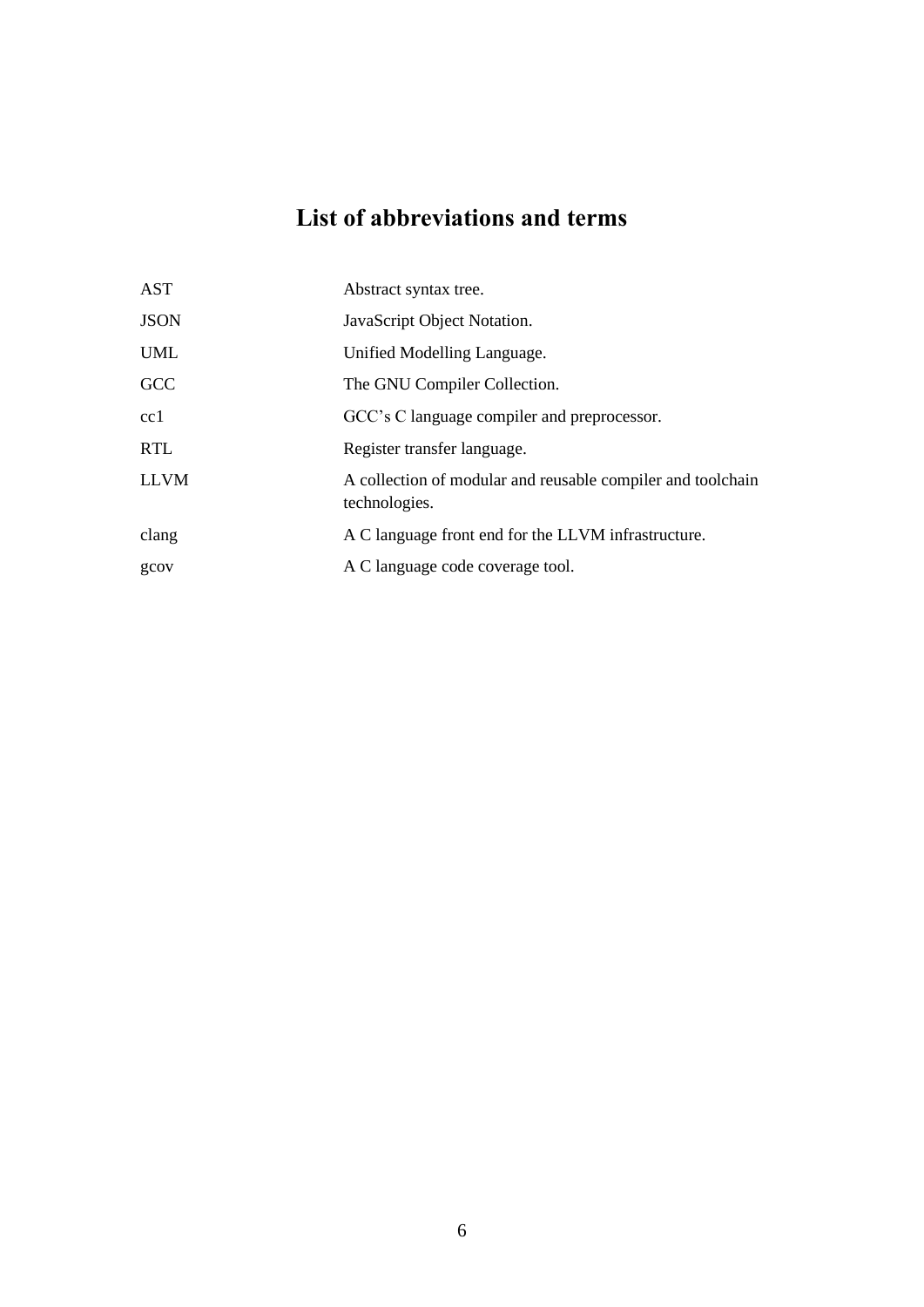## **Table of contents**

| 2.1 Estimation of performance & energy consumption on embedded systems 13 |  |
|---------------------------------------------------------------------------|--|
|                                                                           |  |
|                                                                           |  |
|                                                                           |  |
|                                                                           |  |
|                                                                           |  |
|                                                                           |  |
|                                                                           |  |
|                                                                           |  |
|                                                                           |  |
|                                                                           |  |
|                                                                           |  |
|                                                                           |  |
|                                                                           |  |
|                                                                           |  |
|                                                                           |  |
|                                                                           |  |
|                                                                           |  |
|                                                                           |  |
|                                                                           |  |
|                                                                           |  |
|                                                                           |  |
|                                                                           |  |
|                                                                           |  |
|                                                                           |  |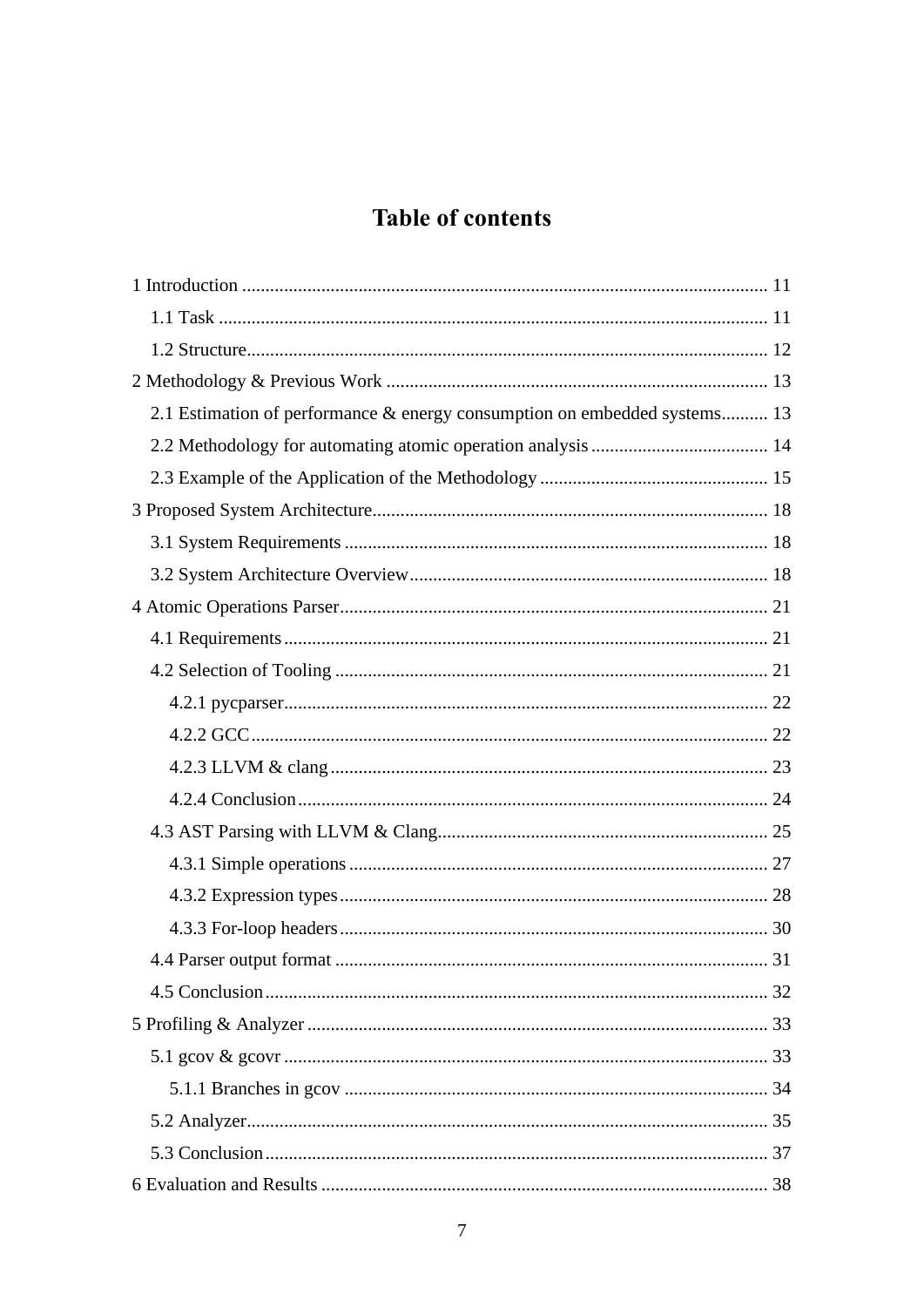| Appendix $1$ – Non-exclusive licence for reproduction and publication of a graduation |  |
|---------------------------------------------------------------------------------------|--|
|                                                                                       |  |
|                                                                                       |  |
|                                                                                       |  |
|                                                                                       |  |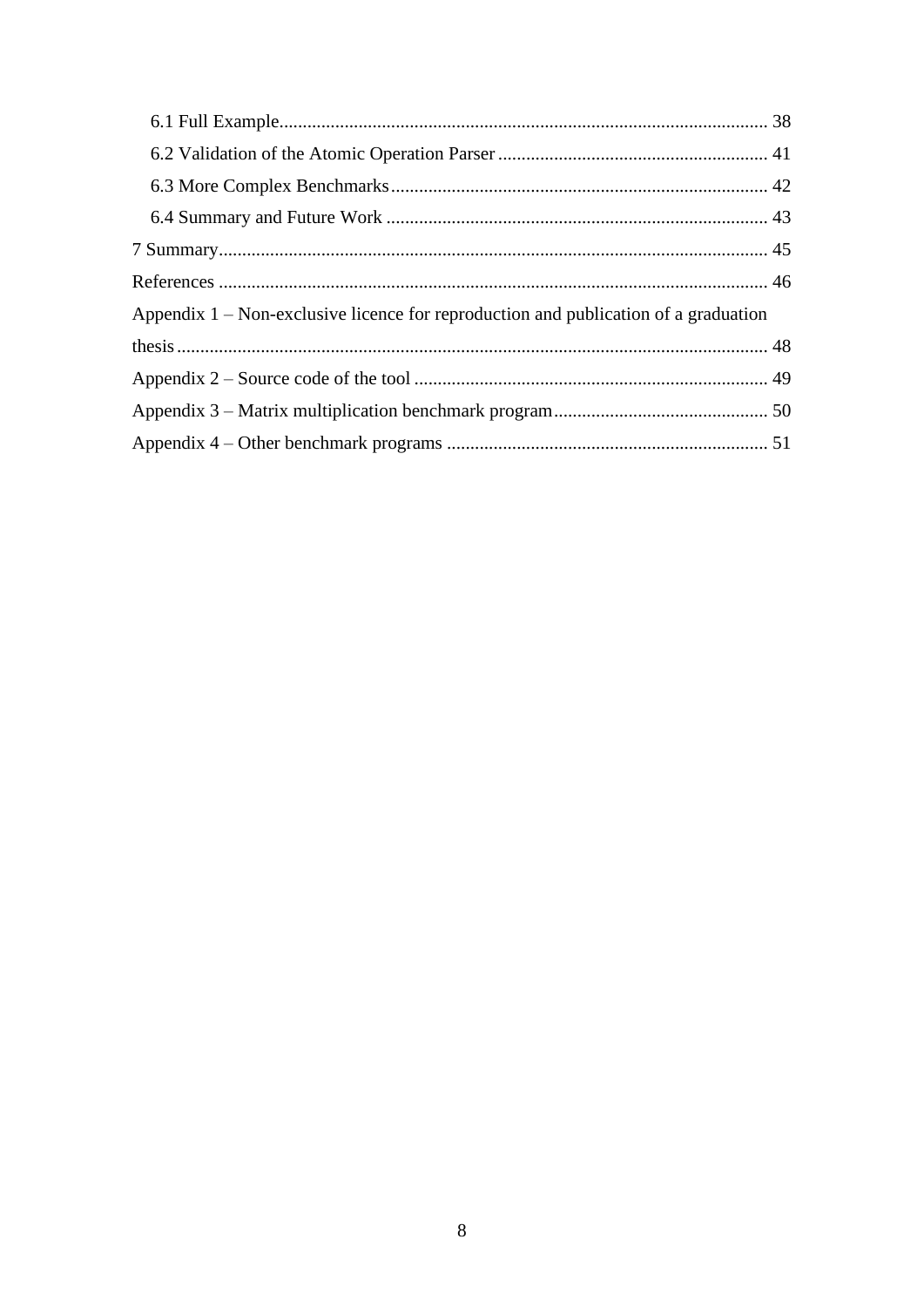# **List of figures**

| Figure 6. Main classes required to interface with clang's AST and front-end.  27   |  |
|------------------------------------------------------------------------------------|--|
| Figure 7. Example of an arithmetic expression resulting in implicit conversion 29  |  |
| Figure 8. An example of implicit operand promotion in arithmetic expression due to |  |
|                                                                                    |  |
|                                                                                    |  |
|                                                                                    |  |
|                                                                                    |  |
|                                                                                    |  |
|                                                                                    |  |
|                                                                                    |  |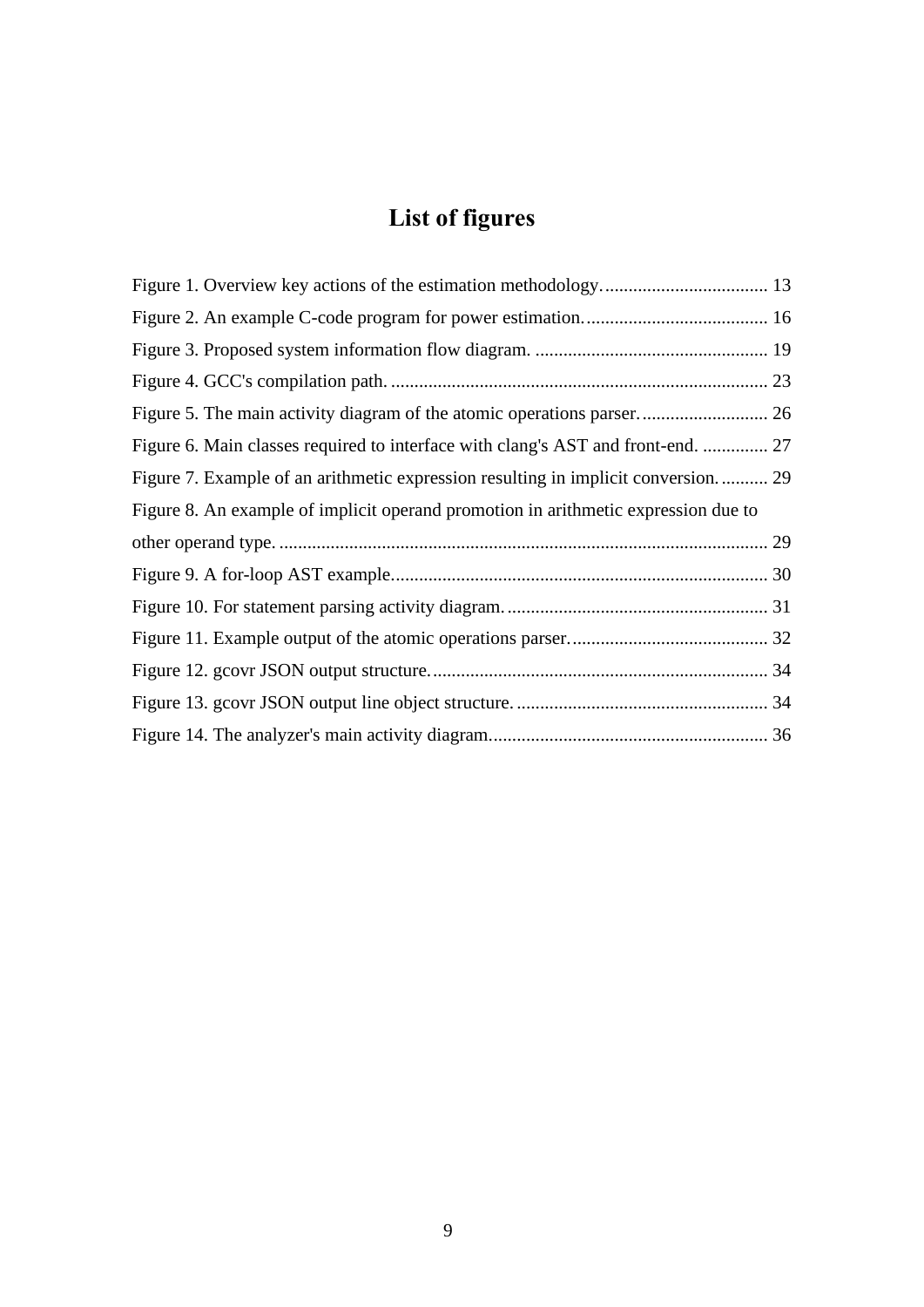## **List of tables**

| Table 1. Comparison of available libraries for the atomic operations parser 24      |  |
|-------------------------------------------------------------------------------------|--|
| Table 2. Overview of atomic operations extracted by the atomic operations parser 27 |  |
|                                                                                     |  |
|                                                                                     |  |
|                                                                                     |  |
| Table 6. Comparison of reference atomic operation counts vs. those counted by the   |  |
|                                                                                     |  |
|                                                                                     |  |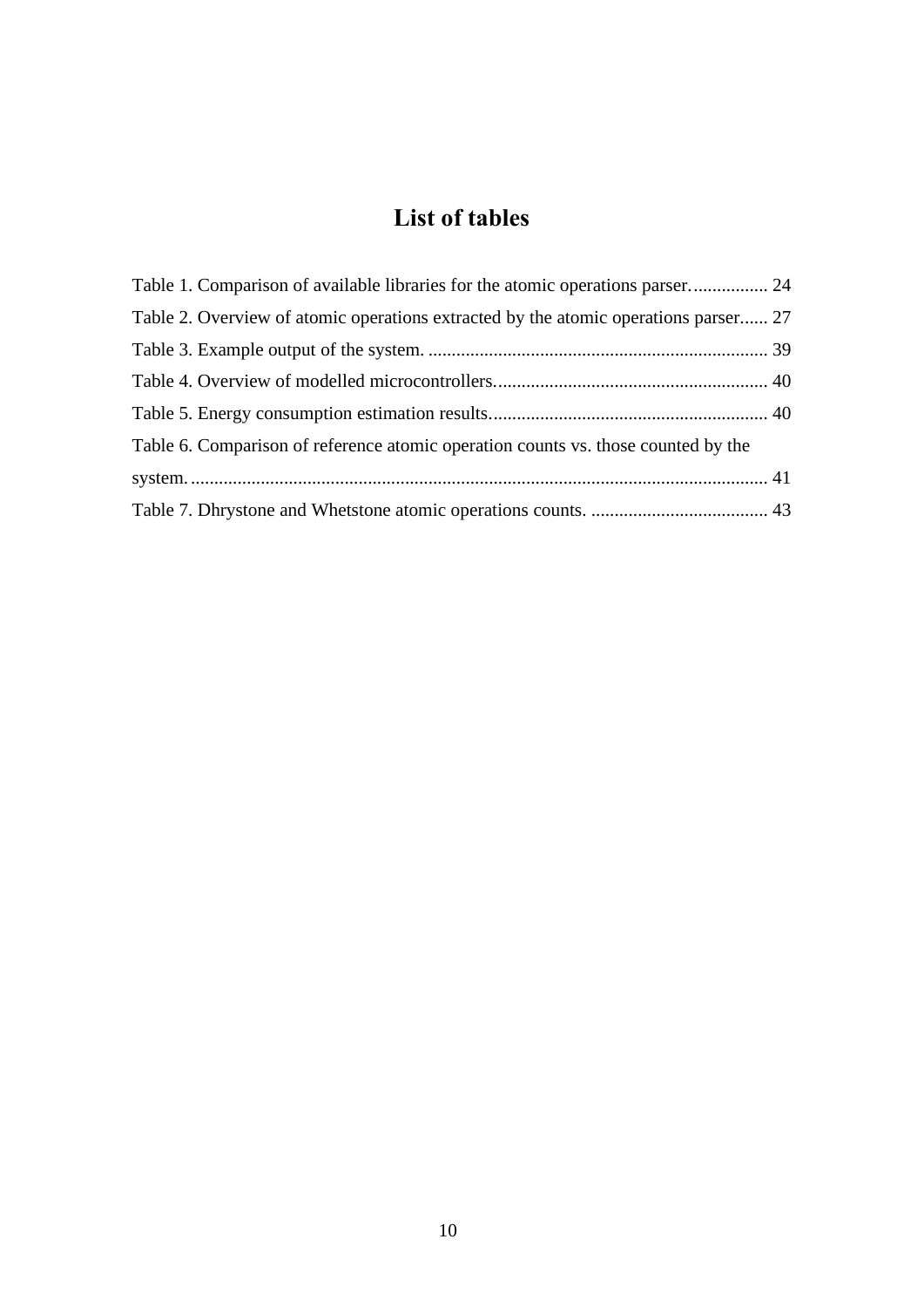## <span id="page-10-0"></span>**1 Introduction**

Over the past few years, addressing the energy consumption of various computational systems has become an increasingly important priority. In the case of smaller embedded devices, it would be useful if a developer could estimate the energy consumption of a program on potential target hardware. If this ability could be integrated into the developer's workflow, then it would be easier for them to make decisions that are conscious of energy consumption. This is what motivated Priit Ruberg to research a novel method of energy consumption and performance estimation for such platforms in his doctoral thesis and related works. [1]

The goal of this present work is to build upon that foundation. The methodology presented by Ruberg involves parsing C-code programs by hand and extracting specific atomic operations from them. And then combining that information with the output of a simulator or a code coverage tool. The fact that the application of this methodology has thus far been done by hand limits its application.

### <span id="page-10-1"></span>**1.1 Task**

The goal of this work is to have an outline of a software system which is able to automatically perform the analysis process presented in [1]. In short, this thesis describes the implementation of a system which can:

- Automate the C-code parsing and analysis methodologies that were described in [1].
- Extend the application of the aforementioned methodology by being able to parse relevant and known benchmarking programs, such as Dhrystone and Whetstone.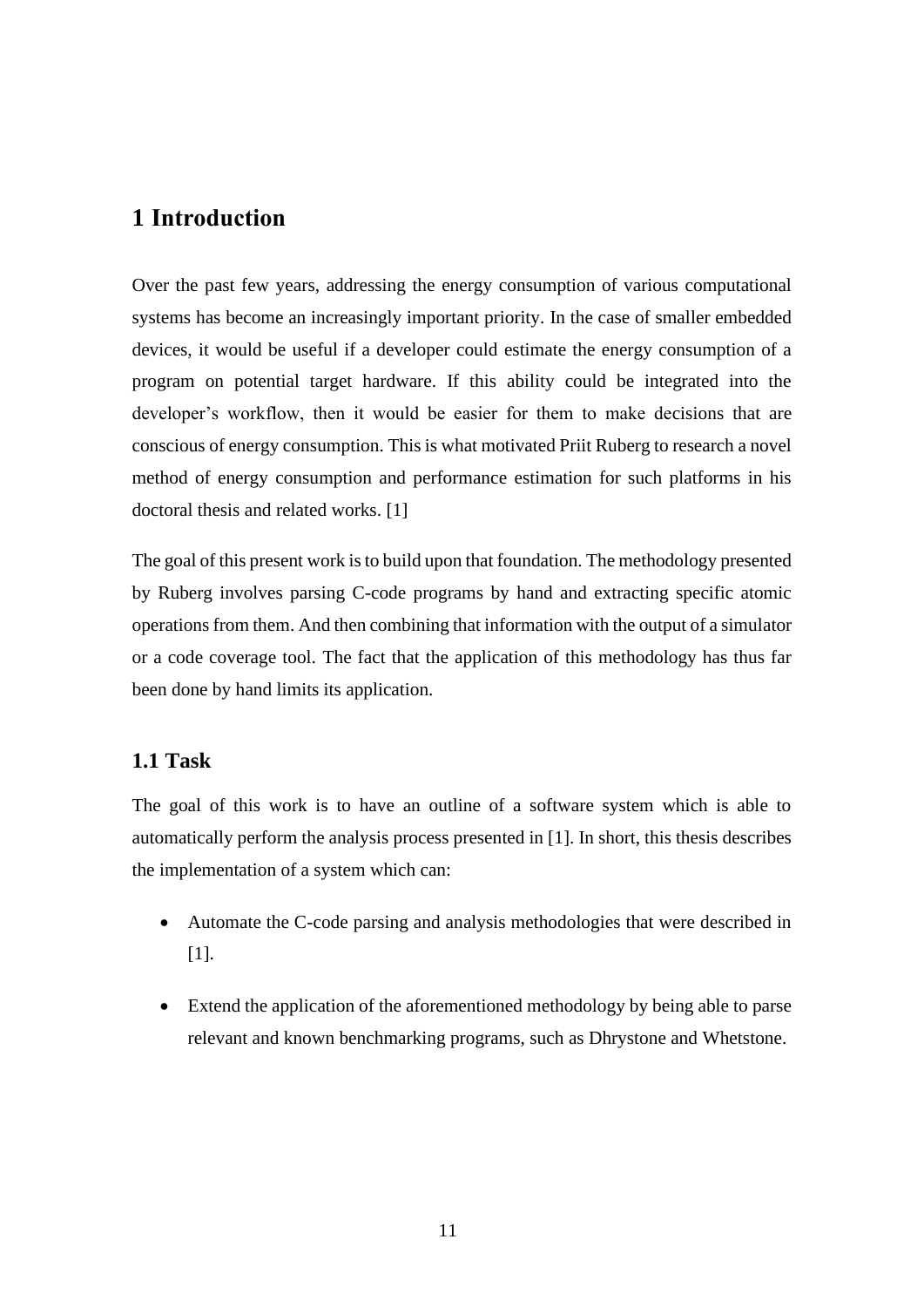## <span id="page-11-0"></span>**1.2 Structure**

The remainder of the thesis is divided into five chapters. Chapter 2 will provide a review of the theoretical background of the work. A methodology for accomplishing the task, as outlined previously, will also be presented there.

Following this, the next three chapters will outline the system as a whole and describe its implementation in depth. This includes outlining the system requirements, establishing the system's structure, conducting review of available tools, and describing nuances of the implementation that were discovered. The system that is described in these chapters was also implemented and can be tested further in this work.

The remaining chapter, Chapter 6, will focus on testing and validating the system. First, a comparison against known test cases from [1] is performed. Then the system's ability to parse more complex programs is evaluated, and the results from it presented. The chapter will close with an overview for potential future work with respect to further developing the tool.

Finally, the work will be summarized in the last chapter.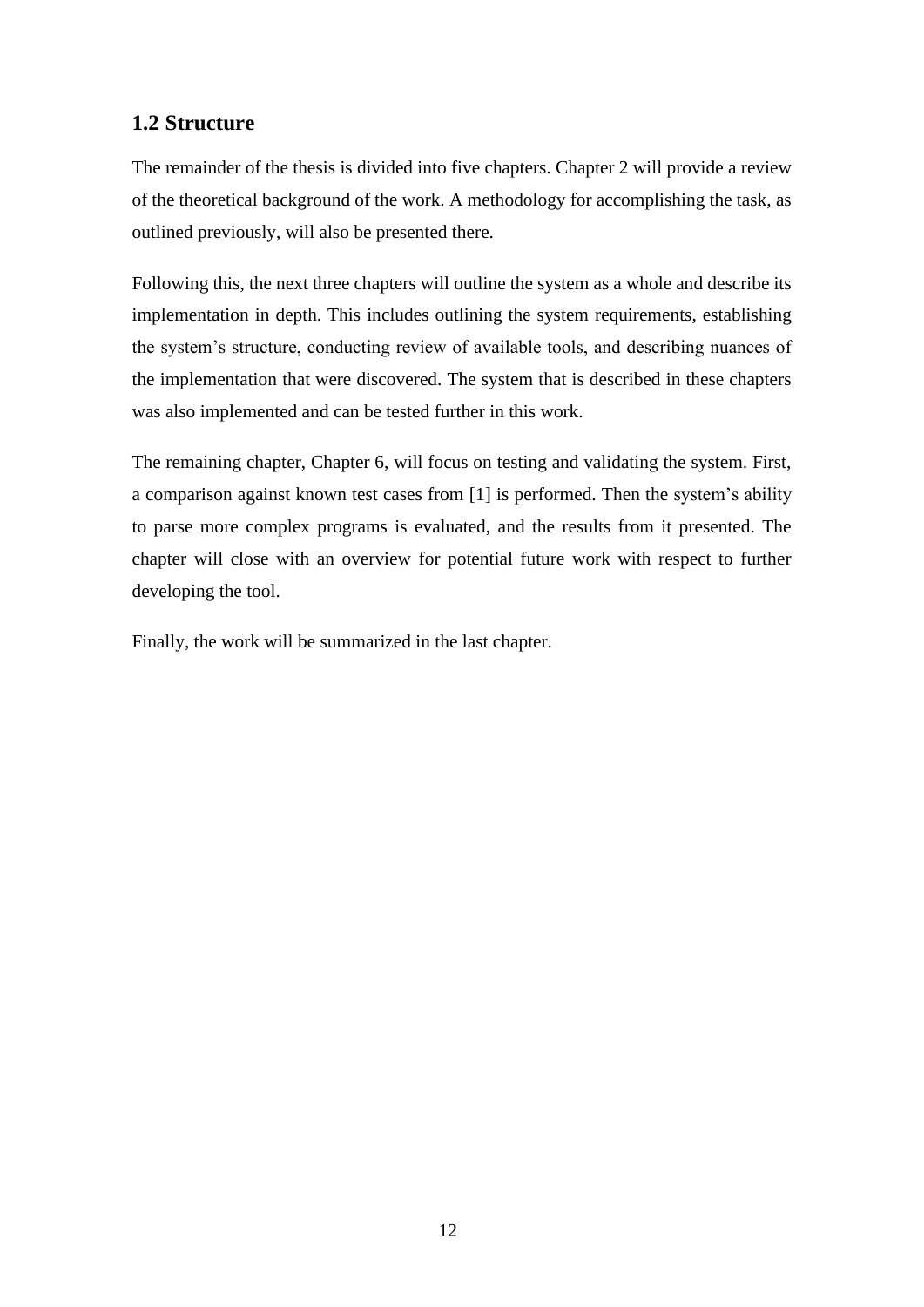## <span id="page-12-0"></span>**2 Methodology & Previous Work**

This chapter will conduct a review of the work that this one is based on. It will summarize the performance and energy consumption methodology outlined in [1]. The need for the system that is described in this work will then be outlined. This will be followed by an overview of a proposed methodology for automating the performance and energy consumption estimation process.

## <span id="page-12-1"></span>**2.1 Estimation of performance & energy consumption on embedded systems**

In [1], a novel solution for estimating the performance and energy consumption of a piece of C-code being executed on a microcontroller is proposed. This method relies on static analysis of the source code, simulation of the source code, and on a database of profiling results. A flowchart of key actions for this methodology is provided in the following figure:



Figure 1. Overview key actions of the estimation methodology.

<span id="page-12-2"></span>First, the atomic operations in a given C-code program are counted. Following this, the program is simulated, and the simulation results combined with the earlier results, to obtain the total number of atomic operations executed. This information can then be used to estimate performance figures.

The estimation methodology relies on summing the costs of various atomic operations that are executed in a piece of code. An atomic operation being a specific C-language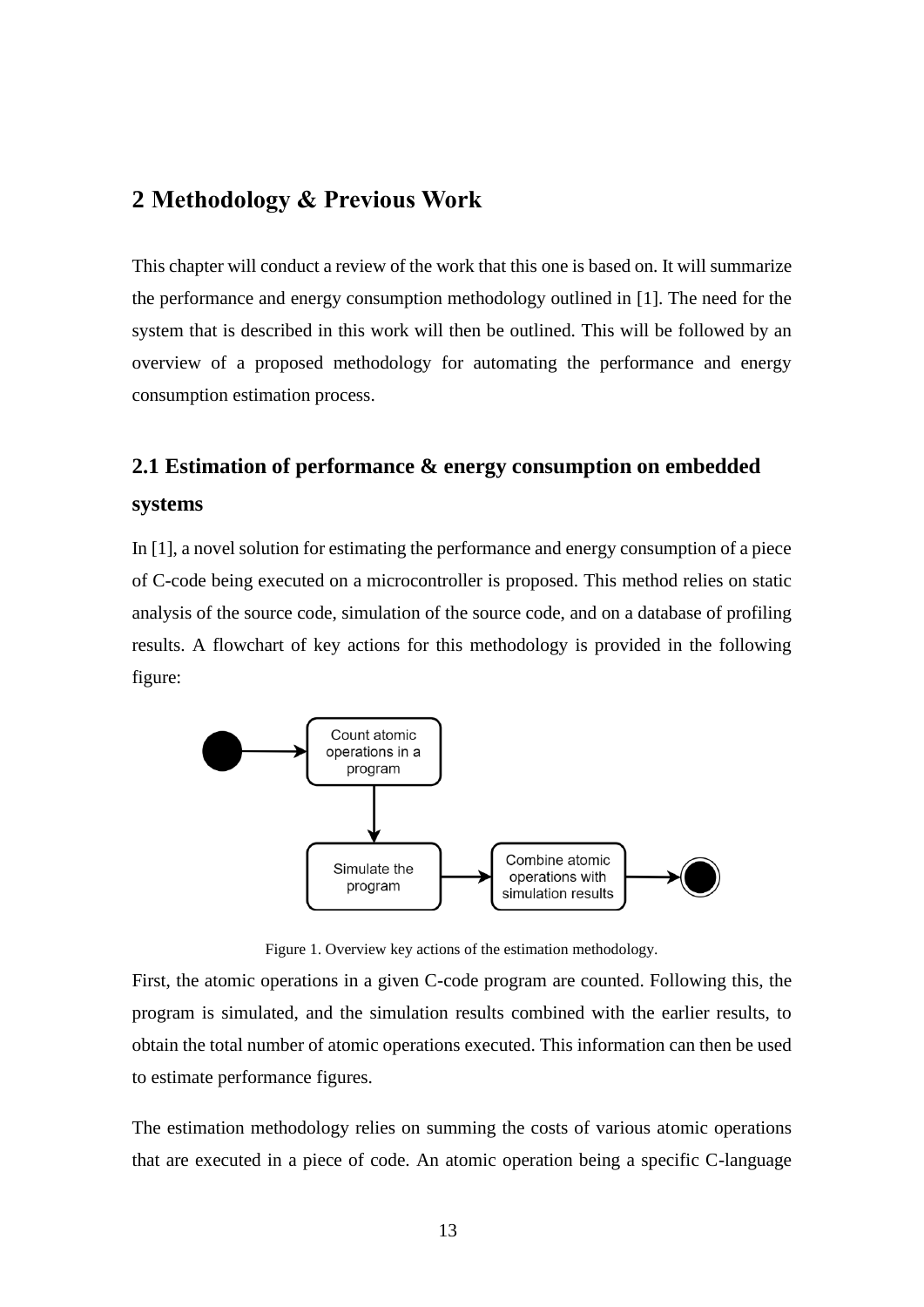syntax operation, such as the add operator "+". The methodology requires the measurement of the cost of each individual atomic operation type, in order to compose a model of a given microcontroller. [1]

For a given program, the energy consumption of a program can be estimated as follows, per equation 2.3 from [1], presented here as equation (1):

$$
E_{estimated} = \sum_{i=1}^{n} m_i \times E_{atomic-operation_i}
$$
 (1)

Where  $E_{estimated}$  is the estimated energy consumption of the program.  $n$  is the number of different (unique) atomic operations present in the program.  $m_i$  is the number of repetitions of a given atomic operation. And  $E_{atomic-operation}$  is the energy consumption of a given atomic operation.

In order to find the number of repetitions of each atomic operation, two pieces of information are necessary. First, the atomic operations within each C-code source file of a program must be mapped. In [1], this was done manually. And then the program must be simulated using a code coverage tool. Those two pieces of data are then merged, in order to find the total repetitions for each atomic operation.

The manual mapping of atomic operations in a source file is laborious process. And it limited the benchmarks which were used to test out the methodology established in [1]. The merging of the simulation report along with the mapped atomic operations was also done manually in [1]. And this is also a process which can be automated.

Automation of these two processes can enable the wider application of this performance estimation methodology. This will help further evaluating this methodology, by making it applicable for more complex and more common benchmarking programs. And will also allow for its further development and deployment.

#### <span id="page-13-0"></span>**2.2 Methodology for automating atomic operation analysis**

As established in the previous subsection, there is a need for a system which automates the extraction of atomic operations from C-code source files. This extraction needs to be done by automatically parsing the C programming language.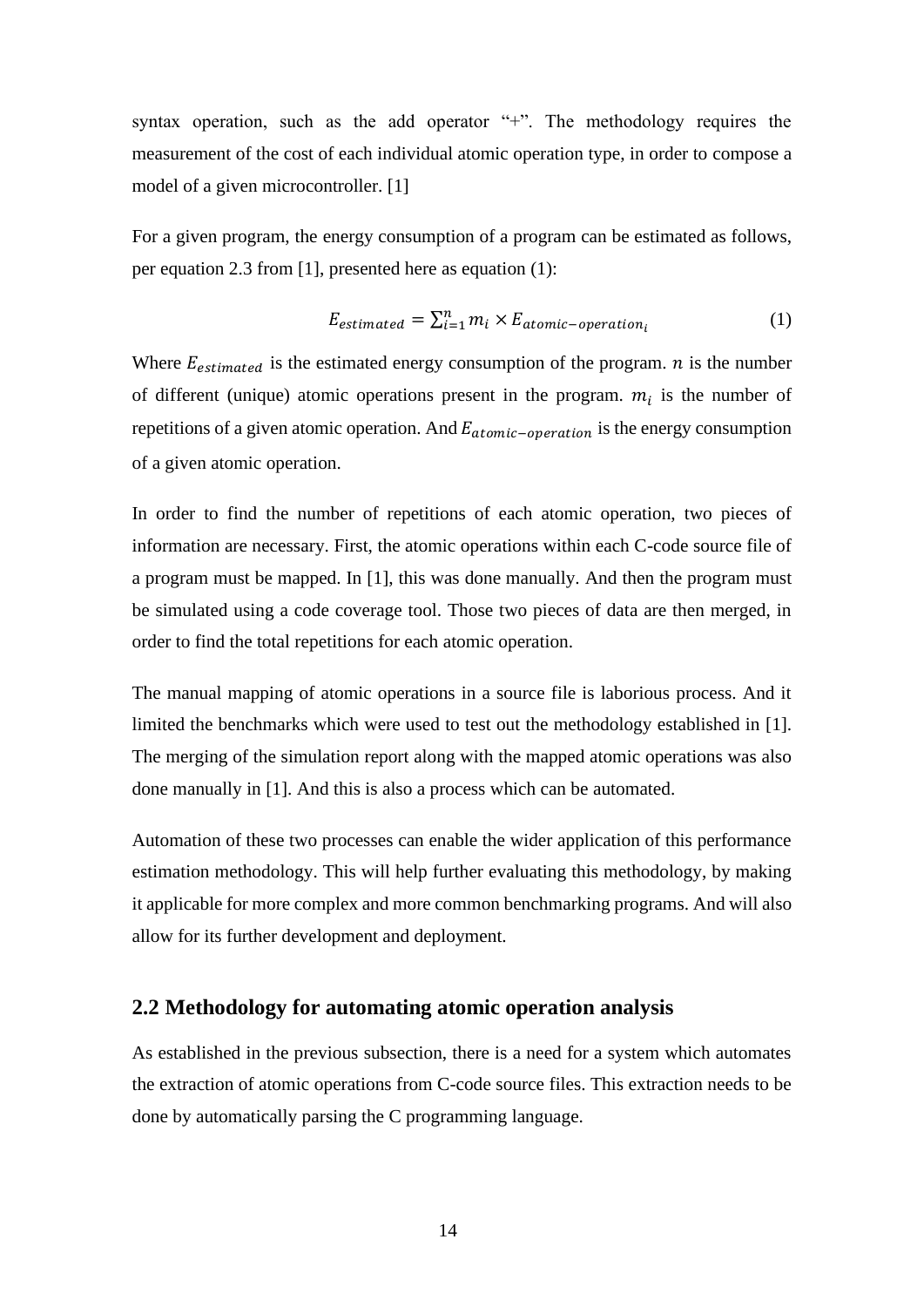All of the atomic operations described in the practical experiments of [1] are considered expressions by the C language standard: "An expression is a sequence of operators and operands that specifies computation of a value, [...]" [2, p. 76]. This means that a tool capable of extracting expressions from arbitrary C-code should be capable of extracting all of the necessary atomic operations from it.

This would best be done with a tool which is capable of parsing the C-code files into an abstract syntax tree (AST). The AST can then be traversed, and the required expressions extracted from it. Along with the necessary supplementary information, such as the datatypes involved. Due to the specifics of working with embedded technologies, such a tool should at least be able to parse all code that complies with the C99 ISO standard [3].

These atomic operations must be tied to lines within their respective source code files. The simulation tool then outputs the number of times each source code line is executed. These two pieces of information can then be combined to calculate the total number of repetitions for each atomic operation.

For each atomic operation, the total repetitions  $m_{atomic\, operation}$  is calculated as the following sum in equation (2):

$$
m_{atomic\ operation} = \sum_{i=1}^{n} k_i
$$
 (2)

Where  $n$  represents every source code line that specific atomic operation was encountered on. And  $k_i$  is the number of times that specific source code line was executed in the simulated run.

This repetition count can then used together with formula (1) to calculate the performance information of a given C-code program. Provided that the system has access to a previously measured database of atomic operation profiles.

#### <span id="page-14-0"></span>**2.3 Example of the Application of the Methodology**

To illustrate the application of the methods presented in this chapter, let us consider the following C-code program presented in [Figure 2:](#page-15-0)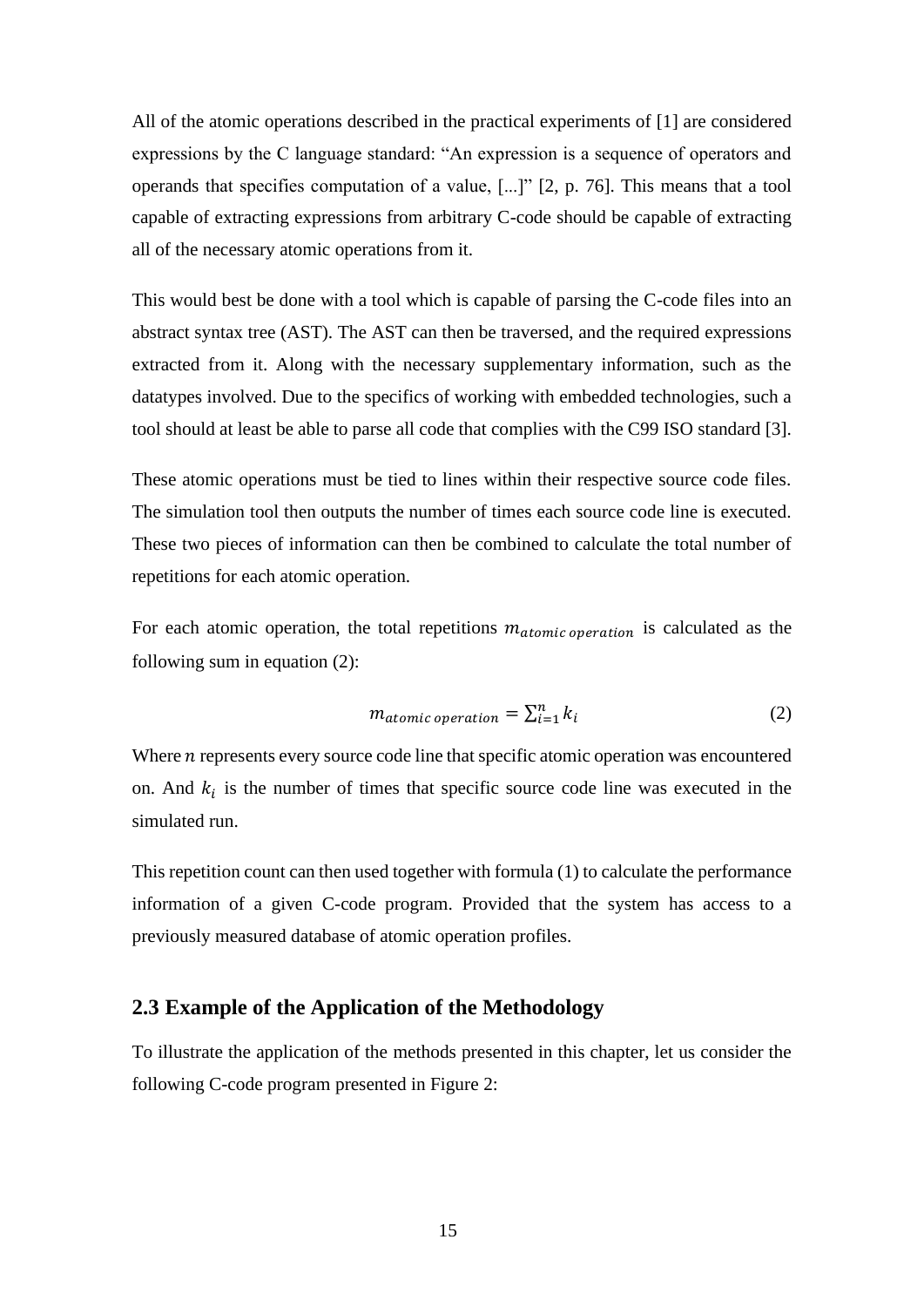1. int main() { 2. int a = 5; 3. int  $b = 0$ ; 4. while (b < 15) { 5.  $b = a + b$ ; 6. } 7. }

Figure 2. An example C-code program for power estimation.

<span id="page-15-0"></span>The program in question has a total of 5 atomic operations:

- 1. The assignment of constant value to variable a on line 2.
- 2. The assignment of the constant value to variable b on line 3.
- 3. The addition of variable a and b on line 5.
- 4. The assignment of that sum to variable b on line 5.
- 5. The loop condition and header on line 4.

Using a code coverage tool, we can determine that the atomic operations 1 and 2 will be executed once, and operations 3, 4, and 5 will be executed three times each. It should also be taken into consideration that operations 1, 2, and 4 are of the same type.

With the atomic operations parsed and mapped out, it is now necessary to calculate the total repetition count of each atomic operation. The comparison and addition atomic operations are both done three times each. And as all of the assignment operations are of the same type, their repetitions are summarized according to equation (2):

$$
m_{compare} = 3
$$

$$
m_{addition} = 3
$$

$$
m_{assignment} = 3 + 1 + 1 = 5
$$

If we then assign some corresponding energy values to each unique type of atomic operation, we can estimate the total energy consumption  $E_{estimated}$  of the program by applying equation (1) as follows: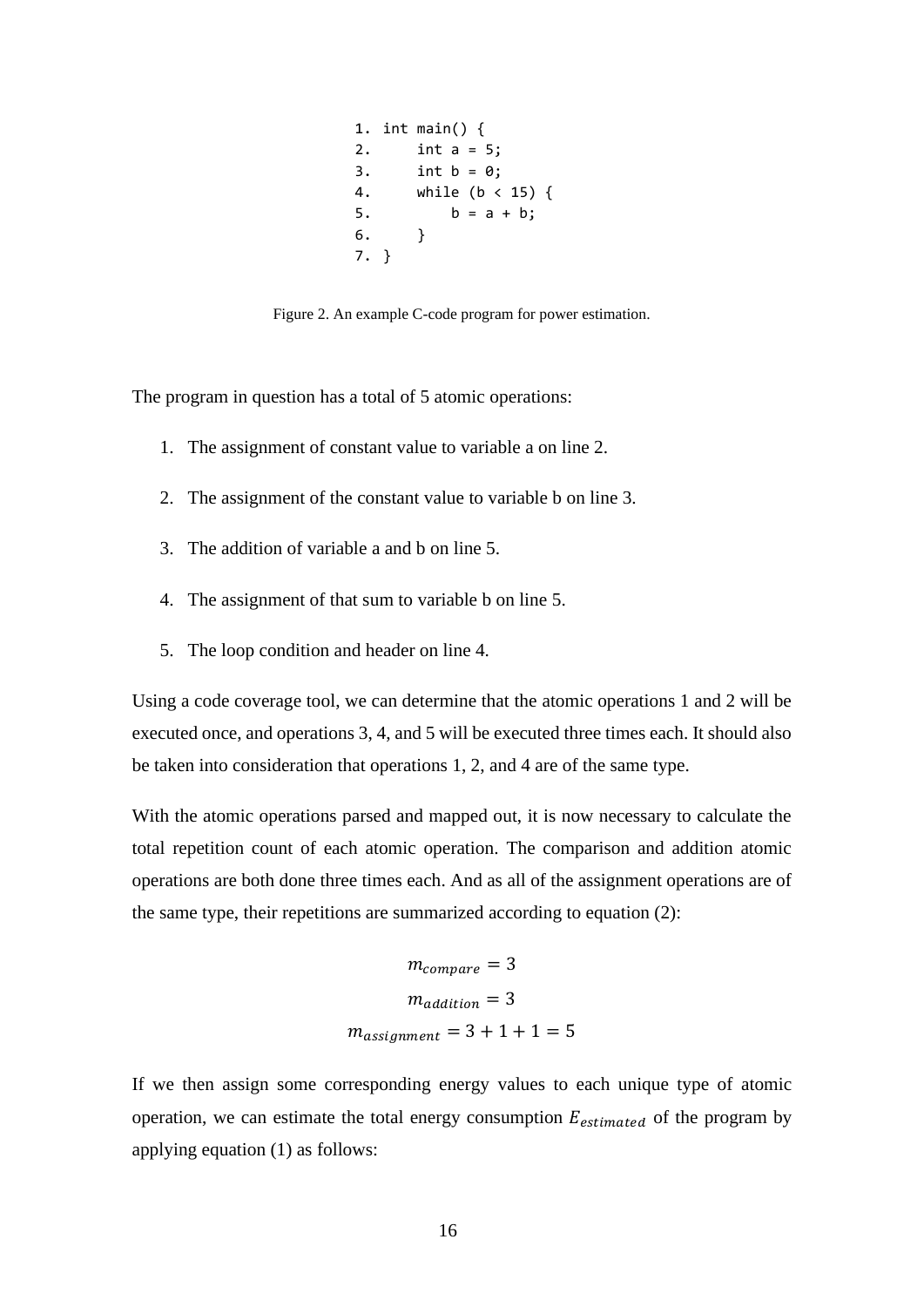## $E_{estimated} = m_{compare} \times E_{compare} + m_{addition} \times E_{addition}$  $+ m_{assignment} \times E_{assignment}$

A similar calculation will apply for execution times as well, provided that the execution time of each atomic operation is known. What can also be observed is that the only remaining variable for that program is tied to the microcontroller itself: the energy consumption of each atomic operation. This allows for this method to be used for comparing the same program on various hardware pieces.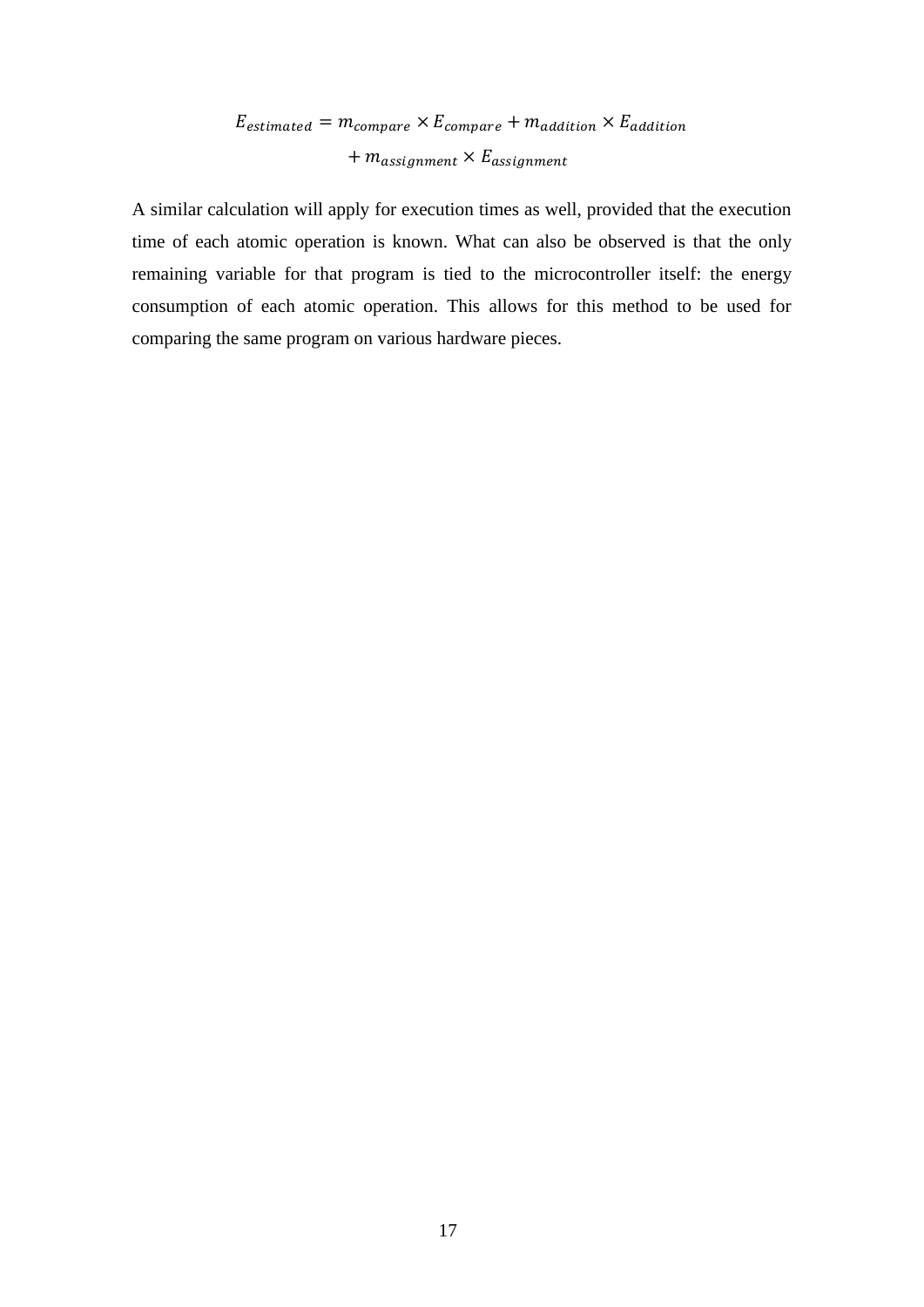## <span id="page-17-0"></span>**3 Proposed System Architecture**

This chapter will outline the specific architecture of the software system that has been developed in the process of creating this thesis. The software system will implement the automated estimation methodology as explained in [2.2.](#page-13-0) First, the system requirements for such a system will be outlined. Then the high-level architecture for the system will be presented. This will provide a functional description of each specific software component. These software components will then be explained in depth in later chapters of this work.

#### <span id="page-17-1"></span>**3.1 System Requirements**

The general requirements for the system are defined as follows:

- the system must be able to parse a project spanning multiple C source files,
- the system must be able to parse all compliant C99 code,
- the system must be able to parse C source files that include common system header files and gracefully handle other external header files,
- the system must produce a list of atomic operations found in the program, associated with their line number in the respective source file,
- the system must be able to extract execution information from a simulated instance of the program under evaluation,
- the system must be able to combine these two outputs with a database of atomic operation information to output an estimation of run time and power consumption.

#### <span id="page-17-2"></span>**3.2 System Architecture Overview**

The system will be composed of four major components that will be realized individually or already exist. [Figure 3](#page-18-0) illustrates both the key components of the system, along with the general information flow that was described previously. The components that will be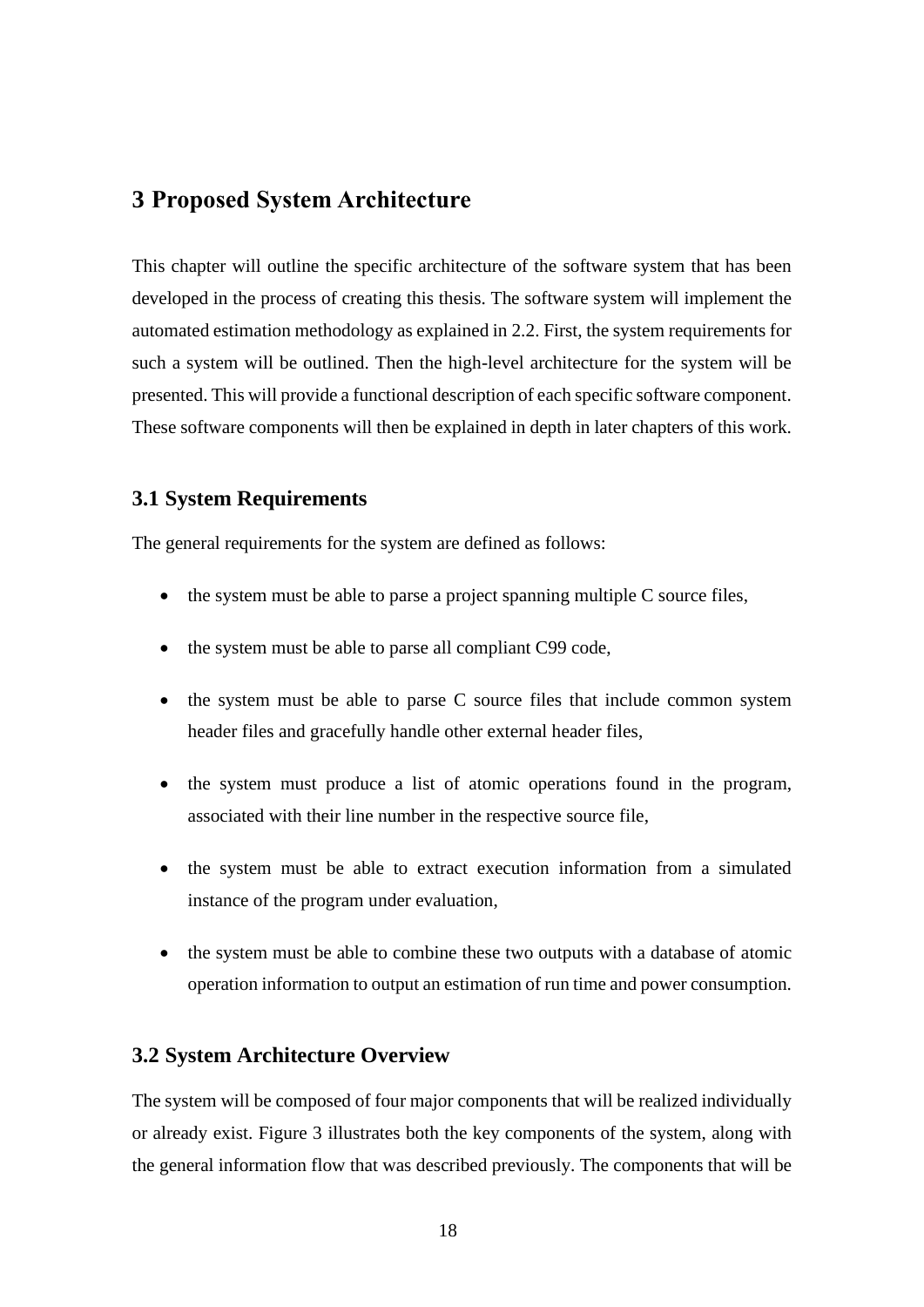realized for the purpose of this thesis are marked as bold on the figure. The other components, marked with italics, will be off-the-shelf tools.



Figure 3. Proposed system information flow diagram.

<span id="page-18-0"></span>The first component that will be described in-depth in this work is the atomic operation parser. This component will take the C-code source files and will extract atomic operations from them, as is required by the methodology and system requirements described previously. It will output a list of atomic operations present in the source code of the program being evaluated.

The analyzer will be the component that realizes the formulae described in Chapter [2.](#page-12-0) It will count the total number of repetitions each atomic operation has during the simulated run. And it will combine this with the atomic operations database in order to perform energy consumption and execution time estimations. For this, it will need to accept input from both the atomic operation parser and the simulation tool.

The simulation tool will be used to execute a simulated run of the program being tested. In [1], gcov was used for this. It is important that the simulation tool used generates a machine-readable report. The analyzer will be responsible for parsing said report.

The atomic operations database is a collection of energy consumption measurements for each atomic operation. As detailed in [1], it details a model of a given microcontroller or platform, for which the estimation is being composed.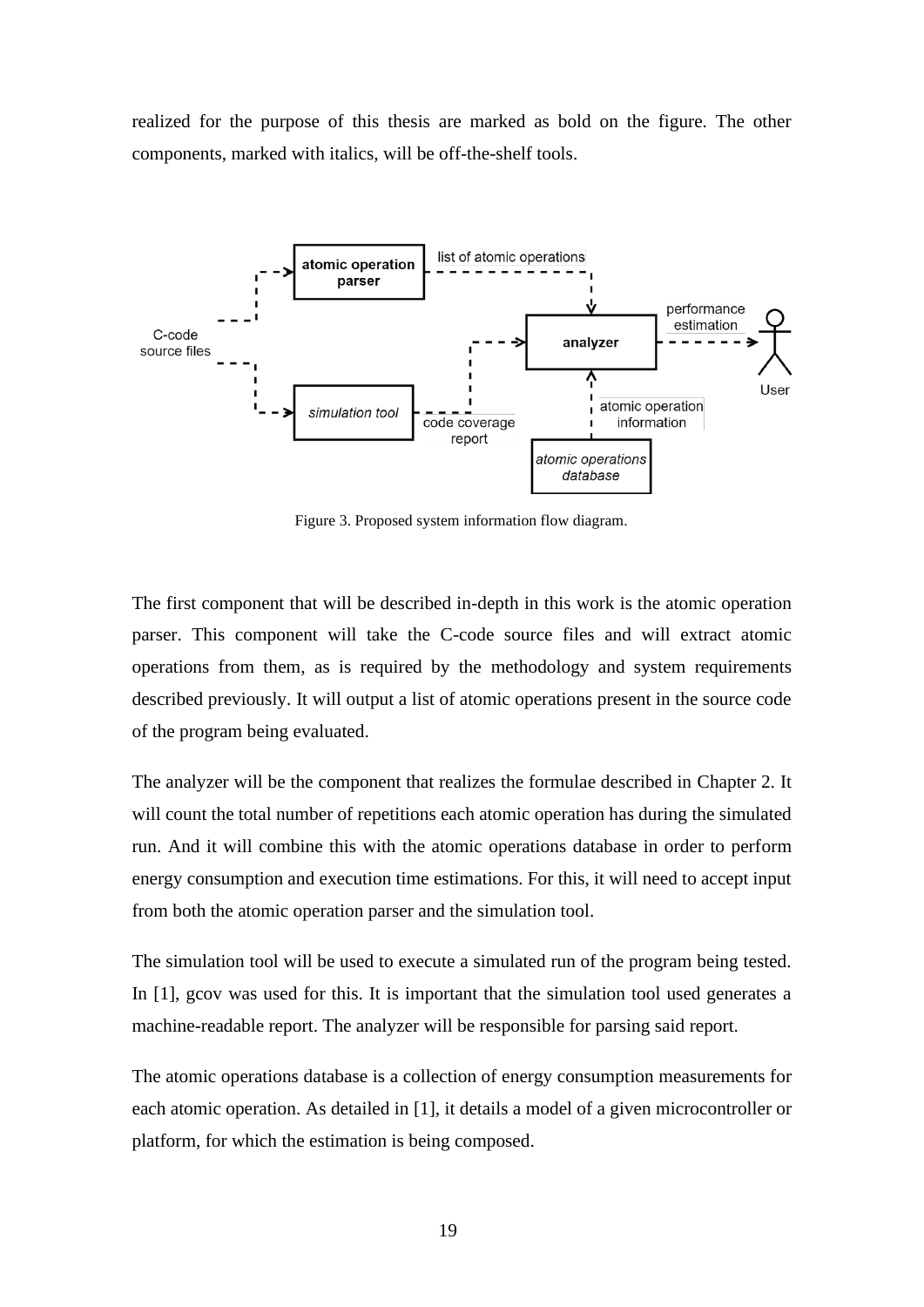From [Figure 3,](#page-18-0) it can be seen that multiple components need to exchange information between each other. JavaScript Object Notation (JSON) will be used as a general information exchange format. This is due to its ubiquity and the availability of tools in various languages for parsing it: libraries for parsing it exist in both C++ and Python.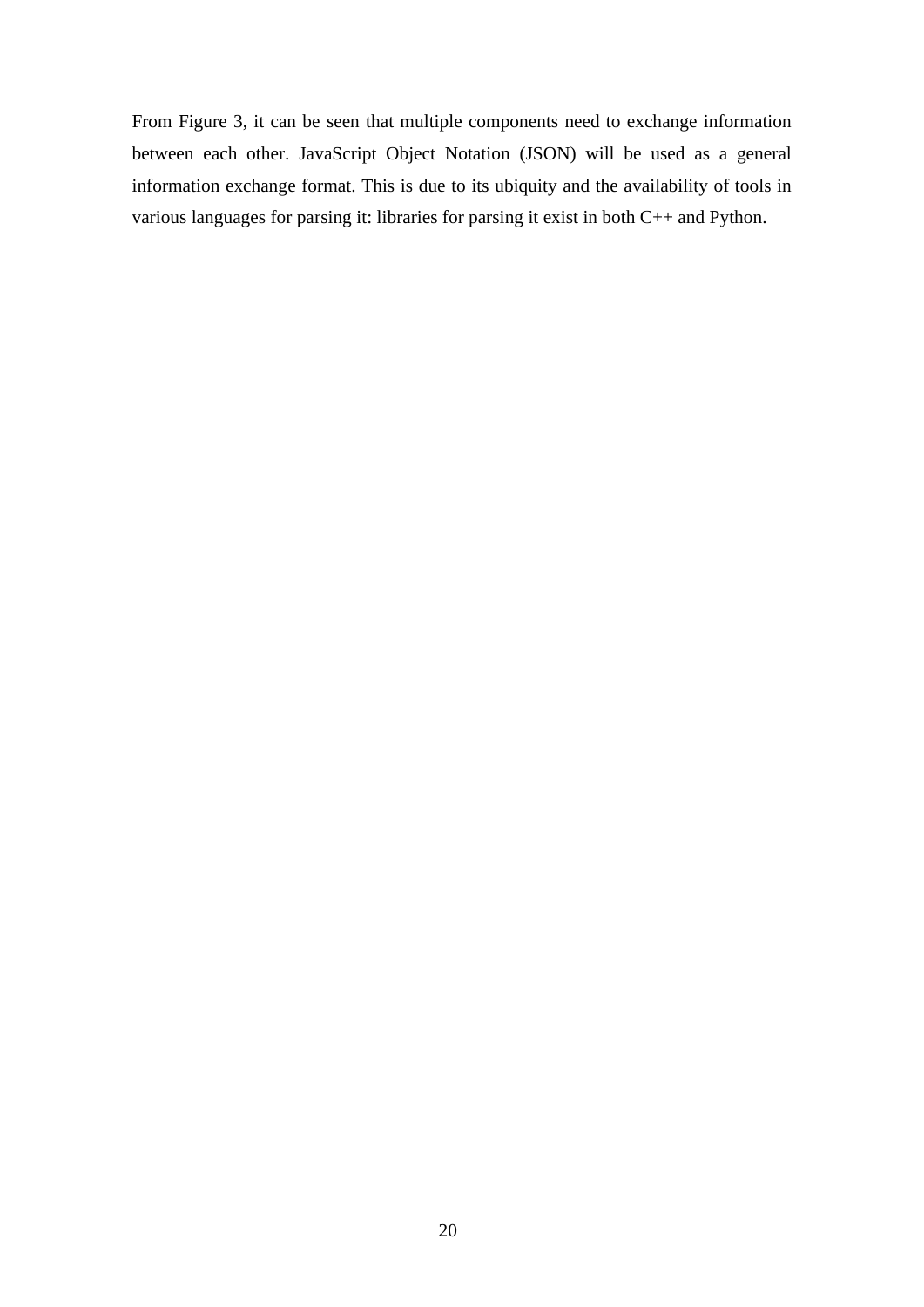## <span id="page-20-0"></span>**4 Atomic Operations Parser**

As outlined in the previous chapters, the objective of the atomic operations parser is to extract a list of atomic operations present in given C-code source files. This chapter will detail the specific implementation of the tool, including the extra requirements that are specific to it, and how they are addressed.

#### <span id="page-20-1"></span>**4.1 Requirements**

The key requirements, relevant from [3.1](#page-17-1) to the parser, are that the parser must be capable of processing multiple files and these files may include system or external library headers, which should also be successfully processed. The parser must then output this information in a manner such that the analyser is able to consume it. As noted earlier, JSON will be used for this.

As outlined in [2.2,](#page-13-0) the primary task for the parser is to compile the C-code from source files into an AST, and to then extract specific operations from it. Due to the way that atomic operation performance is measured, all type names should also be resolved to their canonincal form, if possible. To minimize the need for manual removal of duplicates.

For the atomic operation extraction to work, the AST must also be bound to specific source line locations. This will later allow us to properly combine them with the simulator's output.

A further consideration is how easily the source files can be preprocessed using a complaint C language preprocessor. This means both being able to scan include files and being able to parse their contents within the currently active file, as to pick up on things like typedefs and global variable definitions.

#### <span id="page-20-2"></span>**4.2 Selection of Tooling**

The primary component of the parser will be the library or tool which compiles C-code into an AST. For this purpose, two possible candidate libraries were found: pycparser and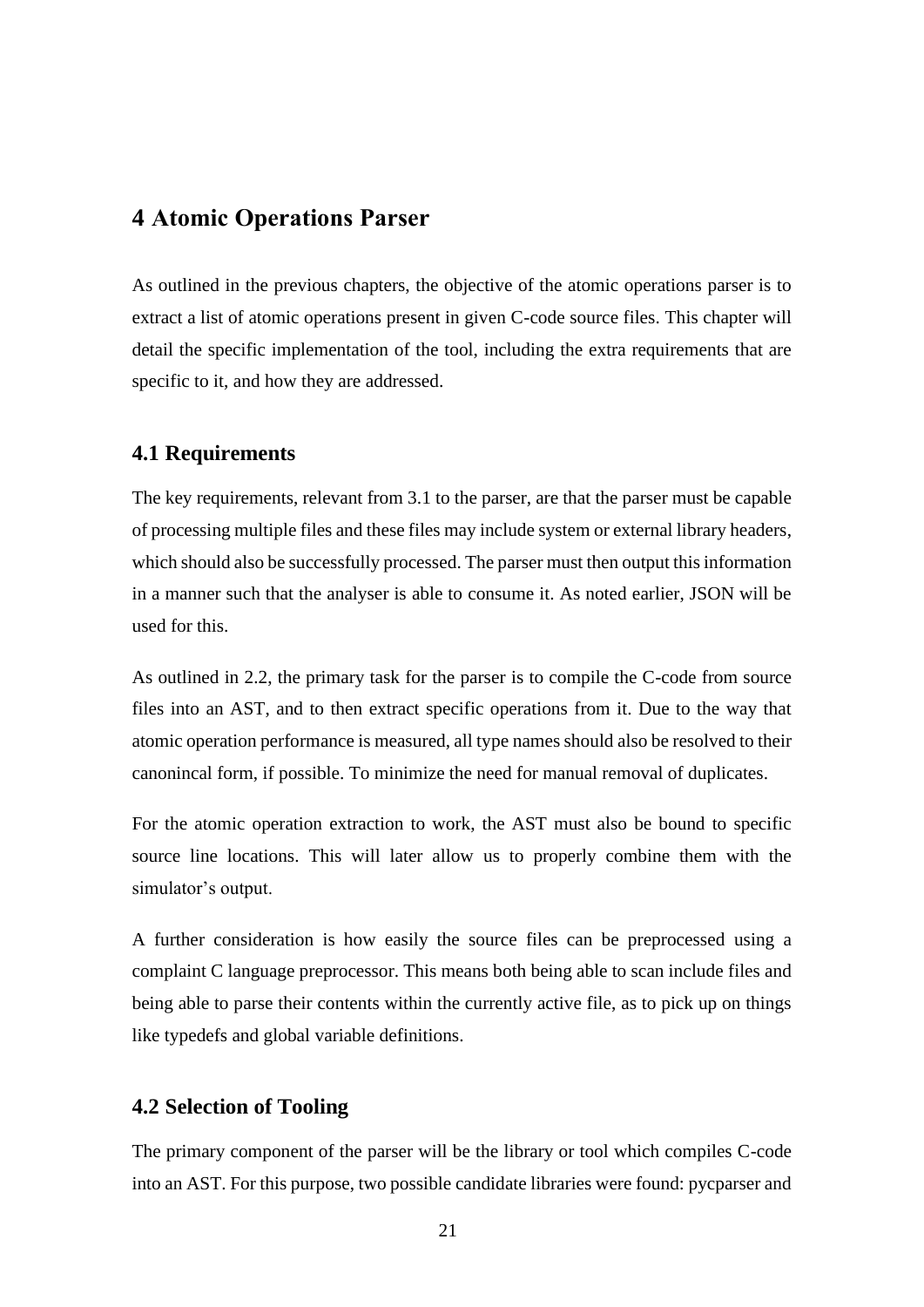LLVM with the clang frontend. Both tools can generate an AST from C-code source files, thought with different restrictions. The following sections will provide a short overview of both tools and will conclude with a selection of one of them, which will be used for the rest of this work.

#### <span id="page-21-0"></span>**4.2.1 pycparser**

First, pycparser will be reviewed. As described in the documentation in [4], is a parser for the C language written in the Python programming language. The outlined goal of the tool is to be a fully compliant C99 parser; and it has some support for C11 features.

There exist multiple examples for parsing C-code files and obtaining their AST as a Python code structure. This AST can then be traversed. It further meets requirements in that the parser is able to tie specific AST entries to their location in the source file.

One issue with the pycparser is that by itself, it does not include a preprocessor [4]. As such, another compiler or preprocessor should be used to preprocess the source files prior to giving them over to the parser. In testing with GCC's preprocessor, using the -E switch, issues were observed with the parser being unable to handle all of the preprocessed output. As such, further work would have been needed to make the preprocessed files usable.

The second large issue with the parser is how easily it could be made to use system library headers. To quote the documentation: "While (with some effort) pycparser can be made to parse the standard headers from any C compiler, it's much simpler to use the provided "fake" standard includes in utils/fake\_libc\_include" [4]. The recommended method of stubbing out system headers would likely be very work intensive.

The remaining benefit of parser is that it is written in Python. Ergo the project setup time would likely be shorter. Initial testing confirmed as much.

#### <span id="page-21-1"></span>**4.2.2 GCC**

The GNU Compiler Collection (GCC) is a collection of compilers and libraries for various programming languages, including for the C language. The project is entirely open source and free software. GCC is a very long-lived project, which is used in many large software projects, including the GNU operating system. [5]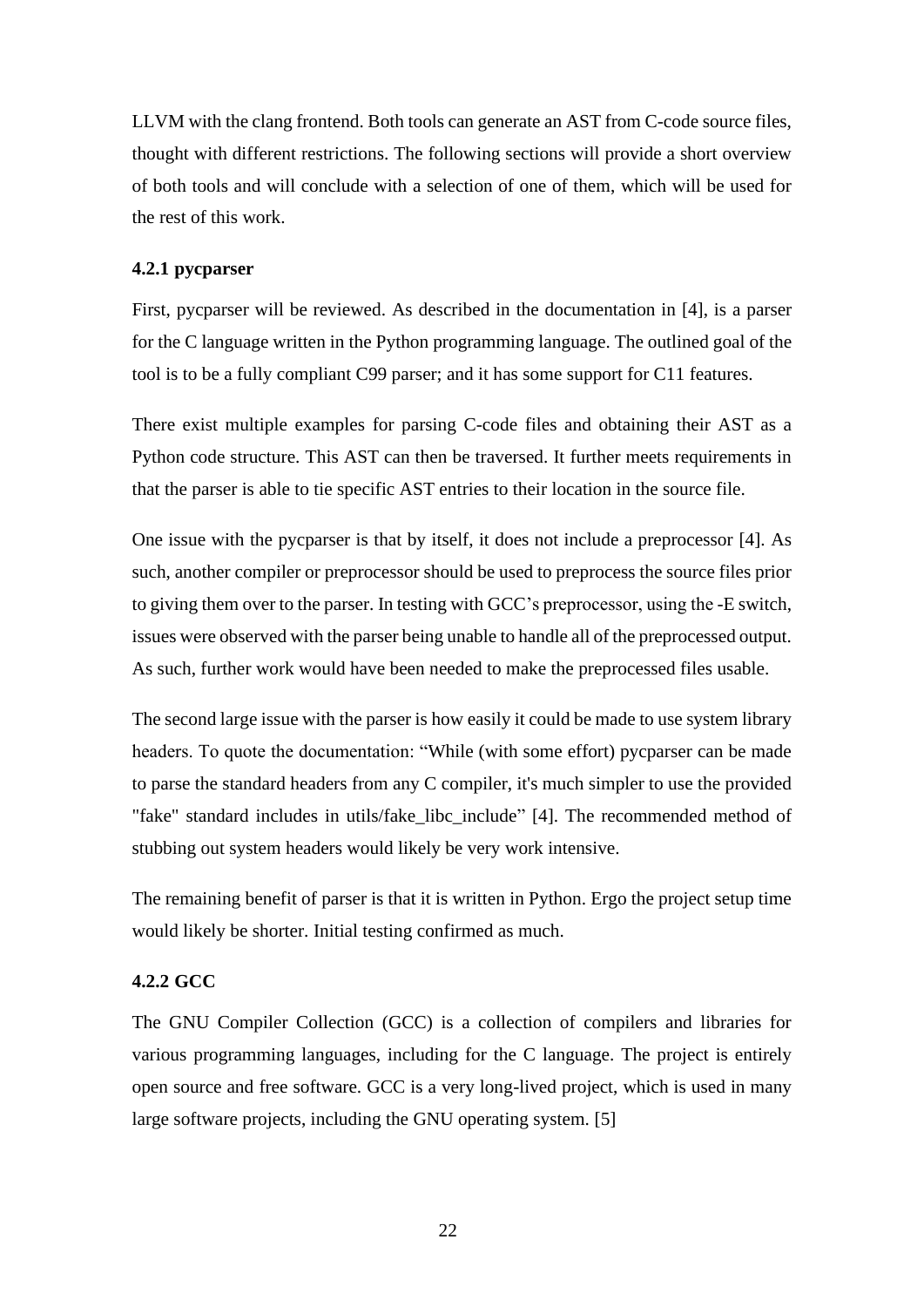The GCC component responsible for preprocessing and compiling C-code is called cc1. The cc1 tool has three distinct stages of compilation: the front end, middle end, and back end, as illustrated in [Figure 4.](#page-22-1) The front end is the area where an AST is used as the primary representation. In the middle end, the AST is translated into a register transfer language (RTL) representation. And the final output from the back end is an object representation in assembly language. [6]



Figure 4. GCC's compilation path.

<span id="page-22-1"></span>The toolchain is compliant with the latest published C language standards, including the system requirement of C99. As noted earlier, cc1 also contains a preprocessor to handle that stage of compilation. The compiler also constructs a usable AST, as is required by the methodology.

The key issue which arose with attempting to use GCC for this component of the system was that its source code is not easily extensible. Specially when compared to LLVM and clang, which were created with the express purpose of being modular. As such, while the tool itself is likely capable of producing the results required, applying it for the task at hand looked to be more difficult than LLVM.

#### <span id="page-22-0"></span>**4.2.3 LLVM & clang**

LLVM is an extensible compiler project. It was first presented in [7] as a tool for research and future compilers. The working principle of LLVM is that front ends for specific languages provide a common output, which can then be analyzed using LLVM's own infrastructure. This has led to the LLVM infrastructure being used for various static analysis tasks, such as those described in [8] and [9]. The LLVM infrastructure has also been applied to static analysis tasks that concern embedded systems, such statically checking for memory safety issues in C-code programs as in [10]. All of this preceding work presents the LLVM infrastructure as a potentially suitable option for this work.

clang is the most commonly used C language frontend for the LLVM tool library. Written in C++, the project is meant to be an extensible and modifiable toolkit for building C and C++ tooling. This includes the ability to preprocess source files, and support for most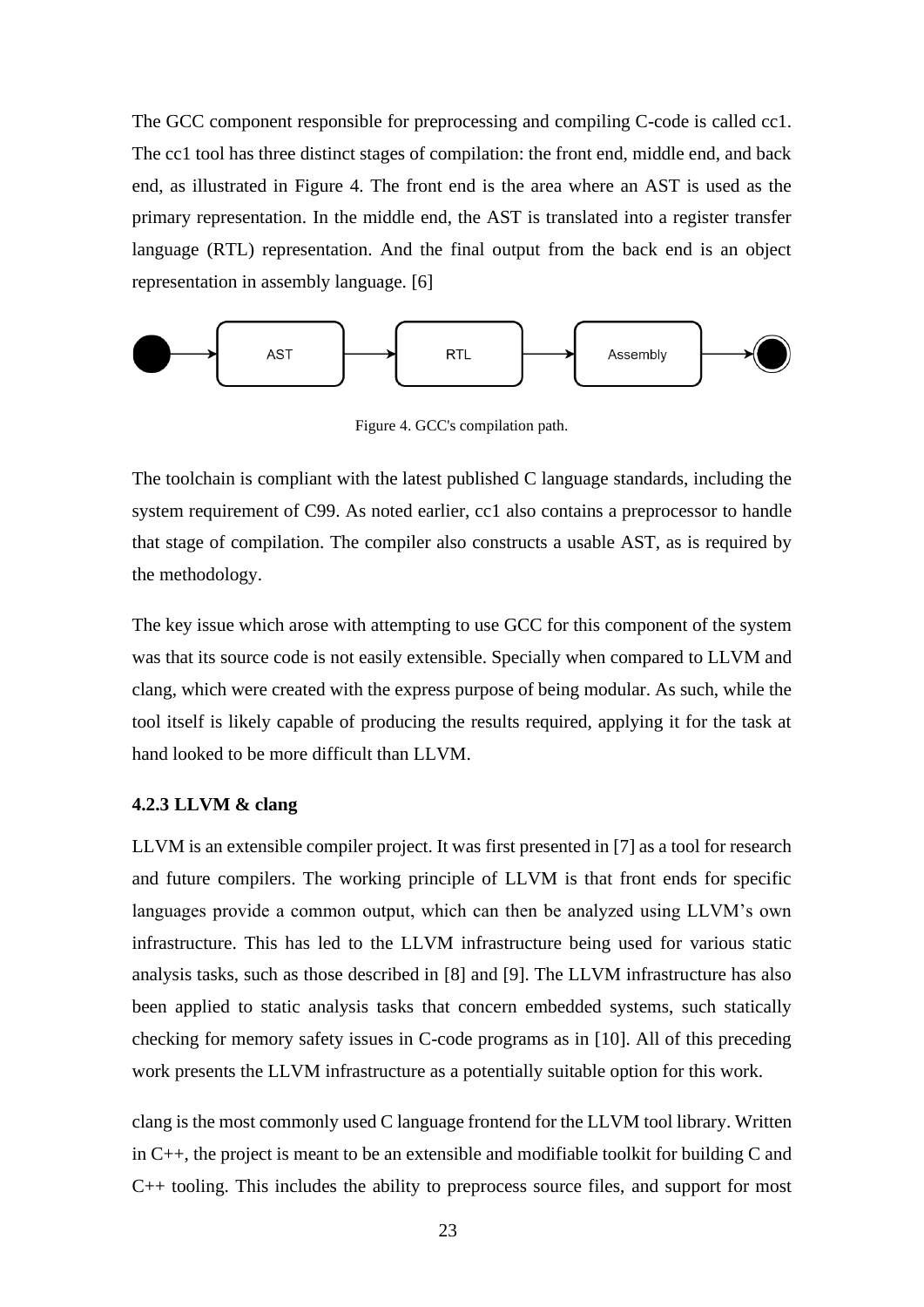GCC extensions. clang has multiple subcomponents which claim to make the process of creating a complete command-line tool along with AST matching relatively straight forward with libTooling, libASTMatcher. [11], [12]

Due to the presence of a complete preprocessor as a plugin, the problem of handling standard library headers and other external headers with clang and LLVM appears to be a non-issue. The preprocessing can simply be done on the input sources prior to the AST extraction phase, in the same executable.

libTooling and libASTMatchers also offer two interfaces for accessing the then-generated AST. The higher-level interface is using libASTMatchers, which has its own DSL for extracting only the relevant components from the AST. The lower-level interface allows one to recursively crawl the AST, much like would be the case with the pycparser library. [13]

While it was initially figured that the high-level interface might permit easier prototyping, it was later learned that it is not all that useful for the purposes of this parser, especially with respect how for-loops need to be parsed. [13]

A major concern with the library was also the fact that both LLVM and the clang libraries needed to be compiled for them to be used. However, the process is well documented, and this would be a one-time setup cost.

### <span id="page-23-0"></span>**4.2.4 Conclusion**

[Table 1](#page-23-1) provides an overview of the analysis carried out in the preceding subsections.

<span id="page-23-1"></span>

| <b>Tool</b>  | Can parse system | Supported C language | Ease of use |
|--------------|------------------|----------------------|-------------|
|              | headers itself?  | standards            |             |
| pycparser    | N <sub>o</sub>   | C99                  | Easy        |
| <b>GCC</b>   | Yes              | C99 and later        | Hard        |
| LLVM & clang | Yes              | C99 and later        | Moderate    |

Table 1. Comparison of available libraries for the atomic operations parser.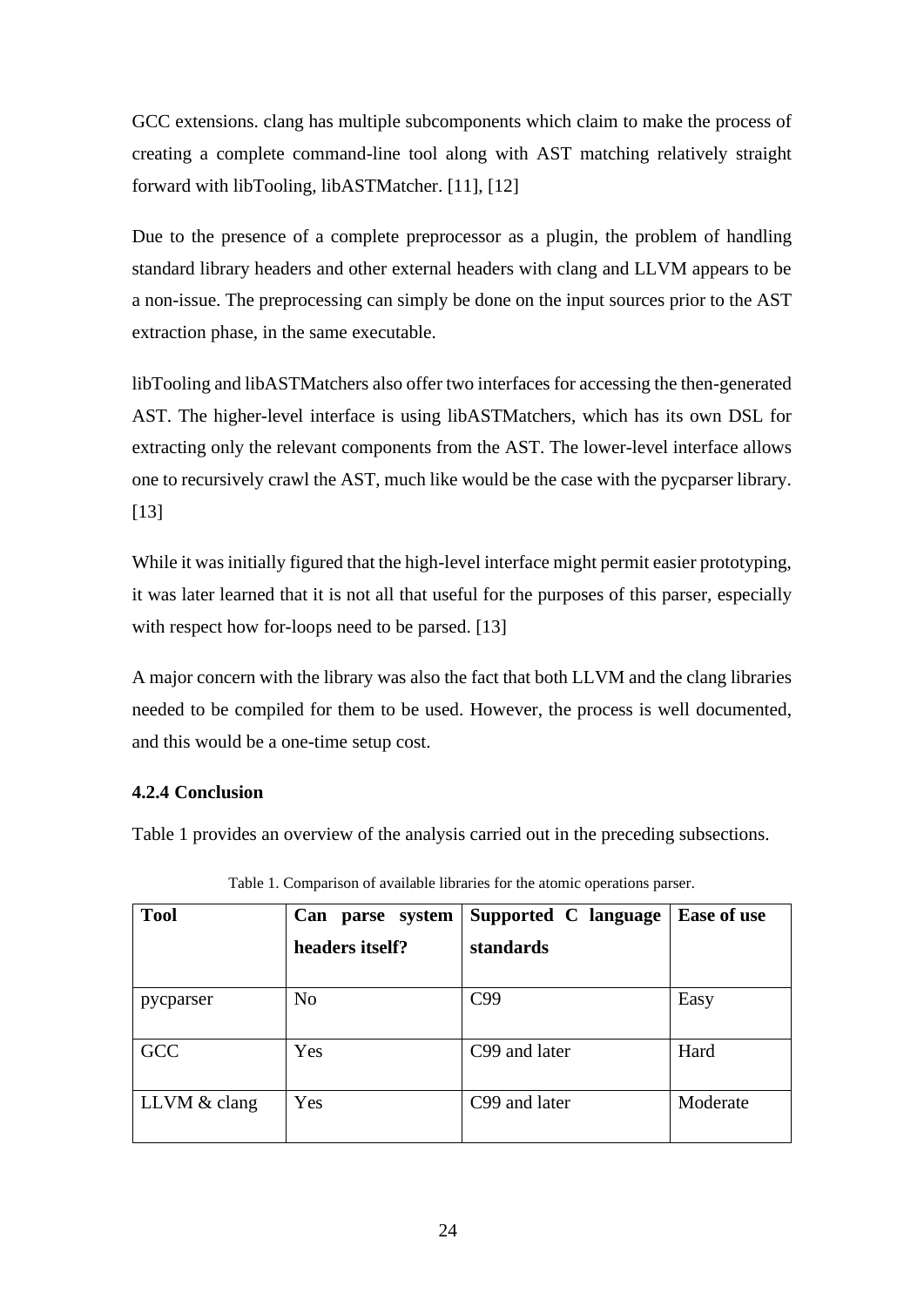For the purposes of this work, LLVM with the clang front end was chosen as best choice. The extra work required to enable parsing of system headers with pycparser eliminated it as a valid option. With GCC and LLVM, the modular and tooling oriented approach of LLVM made it the better choice of the two. Otherwise, both are equally capable of accomplishing the required task. This chapter will then continue with detailing the implementation of the atomic operations parser using the LLVM and clang libraries.

### <span id="page-24-0"></span>**4.3 AST Parsing with LLVM & Clang**

In this section, the implementation of the atomic operations parser component will be detailed. As a result of the analysis carried out in the previous section, it uses clang and LLVM for both the pre-processing and AST creation. With the AST parsing being written as a custom front-end action for clang.

[Figure 5](#page-25-0) illustrates the main activity and data flow of the atomic operations parser per Ccode source file. The same activity is carried out for every source file that is given to the parser. The segmentation illustrates clearly which parts of the parsing activity are handled by clang's own front-end, and what components are custom code. As can be seen, clang itself manages the proper preprocessing and AST generation for the parser, so the custom extensions only need to consume the ready-made AST.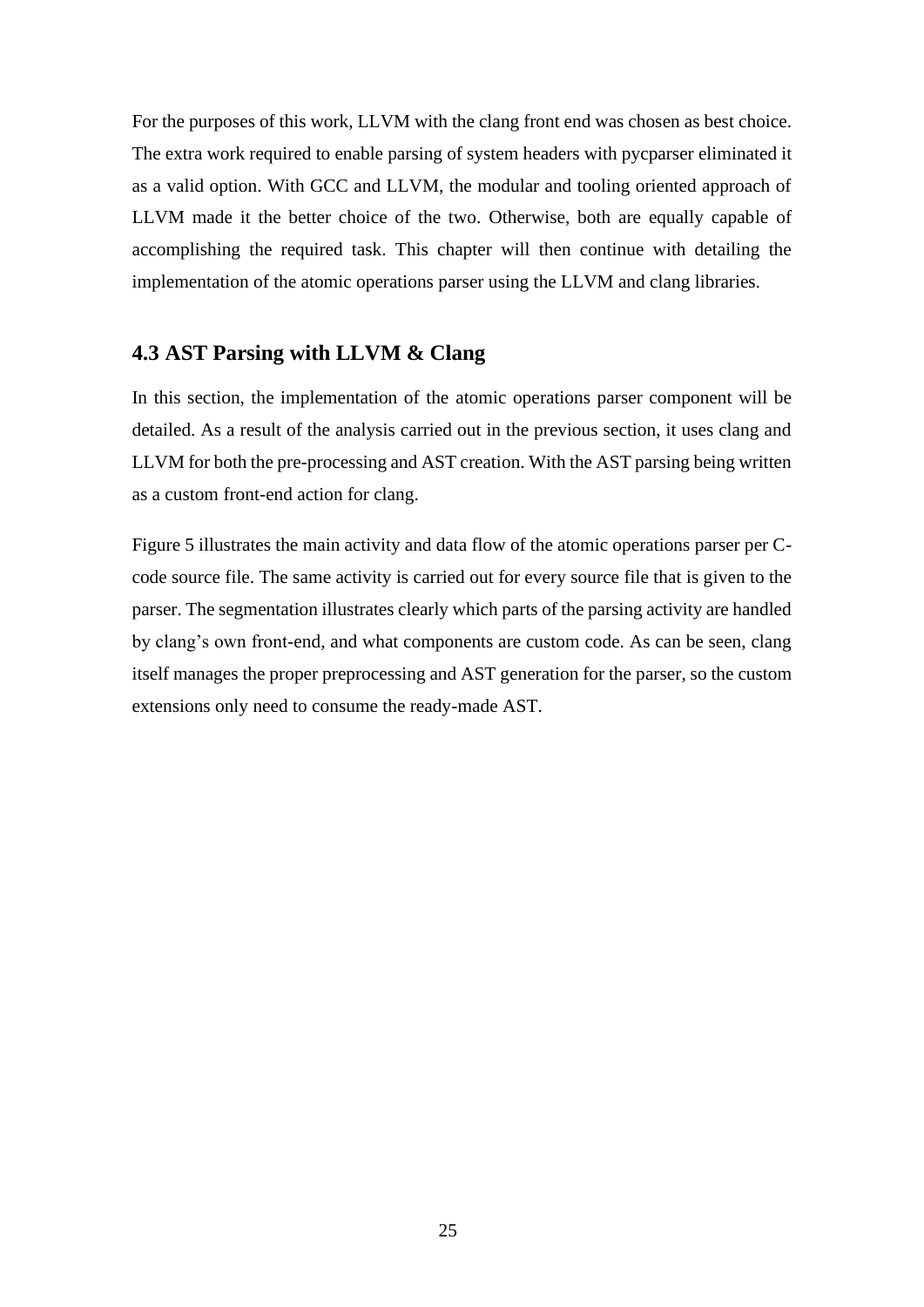

<span id="page-25-0"></span>Figure 5. The main activity diagram of the atomic operations parser.

For consuming the AST, as mentioned in the previous section, two possibilities exist with clang and LLVM: using libASTMatchers and writing a custom AST consumer module. Originally, an attempt was made to use the DSL that comes with libASTMatchers, and it did provide a quick start for the project. However, complications arose when attempting to integrate execution branch labelling and more stateful parsing. Due to this, a custom AST consumer was written instead.

In order to interface between clang's AST, a small object hierarchy needed to be created, as shown in [Figure 6.](#page-26-2) The OperationFinderAstAction implements a clang front-end action, which clang's own front-end will instantiate at the appropriate time. This object is then responsible for creating a OperationFinderAstConsumer, onto which clang's frontend passes complete ASTs for every translation unit. The OperationFinderAstVisitor that is attached to it is then handed those ASTs, one at a time, for recursive visitation.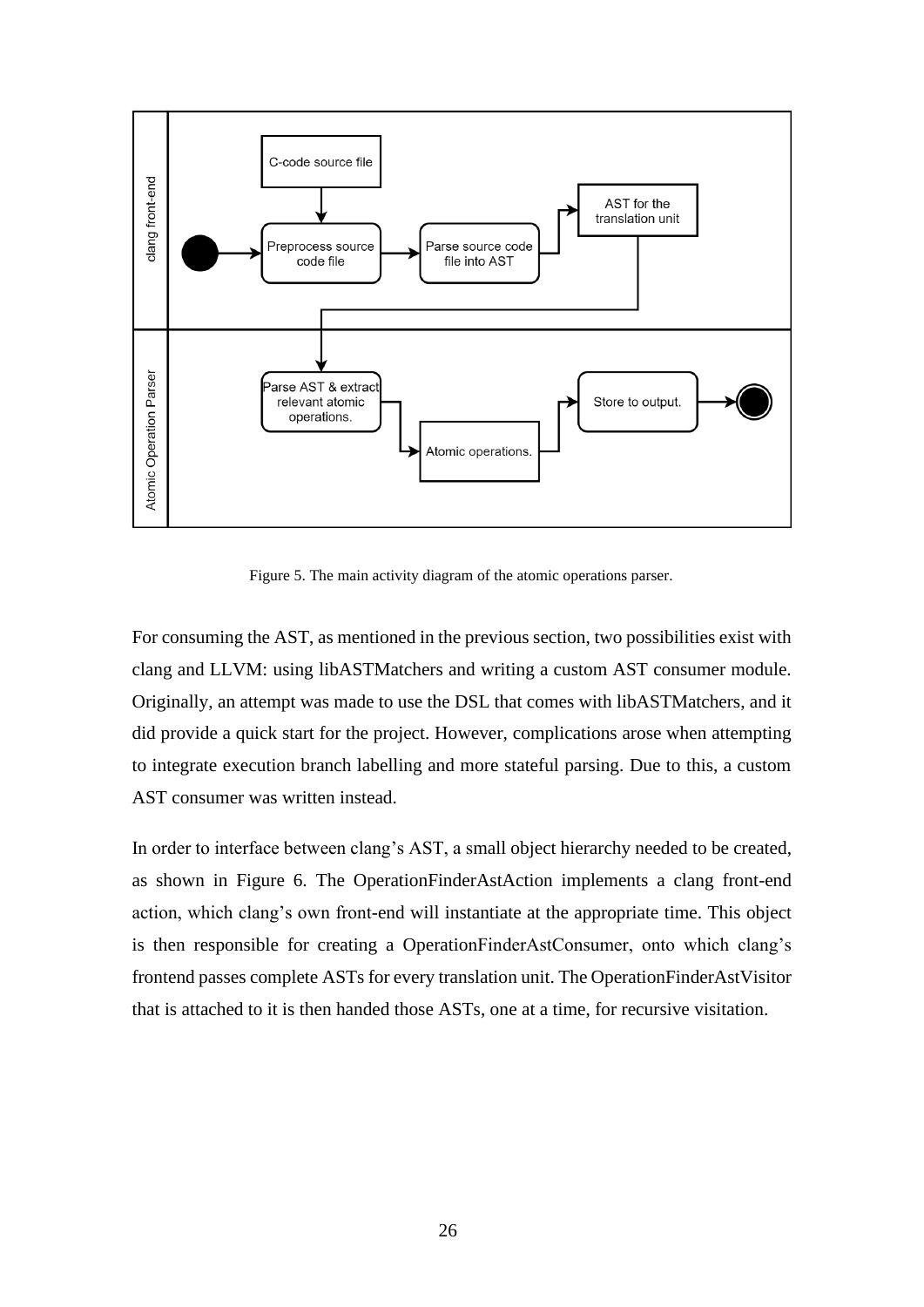

Figure 6. Main classes required to interface with clang's AST and front-end.

<span id="page-26-2"></span>The OperationFinderAstVisitor object will recursively descend the AST in a depth-first manner. Appropriate hooks are called out when an AST node of interest is encountered, along with callbacks for node entry and exit. This visitor then extracts required information from the AST nodes, as is described in the following subsections.

#### <span id="page-26-0"></span>**4.3.1 Simple operations**

With the goal of extracting atomic operations from the now compiled AST, the AST visitor is responsible for picking out the following operations from the AST provided by clang:

<span id="page-26-1"></span>

| <b>Operation type</b> | Included operands    | <b>Saved information</b>                                                    |  |
|-----------------------|----------------------|-----------------------------------------------------------------------------|--|
|                       |                      |                                                                             |  |
| Binary operators      |                      | $+, \neg, \land, *, \le, \ge, \le, \bot$ Left hand operand type, right hand |  |
|                       | $>=, ==, <<, >>, \%$ | operand type, result type, source code                                      |  |
|                       |                      | line.                                                                       |  |
|                       |                      |                                                                             |  |
| Unary operators       | $!,$ ++, --, ~       | Left hand operand type, result type,                                        |  |
|                       |                      | source code line.                                                           |  |
|                       |                      |                                                                             |  |

Table 2. Overview of atomic operations extracted by the atomic operations parser.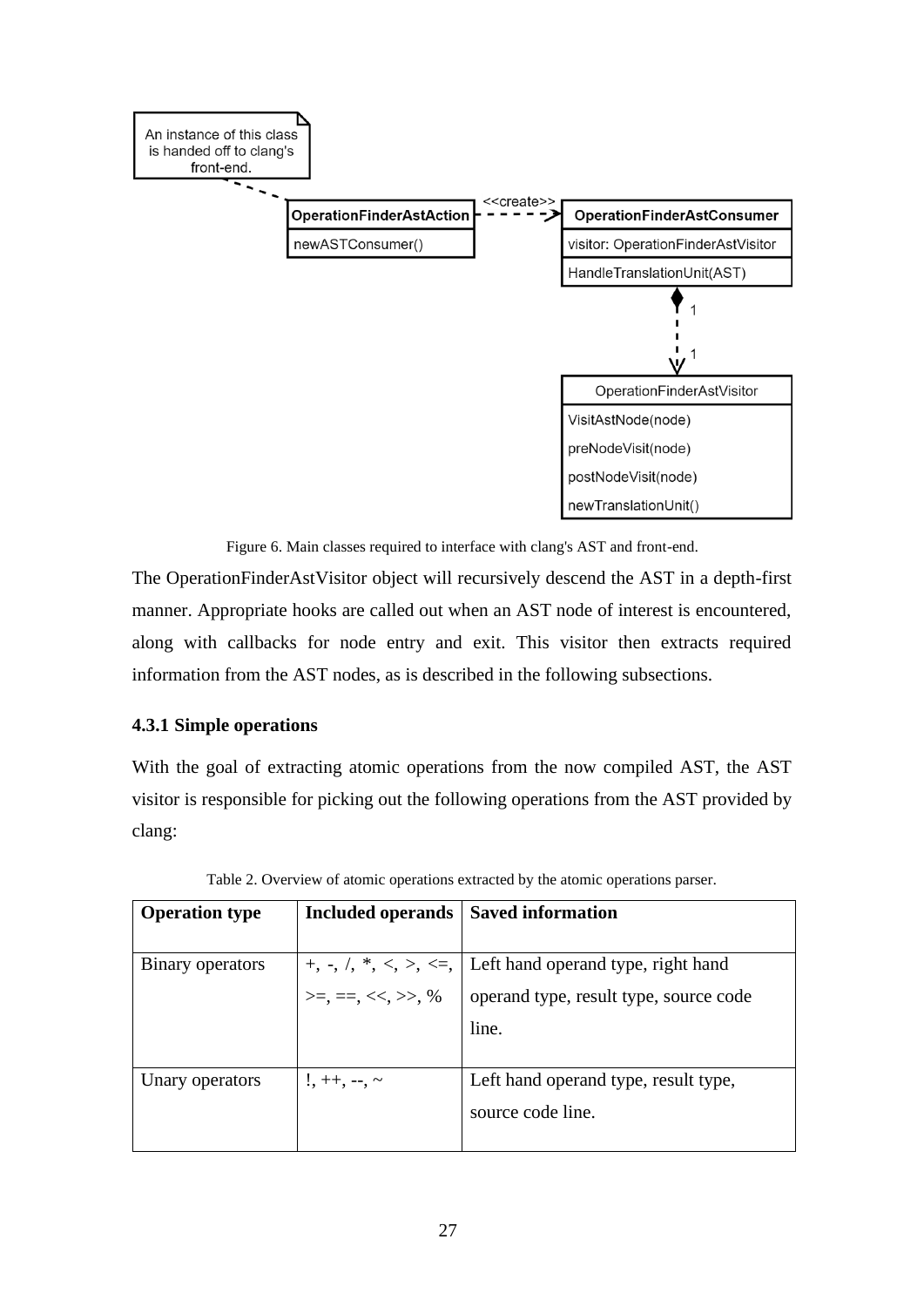| <b>Operation type</b>           | <b>Included operands</b> | <b>Saved information</b>                   |
|---------------------------------|--------------------------|--------------------------------------------|
|                                 |                          |                                            |
| subscript<br>Array              | X[Y]                     | Array $(X's)$ type being accessed, index's |
| operators                       |                          | (Y's) type, result type, source code line. |
| Function<br>call<br>expressions | N/A                      | Result type, source code line.             |

For the basic operators, the AST visitor saves the following information to the file: types of the left-hand side, the right-hand side (unless unary), and the type resulting from the expression; the operation name; the line within the source file. For function calls, the function's name is saved along with the return type of the call expression, along with the line within the source file. All type names involved must be parsed to their canonincal names, this includes going through type names which are created using typedef's and resolving them. The clang libraries provide the necessary tooling for this.

Following this idea, the extraction of simple operations (primarily arithmetic expressions) can be accomplished without any complex state. The primary consideration there is the extraction of the evaluation type, as will be discussed in [4.3.2.](#page-27-0) A more complex parsing case exists for for-loops, as will be explained in [4.3.3.](#page-29-0)

#### <span id="page-27-0"></span>**4.3.2 Expression types**

One point of consideration for the parser is expression types and rules regarding operand promotion that exist within the C language standard. These rules are covered in section 6.3 of ISO/IEC 9899:2011 [2]. These conversions are done implicitly and will determine what datatype is used to perform the actual atomic operation that is being considered.

For arithmetic operands, the first consideration is how all integer types smaller than int are promoted: "If an int can represent all values of the original type (as restricted by the width, for a bit-field), the value is converted to an int; otherwise, it is converted to an unsigned int. These are called the integer promotions." [2] This effectively means that any arithmetic operation that is done on types smaller than int, such as char, get promoted to int and compiled to the appropriate machine code.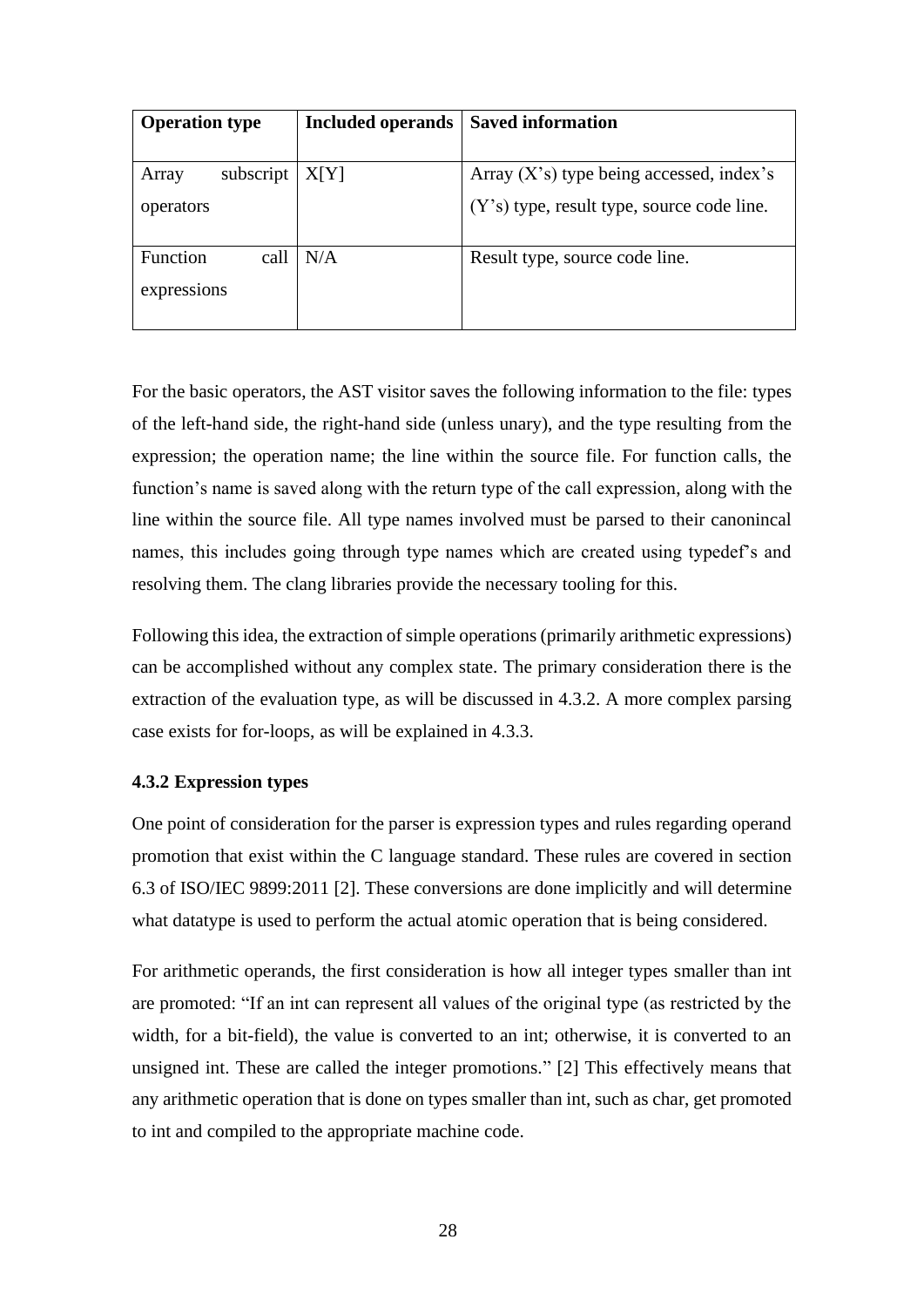As an example, [Figure 7](#page-28-0) illustrates a situation where an arithmetic operation (expr 1) involves implicitly converting both operands a and b to type int for the execution of the operation. This is the direct result of the previously specified rule from the standard.

```
int main() {
 char a = 4;
 char b = 6;
 char c = a + b; // expr 1
}
```
<span id="page-28-0"></span>Figure 7. Example of an arithmetic expression resulting in implicit conversion.

The second consideration is governed by subsection 6.3.1.8 of [2], regarding the "usual arithmetic conversions" pattern. This pattern is applied whenever deciding what the resulting type of an arithmetic operation is. An example of this behaviour, [Figure 8](#page-28-1) has the expression marked as "expr 1" result in implicit promotion of the right hand operand to the type long long for the duration of the addition. And thus the result type of the addition expression is long long.

```
int main() {
  long long a = 10;
 int b = 40;
  long long c = a + b; // expr 1
}
```
<span id="page-28-1"></span>Figure 8. An example of implicit operand promotion in arithmetic expression due to other operand type.

With consideration given to all of the above, it can be seen that the type as which an arithmetic expression is carried out is not necessarily obvious. And since the prediction methodology of the system relies on knowing exactly what datatype an atomic operation is done with, being able to retrieve the actual resulting expression from mixed typed operations is important.

The clang AST model is capable of retrieving this information, and it is saved as the result type for binary and unary operations, as described in the previous section. This information can then be used in the analyzer for more accurate estimations.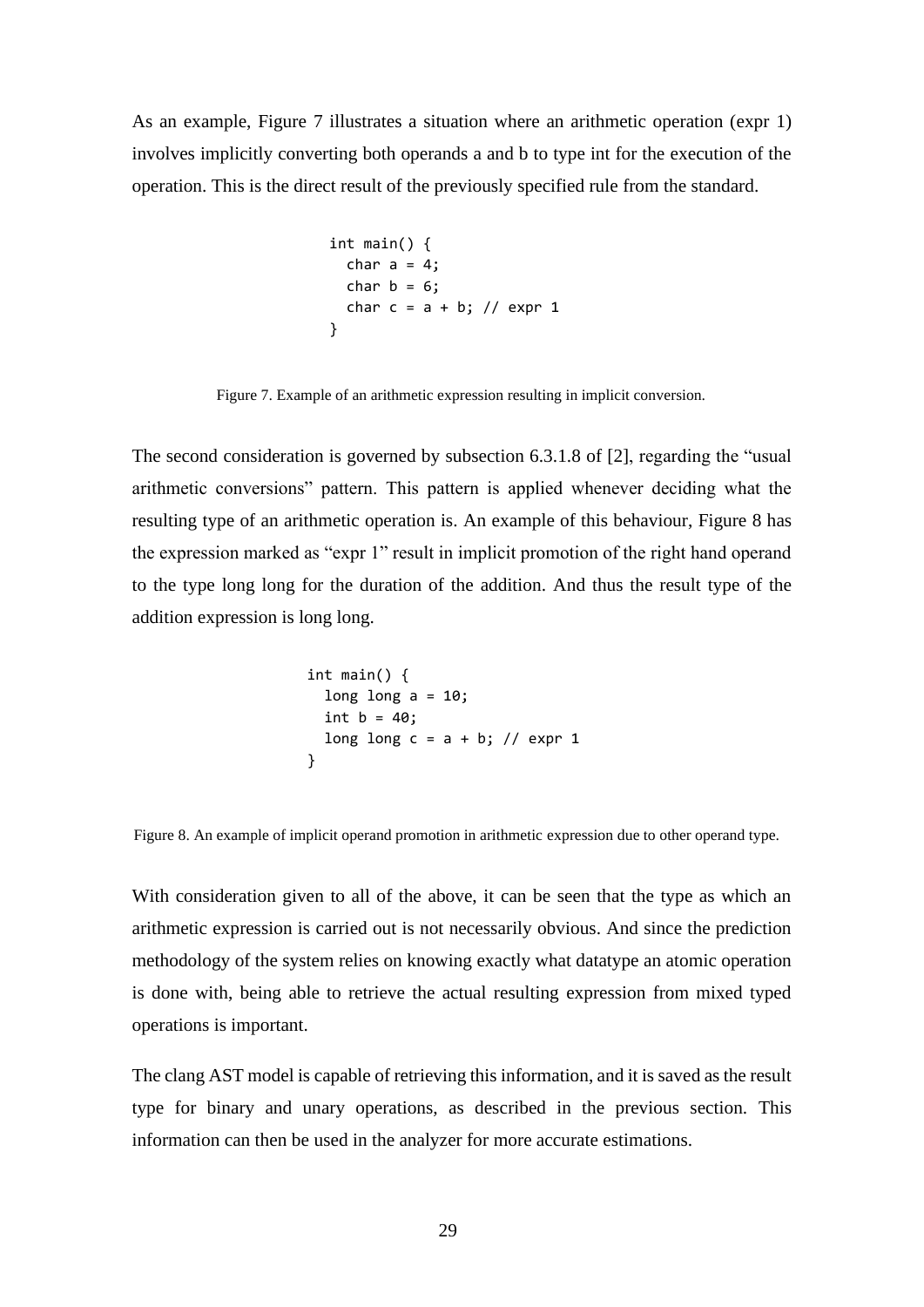#### <span id="page-29-0"></span>**4.3.3 For-loop headers**

Another point worth consideration is the handling of for-loops. In equation (2.8) from [1], the execution time of a for-loop is most accurately calculated as follows:

$$
t_{loop} = t_{initialization} + (N + 1) \times t_{condition} + N \times t_{increment} + N \times t_{code}
$$

where N is the number of iterations accomplished, the total loop execution time is  $t_{loop}$ , the loop initialization expression time is  $t_{initialization}$ , the loop's condition expression time is  $t_{condition}$ , the loop's increment expression time is  $t_{increment}$ , and the loop body's execution time is  $t_{code}$ . This requires the AST visitor to extract all 4 distinct components from a C language's for-loop and to separate them appropriately.

A section of the AST for a complete for-loop looks as follows:



Figure 9. A for-loop AST example.

<span id="page-29-1"></span>In [Figure 9,](#page-29-1) the 4 distinct sub-nodes which make up a complete for-loop are shown: the initialization expression (Init), the condition expression (Cond), the increment expression (Inc), and the body compound statement (Body). Along with the visitation order of the nodes:  $1 - 5$ .

The generalized activity for handling this can be seen in [Figure 10.](#page-30-1) The branch number is incremented only if the for-statement's header has both an initialization expression, and either a condition or an increment expression or both. If this pattern is met, then the branch number that gets attached to nodes being extracted is incremented until the initialization expression is has been traversed. Otherwise, there is only one branch: either the initialization expression on its own, or the condition and increment expressions on their own.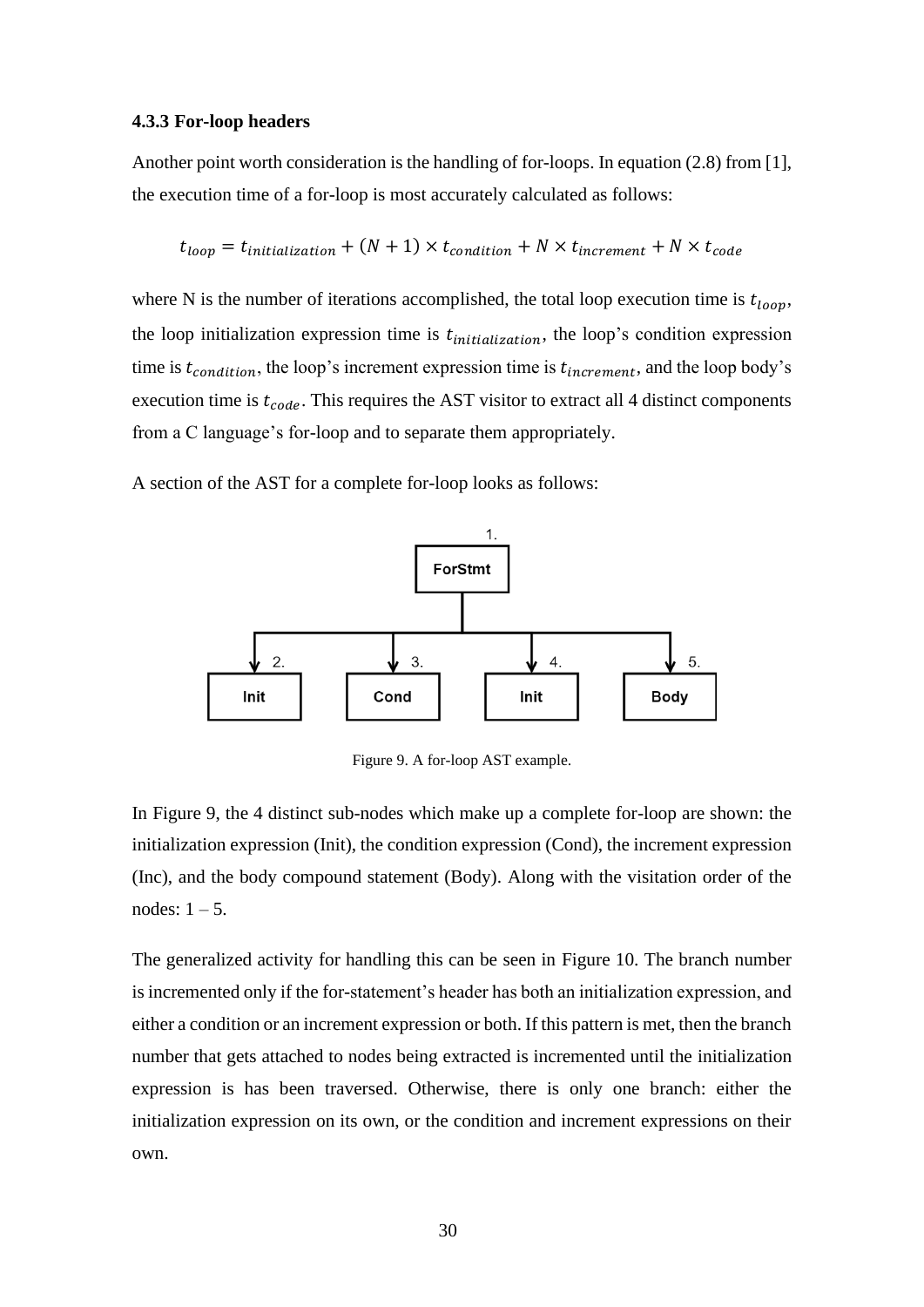This method of parsing guarantees that the branch numbers attached to the operations extracted from the for-loop headers match the output of the simulator. The practical implementation of this parsing ended up also requiring handling a few exceptional cases as well, due to the way the AST is traversed.



<span id="page-30-1"></span>Figure 10. For statement parsing activity diagram.

### <span id="page-30-0"></span>**4.4 Parser output format**

The parser's output format, generated by the atomic operation storage object, consists of a JSON dictionary of C-code file names as keys, tied to a list of atomic operations as a corresponding value. An example of this is illustrated in [Figure 11:](#page-31-1)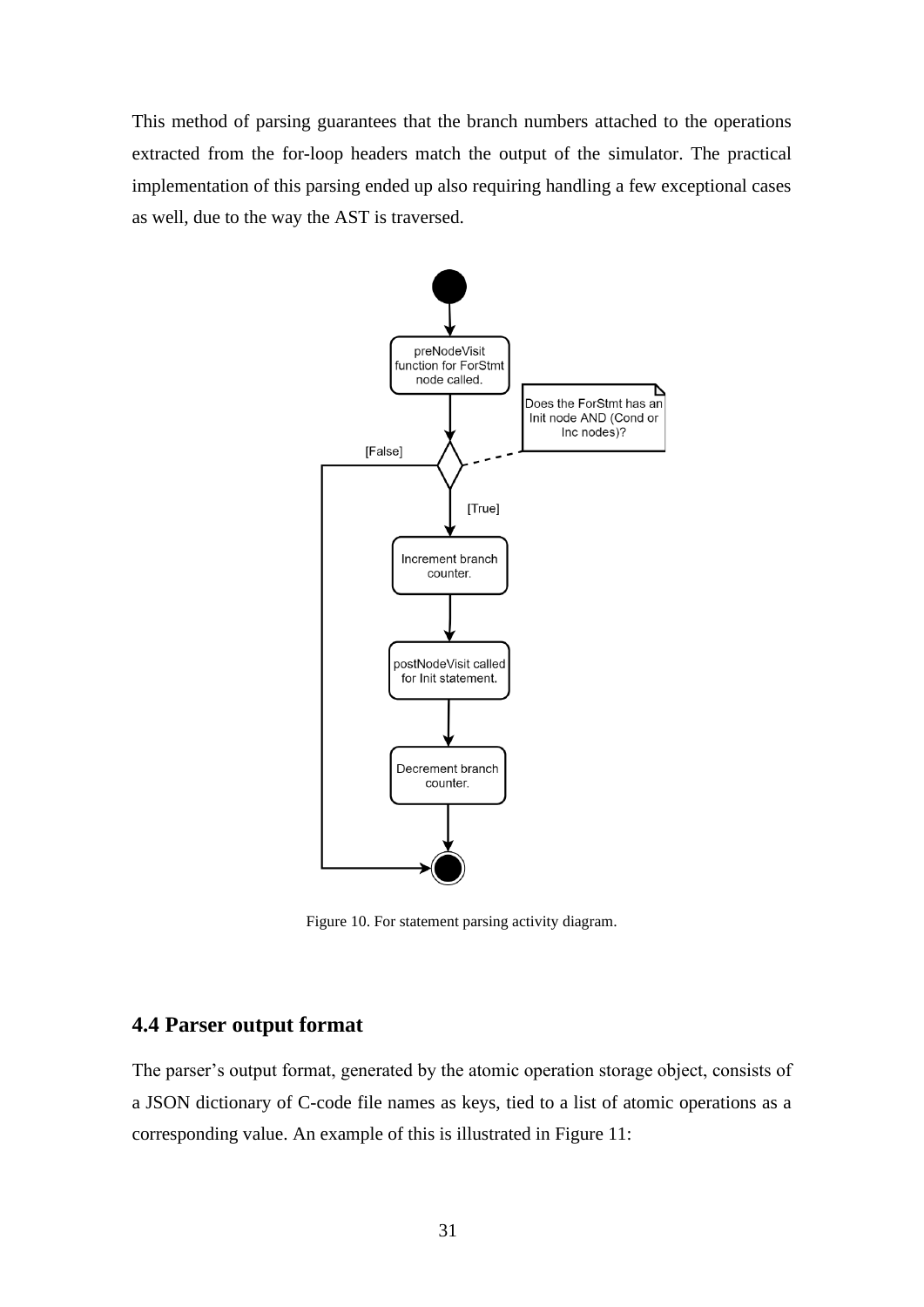```
{
   "file_a.c": [
     {
        "branch_number": 0,
        "entry": [atomic operation]
     },
     {
        "branch_number": 1,
       "entry": [atomic operation]
     }
   ]
}
```
Figure 11. Example output of the atomic operations parser.

<span id="page-31-1"></span>Each atomic operation in the entry field contains serialized information outlined in [Table](#page-26-1)  [2.](#page-26-1) In addition to this, an additional helper value is added to the JSON object, which contains the type of operation entry. For the purposes of this work, it indicates whether the entry is a basic operation or a function call.

It should be noted that since the list of serialized atomic operation objects is flat, it is possible that multiple atomic operation objects exist with the same line number. This has to be taken into account when detailing the analyzer in the following chapter.

### <span id="page-31-0"></span>**4.5 Conclusion**

In this chapter, the operation and behaviour of the atomic operation parser has been detailed. Along with the output format that is going to be ingested by the analyzer. The analyzer shall be the next component that will be detailed.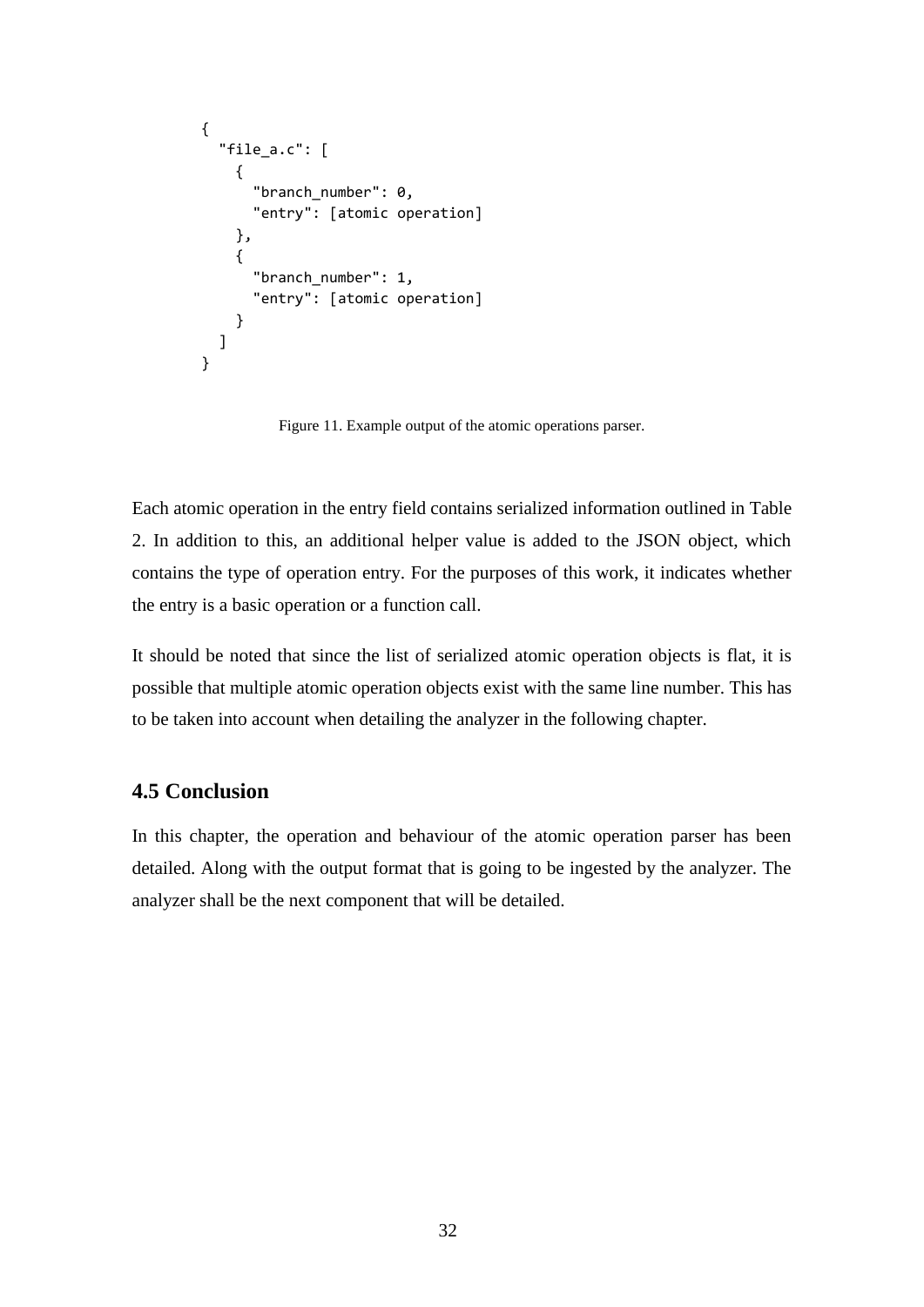## <span id="page-32-0"></span>**5 Profiling & Analyzer**

This chapter will describe the analyzer, which will combine the results of a simulated run of the program that is being evaluated, and the output of the parser. The output of the analyzer is a total count of every unique atomic operation that was executed during the simulated run, along with an execution time estimate based on these totals. As has been noted in Chapter [2](#page-12-0) of this work, gcov is being used as a simulator and code coverage tool, along with gcovr. The following section will detail this process, and the limitations it imposes.

### <span id="page-32-1"></span>**5.1 gcov & gcovr**

gcov is a test coverage tool, which is meant to aid in the profiling and analyzing of programs compiled with GCC. A common use-case for the tool would be measuring unit test coverage, for example. And this code coverage feature is the reason for using gcov within the current work as well: it is able to output how many times a given line of Ccode is executed, if at all. [14]

In order to be used, the program under evaluation will first have to be adjusted into a state where it can be executed on a regular personal computer. For embedded systems programming, this would mean removing or stubbing out code which deals with peripheral control, for example. This does put limits on the type of code which can be evaluated by the system being described in this work. The code would then be compiled with the "*-ftest-coverage -fprofile-arcs"* flags using GCC and executed.

There are some shortcomings with the methodology of using an external simulator. One issue is that simulating external stimuli is difficult if not impossible. As such, when writing the simulation program, care must be taken to specifically plan out the scenarios that need to be measured.

To better preprocess the output of the gcov tool, a supplementary tool was used: gcovr. gcovr is a utility program in Python, which takes the output of gcov and generates a more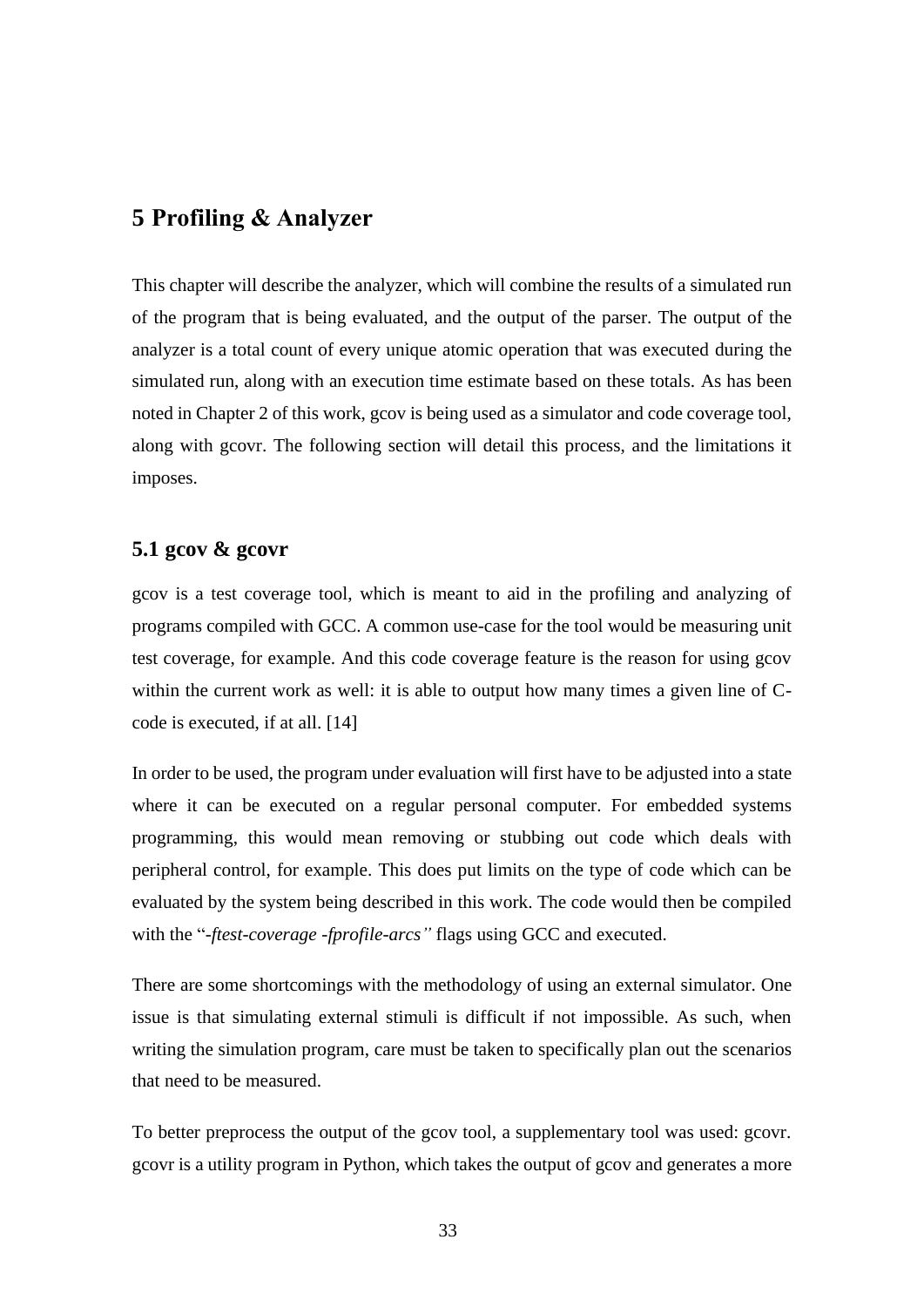usable report from it. This work uses gcovr to generate a JSON report, which is similar to the output of the atomic operations parser: a list of executed lines that can tied to file names. [15]

The following figure illustrates the JSON output of a gcovr report:

```
{
   "gcovr/format_version": gcovr_json_version
   "files": [
     {
      "file": "file name.c",
       "lines": [line]
     }
   ]
}
```
Figure 12. gcovr JSON output structure.

Where each line object is structured as follows:

```
{
   "branches": [branch],
   "count": count,
  "line number": line number,
   "noncode": noncode
}
```
Figure 13. gcovr JSON output line object structure.

Where "count" is the number of times this line was executed during the simulation run, line\_number is the line number from the source file, and noncode is a boolean value indicating whether or not the line in question contained executable code.

#### <span id="page-33-0"></span>**5.1.1 Branches in gcov**

An interesting issue to address has been gcov's and gcovr's reporting of multiple branches of execution on the same line. The way this is handled, in the output, is by adding a special "branches" list to a line entry, as was illustrated in the previous section. The list will contain all the different branches of execution that are present on that one line, along with specific hit "counts". The sum of the branch hit counts is equal to the hit count of the line containing the branches.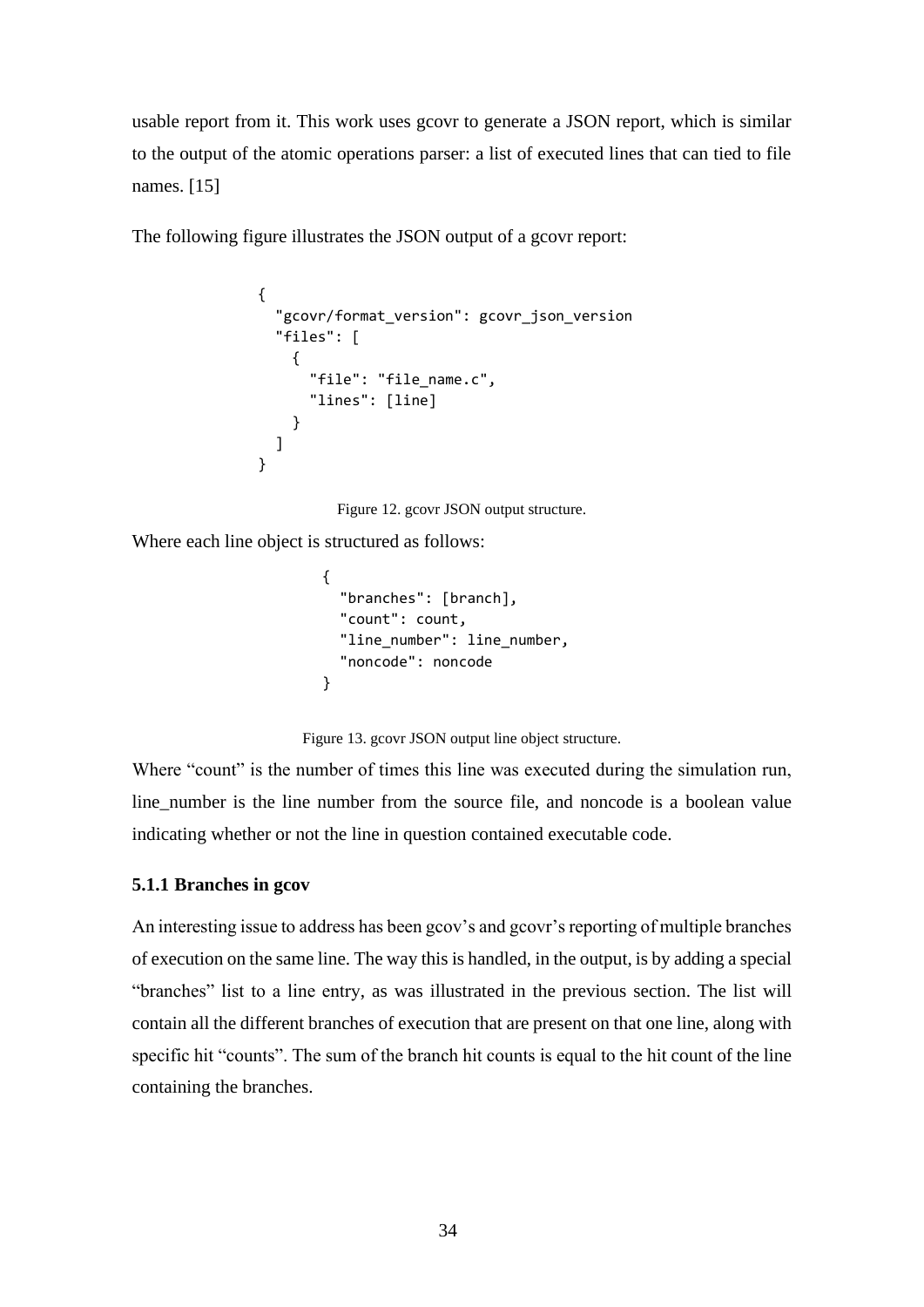For the purposes of this work, branches have been labelled with their index, as they appear in the JSON report generated by gcovr. The first branch, if present, will be marked as branch 0, the next branch on the same line as branch 1, and so on.

Understanding how these branches correlate to actual execution logic within the C-code is important to increase the prediction accuracy of the analyzer. As already explained in Subsection [4.3.3,](#page-29-0) the parser itself is able to separate items like the for-loop initialization expression out from the condition and increment expressions. Due to this, the analyzer is required to do the same. A second use-case for understanding branching is the dissection of eagerly evaluated logical expressions, where the time spent on different branches is non-trivial.

For-loop headers will generate two branches: one for the initialization clause, and the other branch for both the condition and the incrementation clause. Testing revealed that, consistently, gcovr on version 4.2 produces a JSON report wherein the initialization branch is always as branch index 1, and the condition and increment branch are presented as branch 0. The parser mimics this behaviour: marking all atomic operations in the initialization statement as branch 1, and the other for-loop header components as branch 0, if they are present.

The other common case for encountering branches is the expressions for complex conditional clauses. A simple logical OR or AND expression will generate 4 different branches from gcov, if used in an if-clause. Two OR or AND expressions joined together will produce 6 different branches. However, mapping these branches back to their semantic meaning has not been successful over the course of this work. As such, the analyzer cannot differentiate which exact branches of logical expressions are being executed. This may lead to error in the execution time prediction if the subexpressions in some logical expressions are non-trivial.

#### <span id="page-34-0"></span>**5.2 Analyzer**

The analyzer program itself is implemented using the Python programming language. In [Figure 3,](#page-18-0) it accepts the output of both the atomic operations parser and the simulator (gcovr) as inputs. As specified earlier, these are handled as JSON data files. And the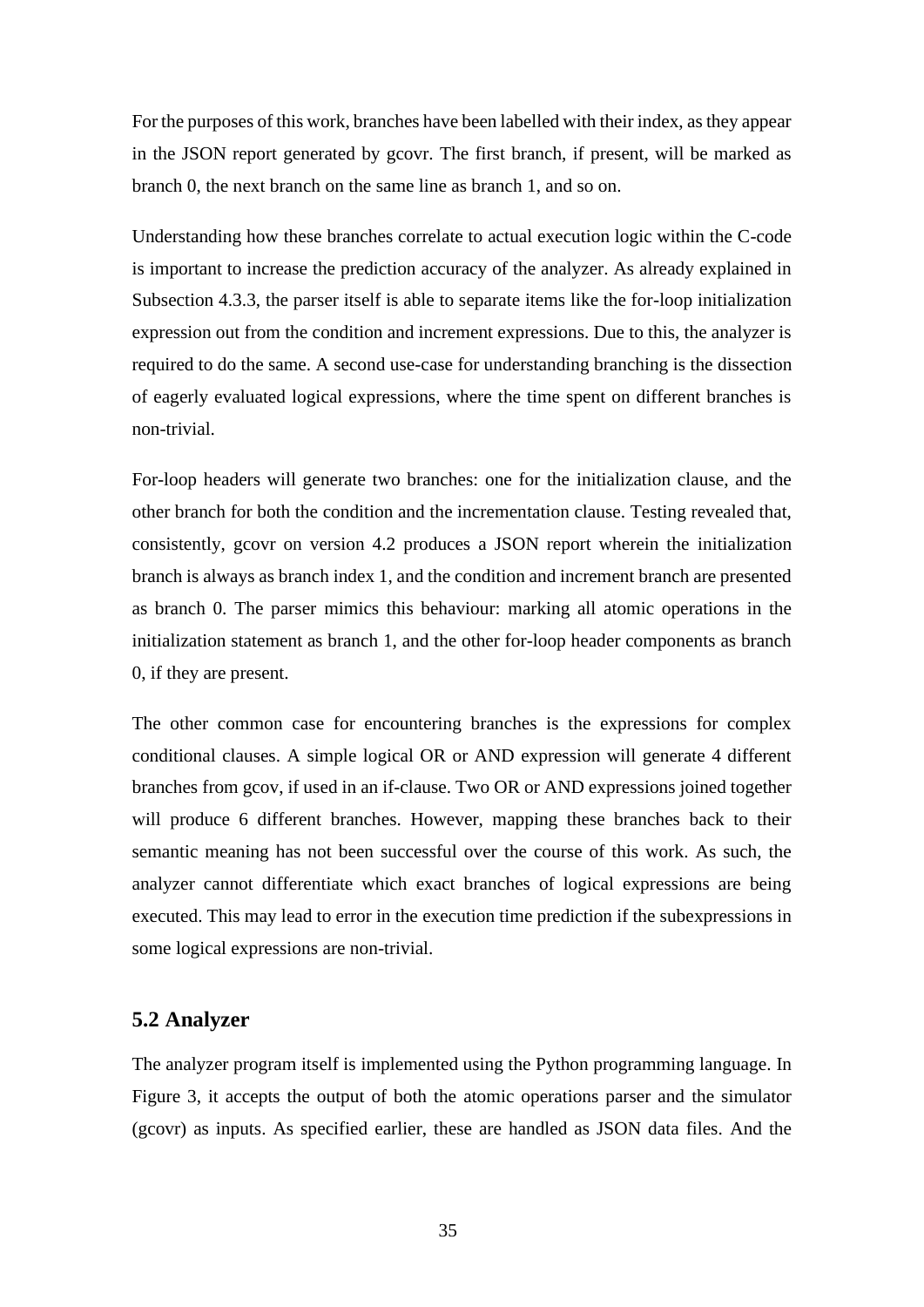analyzer will then output JSON and a user readable result containing the following information:

- the total number of times each atomic operation is used for the given C-code source files,
- an estimation of the total execution time for the program, using the methodology outlined in the beginning of this work.

The analyzer's primary activity is described in the following UML activity diagram. The activity is executed per source file that exists in both the simulator output file and the atomic operations parser's output file.



<span id="page-35-0"></span>Figure 14. The analyzer's main activity diagram.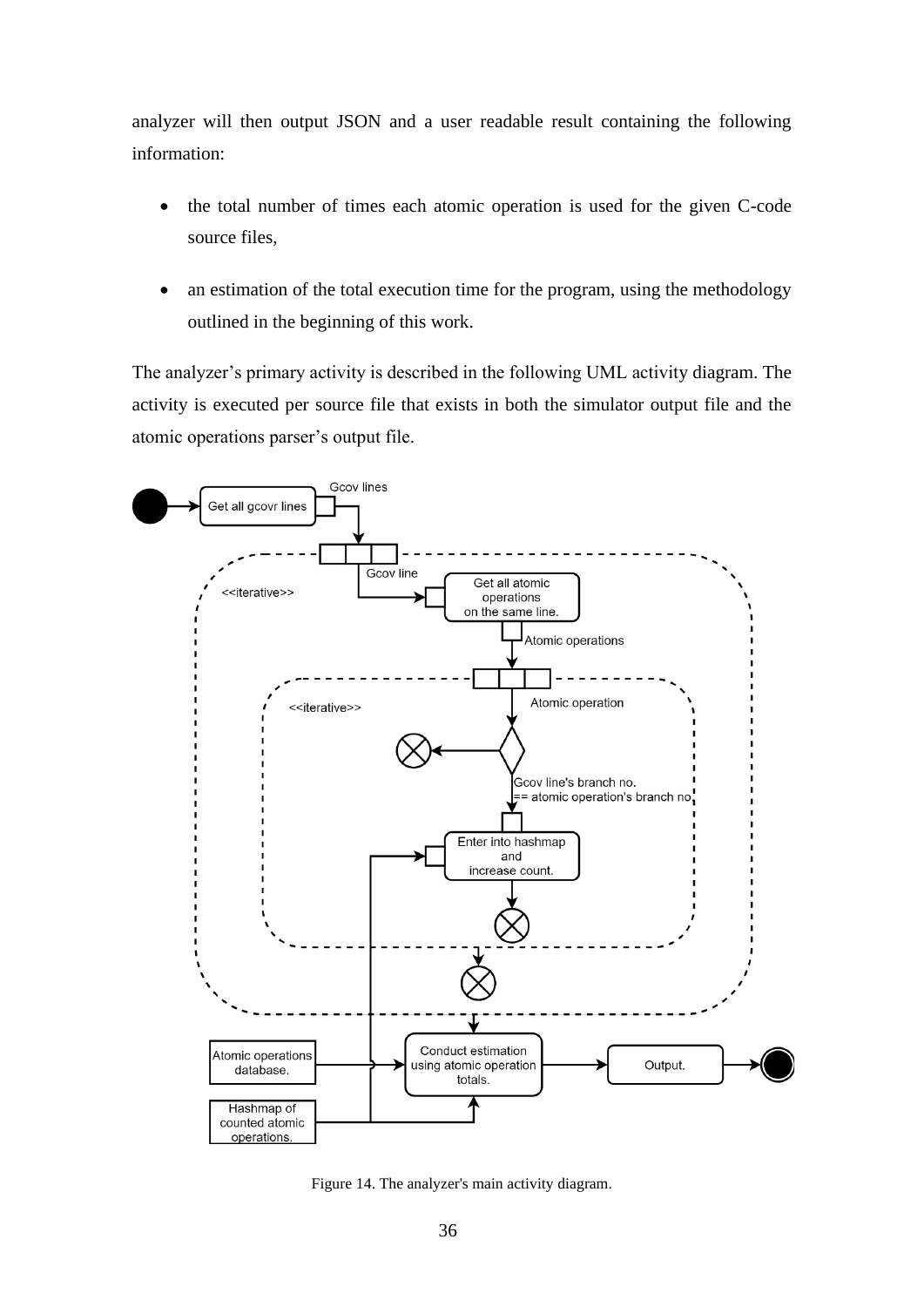Lines from the gcovr simulation report are read and processed one at a time. Due to the way gcovr puts branches as members of the line object, the analyzer will actually create a gcov line object per branch per line. The branch numbers are set appropriately, so that atomic operations can be matched with appropriate branches from gcovr.

A hashmap-like structure is used to hold all of the atomic operations that have been encountered thus far, along with a count. This structure will, by the end of the analyzer's work, contain the total counts for each unique atomic operation. These totals can then be output to the user.

The atomic operations database can be realized as either another JSON file or some other format. It would contain a map of atomic operations with their execution times as measured by experimentation. The total time of execution would then be done by summarizing, as explained in [2.1.](#page-12-1) This will output the final prediction for the total execution time of the program.

### <span id="page-36-0"></span>**5.3 Conclusion**

This chapter detailed the implementation of the analyzer, which is the final component for the performance estimation system. It allows us to provide a list of atomic operations from parsed source code files, and to combine them with a simulator's output in order to conduct an estimation of both execution time and energy usage.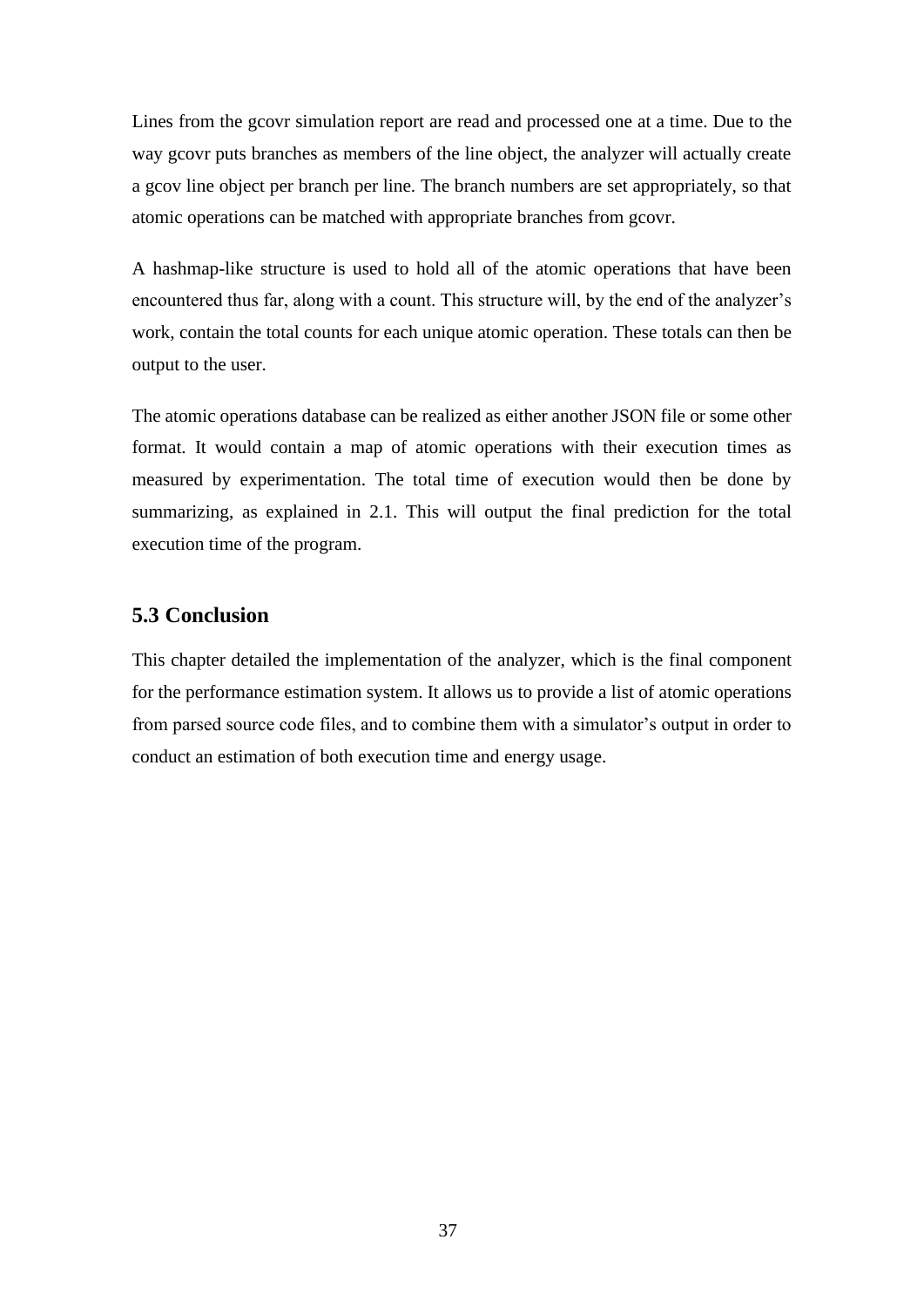## <span id="page-37-0"></span>**6 Evaluation and Results**

This chapter will focus on evaluating the results of the system that was implemented over the course of this thesis work. The goal here is to first validate the system and to then test it against with more complicated and relevant problems. The source code for the system that was developed as a product of this work can be found in Appendix 2.

#### <span id="page-37-1"></span>**6.1 Full Example**

First, a full example to demonstrate the complete functionality of the system. Let us take the matrix multiplication benchmark program as an example. The code for this program can be found in Appendix 3 and was originally published in [16]. The goal of this example is to illustrate how the system functions, what the intermediate outputs are, and how this can be integrated with the estimation methodology to provide an energy consumption estimation.

The source file of the program is first run through the atomic operations parser. This will extract all of the atomic operations, as was described in Chapter [4.](#page-20-0) In the case of the matrix multiplication program, the parser will extract 20 unique atomic operations from the source file. These are saved as a JSON file.

Following this, the source program is compiled with GCC and special switches to allow for code coverage reports to be generated. These switches are: "*-fprofile-arcs -ftestcoverage -fPIC -O0*". As explained in Section [5.1,](#page-32-1) *test-coverage* is necessary for gcov to work, along with the *profile-arcs* flag. The *PIC* flag enables generation of position independent code. And *O0* disables compiler optimizations, which is necessary to generate more accurate coverage output. The position independent code flag may not be strictly necessary for this methodology to work. Running the compiled output will then generate the files necessary for gcov to accurately report code coverage.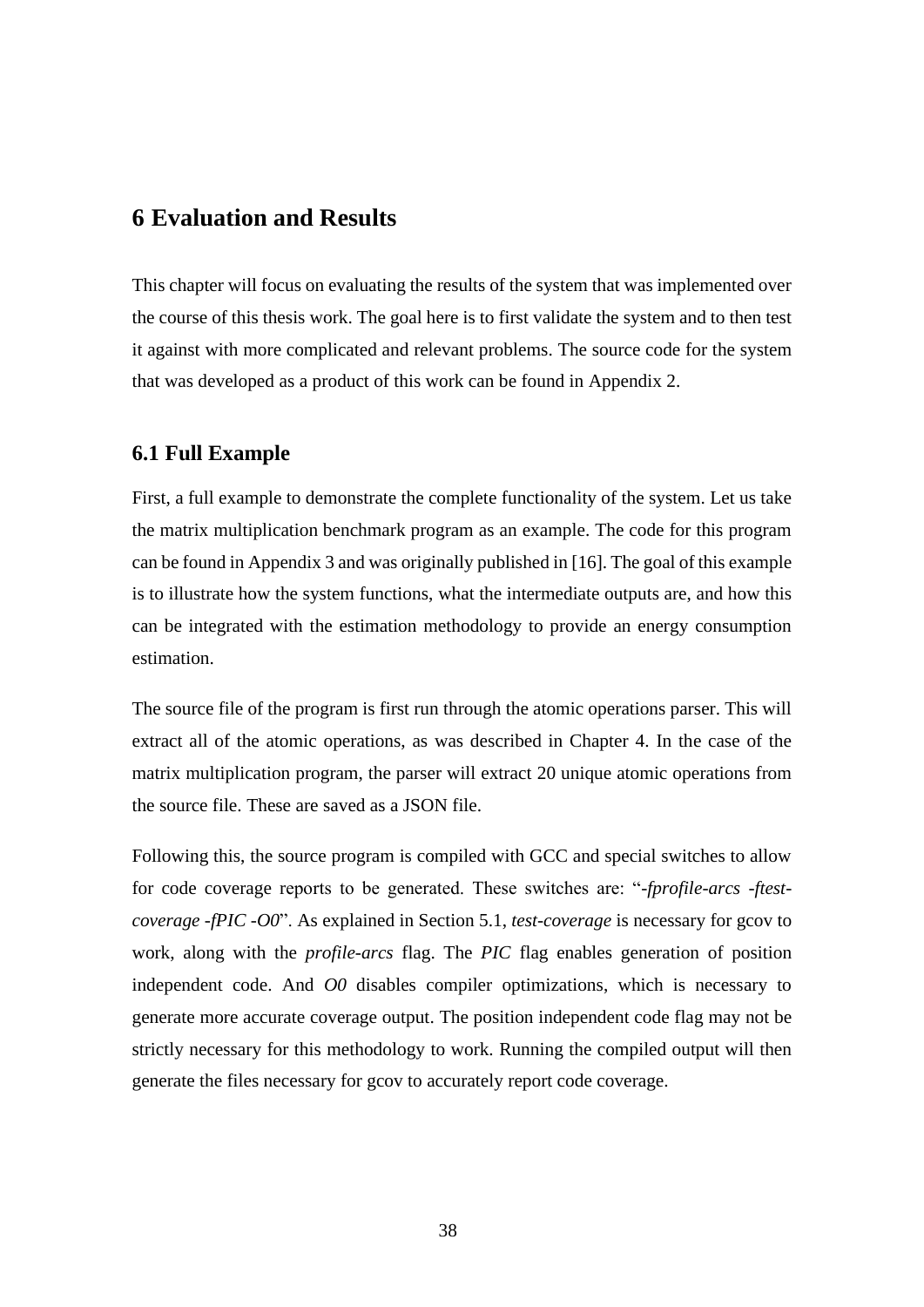The gcovr tool is then ran, with the JSON output format specified and saved to a file. In the case of the current example, the tool will report that 7 lines of the source code were hit. With 6 distinct branches: 2 for each for-loop present in the program.

Finally, both JSON files output from the gcovr tool and the atomic operations parser are given to the analyzer. The analyzer will then output the following information as both JSON and user readable text as shown in [Table 3.](#page-38-0) The total number of unique operations executed during the simulation run was 700.

<span id="page-38-0"></span>

| <b>Operation</b> | Count | <b>Additional information</b>    |
|------------------|-------|----------------------------------|
| name             |       |                                  |
| $\lt$            | 78    | Result type: int                 |
| $++$             | 78    | Result type: int                 |
| $=$              | 19    | Result type: int                 |
| $=$              | 15    | Result type: unsigned short      |
| Array subscript  | 75    | Result type: unsigned short      |
| Array subscript  | 75    | Result type: volatile UInt16 [5] |
| $+=$             | 60    | Result type: unsigned short      |
| $\ast$           | 60    | Result type: int                 |
| Array subscript  | 120   | Result type: unsigned short      |
| Array subscript  | 60    | Result type: const UInt16 [4]    |
| Array subscript  | 60    | Result type: const UInt16 [5]    |

Table 3. Example output of the system.

This information can now be used for estimating the power consumption of the program on different platforms for which models exist. For the purposes of this example, limited models for two microcontrollers were created: the STM32F401RE and the ATmega32U4.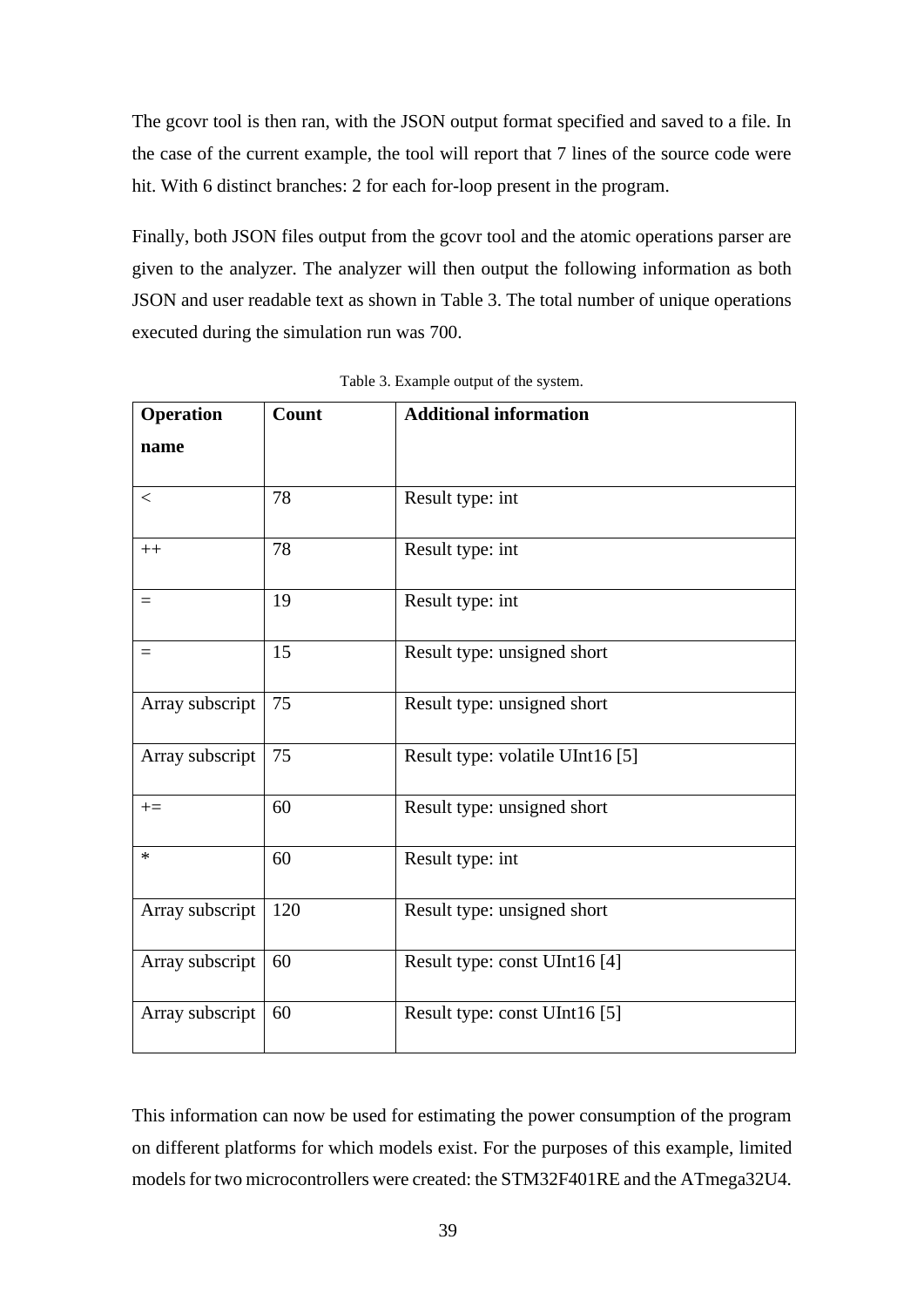A comparison of the two microcontrollers can be found in [Table 4.](#page-39-0) Both microcontrollers were measured on development boards. This specifically caused the STM32's measurements to be higher than expected, as the board also supplied power to an additional programmer component. However, for gauging the accuracy of the estimation, this will not cause issues. The limited models were created using the measurement methodology outlined in Section 3.1. of [1].

<span id="page-39-0"></span>

| Microcontroller | <b>Development</b><br>board | Architecture | <b>Clock speed</b> |
|-----------------|-----------------------------|--------------|--------------------|
| STM32F401RE     | Nucleo-64<br><b>F401RE</b>  | 32-bit ARM   | 84 MHz             |
| ATmega32U4      | Arduino Micro               | 8-bit AVR    | 16 MHz             |

Table 4. Overview of modelled microcontrollers.

With the models present, the estimated energy usage of the program could be calculated by the system for both platforms. This can then be compared with the actual energy consumption of the benchmark. The results can be found in [Table 5.](#page-39-1) The error values were calculated with the following equation:

$$
e = \frac{|E_{actual} - E_{estimated}|}{E_{actual}} \times 100\%
$$

| Table 5. Energy consumption estimation results. |
|-------------------------------------------------|
|-------------------------------------------------|

<span id="page-39-1"></span>

| Microcontroller | $E_{actual}$ (mJ) | $E_{estimated}$ (mJ) | e     |
|-----------------|-------------------|----------------------|-------|
| STM32F401RE     | 11.4              | 13.2                 | 15.8% |
| ATmega32U4      | 101.8             | 111.5                | 9.5%  |

In both cases, the estimated energy consumption was higher than the actual energy consumption of the program. The primary cause of this error is likely down to the manual and less accurate methodology. Specifically, the power usage measurement devices used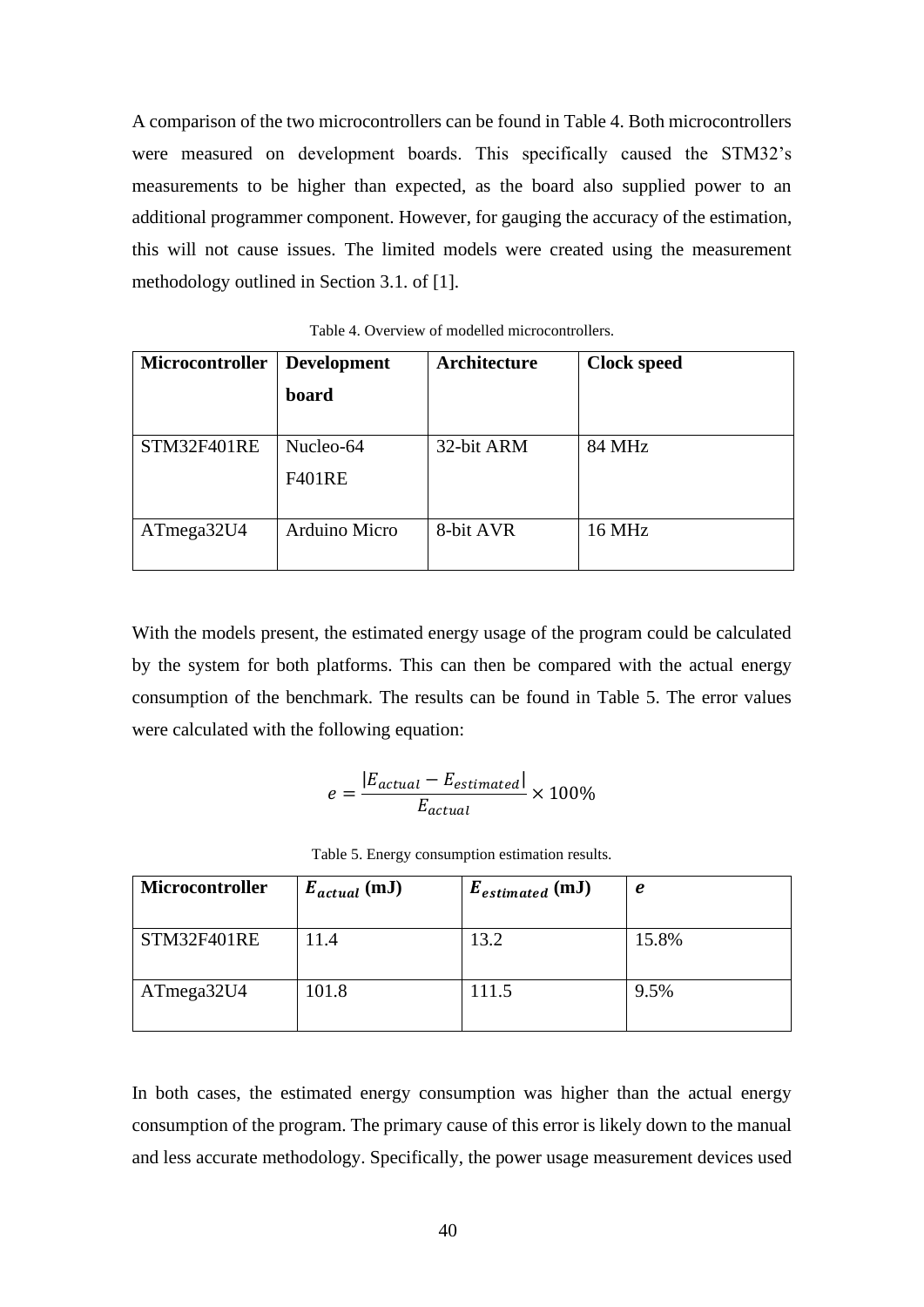were not as accurate as they could have been or were in [1]. An illustration of this is that when just the execution times for the atomic operations are looked at, the errors between the estimation and the actual measured values for both microcontrollers become smaller: 10.6% for the STM32F401RE and 7.3% for the ATmega32U4. This would clearly indicate that a considerable difference comes from how the energy consumption figures were measured. It is likely that the more refined automated modelling methodology described in Section 3.2. of [1] would offer better results.

Overall, this section illustrated how a complete estimation could be acquired for a given program. The atomic operations parser in combination with the analyzer were used to gather the total number of unique atomic operations that were executed by a given program. And then this information was successfully integrated with a model, created according to earlier methodology, to provide a complete energy consumption estimation.

## <span id="page-40-0"></span>**6.2 Validation of the Atomic Operation Parser**

This chapter will continue by ensuring that the parser and analyzer are able to successfully parse other benchmarks used in [1]. No energy consumption estimations are done for these more complex programs due to missing models. The objective here is simply to validate the automatic atomic operation extraction and summarization process against known data. The source code for the specific versions of the programs used is found in Appendix 4. The matrix multiplication and FIR filter programs were originally published in [16]. The validation programs were run through the parser and the analyzer, to automatically count the number of total atomic operations found. The results and a comparison with the counts from [1] are shown in the following table:

<span id="page-40-1"></span>

| <b>Benchmark</b> | <b>Atomic</b>  | <b>Atomic</b> | <b>Remarks</b> |
|------------------|----------------|---------------|----------------|
| program          | operations per | operations    |                |
|                  | $[1]$          | counted       |                |
|                  |                |               |                |
| Matrix           | 292            | 700           |                |
| multiplication   |                |               |                |
| FIR filter       | 2 5 5 7        | 4 2 1 3       |                |

Table 6. Comparison of reference atomic operation counts vs. those counted by the system.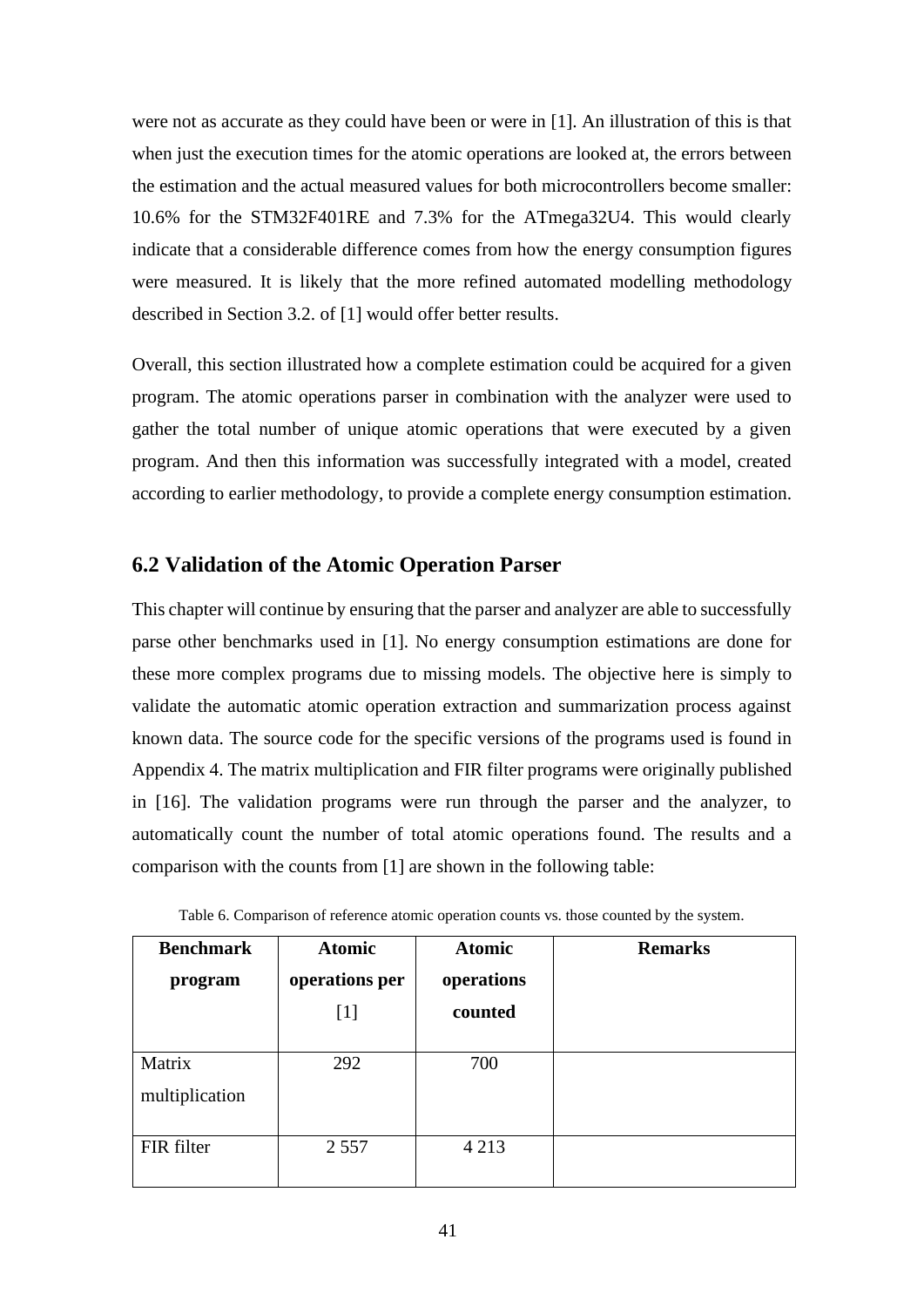| <b>Benchmark</b>    | <b>Atomic</b>  | <b>Atomic</b> | <b>Remarks</b>        |
|---------------------|----------------|---------------|-----------------------|
| program             | operations per | operations    |                       |
|                     | $[1]$          | counted       |                       |
| Image<br>processing | 541 208        | 602 549       | Filter size is 50x50. |

As can be noted, there is a discrepancy between the atomic operations counted in [1] and by the tools created for this work. There are two key points of difference: first, the previous methodology counted for-loops as a singular atomic operation. Whereas the analysis methods used by the system presented in this work will more accurately split forloops into multiple atomic operations corresponding to the individual expressions. The second key difference is that the current methodology counts array subscript operations as atomic operations, while the other does not. The output of the system for all three test cases was manually verified as correct.

### <span id="page-41-0"></span>**6.3 More Complex Benchmarks**

As more complex benchmarks, the Dhrystone [17] and Whetstone [18] benchmarks were used. The objective of this experiment is to see if the system is capable of parsing these benchmark programs, so that future work may use it as a stepping off point.

Both benchmark programs parse successfully, with no error being created. One key difference between these programs and the benchmarks covered in the preceding work is the usage of goto statements and various standard library function calls. Goto-s are unparsed as of this time, and function calls will require supplementary measurement and profiling to get proper performance estimation.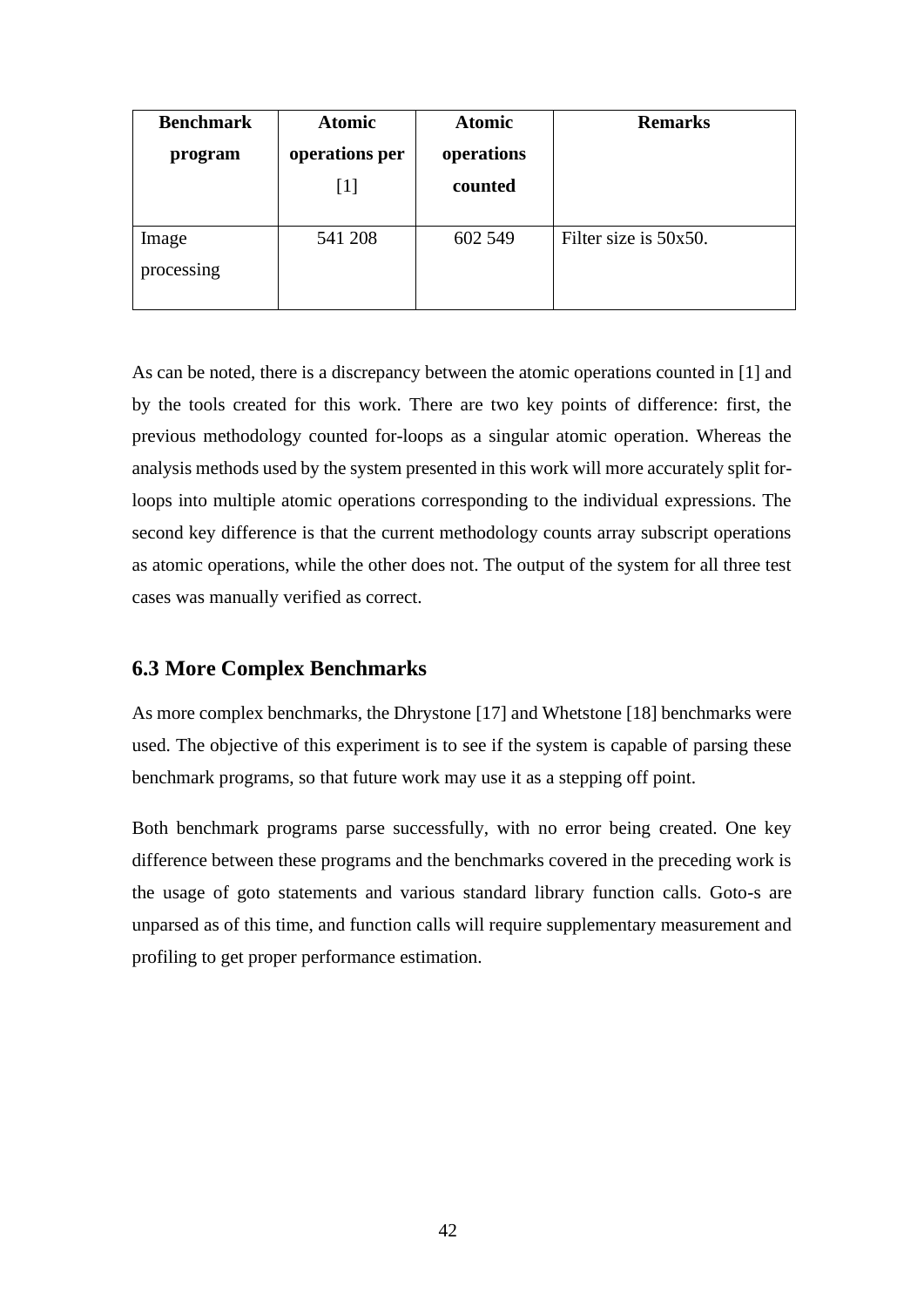The atomic operation counts for both of the mentioned benchmarks are presented in the following table:

<span id="page-42-1"></span>

| <b>Benchmark program</b> | <b>Atomic operations counted</b> |
|--------------------------|----------------------------------|
|                          |                                  |
| Dhrystone                | 1 651 801                        |
|                          |                                  |
| Whetstone                | 92 801                           |
|                          |                                  |

Table 7. Dhrystone and Whetstone atomic operations counts.

Closer inspection of both of those programs also reveals that they contain calls to external functions. As such, not all atomic operations are completely visible to the parser at this point. In order to gain accurate estimations of these external functions, they would have to profiled individually, or somehow otherwise introspected. However, the current parsing results are good enough for immediate use.

## <span id="page-42-0"></span>**6.4 Summary and Future Work**

This chapter has provided a full example demonstrating how the automated system detailed throughout this work can be used to apply the energy consumption methodology of [1] to produce a complete power consumption estimation. Following this, the system was proved able to successfully parse all of the test programs that were originally used to verify this methodology. And finally, it was demonstrated that the system is able to handle more complex programs, including relevant and popular benchmarking programs, such as Dhrystone and Whetstone. This allows for easier application and validation of the performance estimation methodology that was originally proposed in [1].

A possible topic for future work would be automating the analysis of C-standard library functions. Currently, the parser can only extract unique operations if it has access to the source code of a given function. This leaves external functions, such as the standard library functions, as black boxes which have to be individually profiled for increased accuracy during the estimation. Though the parser in its current state does extract and point out calls to them.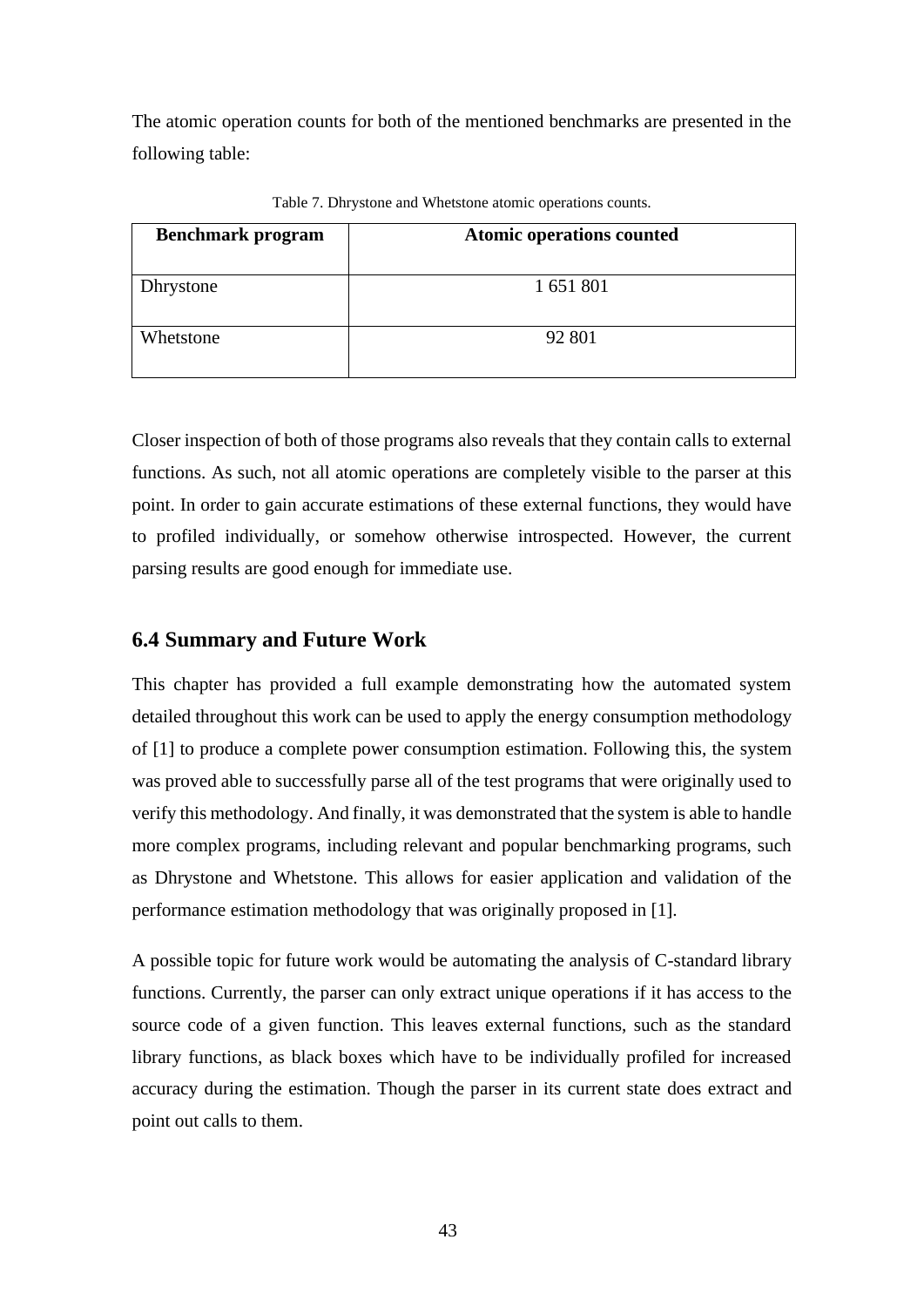Tied to the previous point is also the matter of functions that belong to other external libraries. A code project may include proprietary dependencies, the source code of which is not available for parsing. This would require additional functionality, such as parsing the library's object code, in order to obtain atomic operations. Both estimation and parsing methodology would have to be reviewed to accommodate this.

One final matter that could be addressed would be to look further into the branches that gcov generates as a part of its analysis. This issue was raised in Subsection [5.1.1.](#page-33-0) While with trivial logical expressions the impact on estimation accuracy may be negligent, logical expressions with longer execution times will increase the estimation error.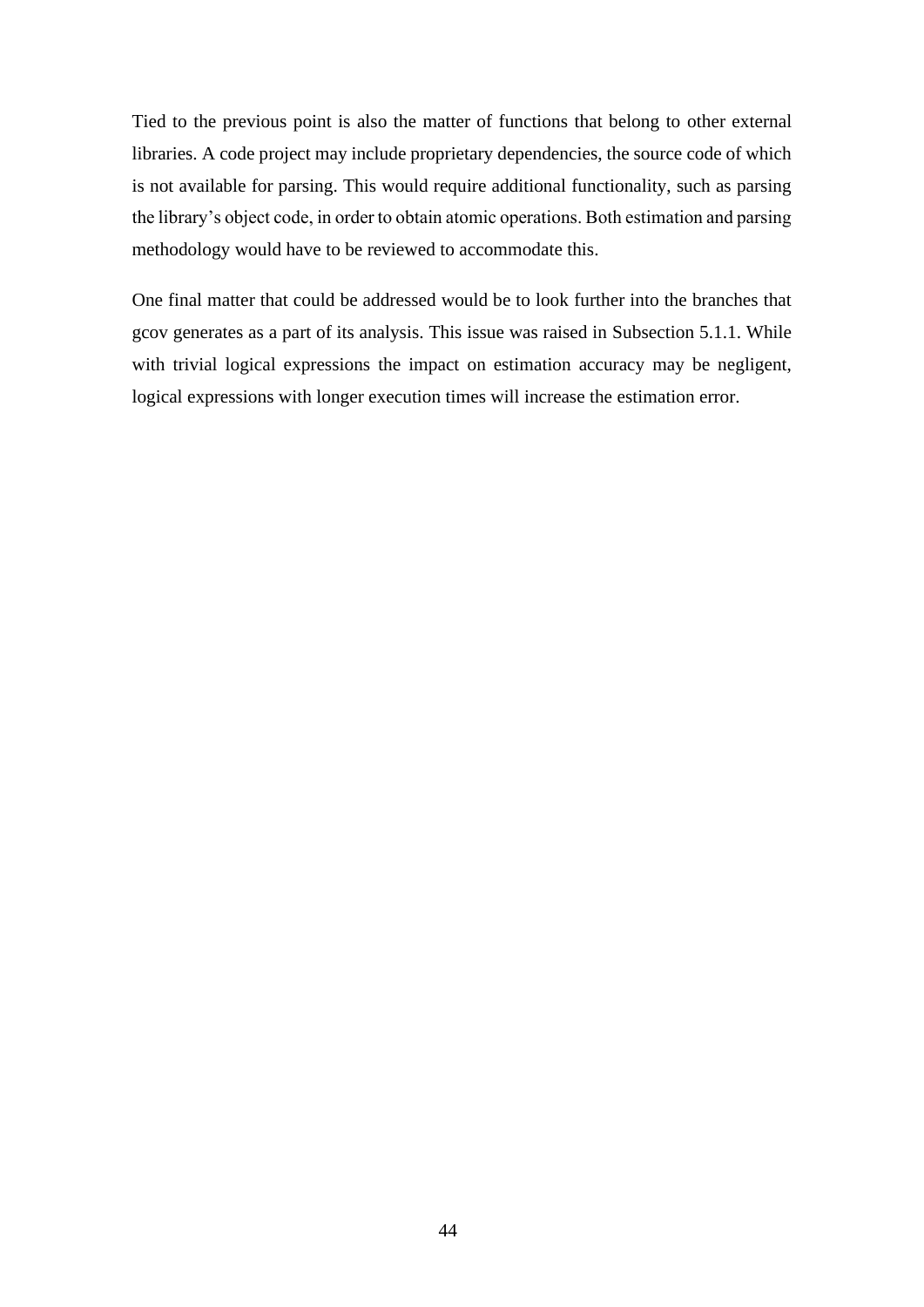## <span id="page-44-0"></span>**7 Summary**

Over the course of this work, a methodology for extracting and summarizing atomic operations from C-code files was proposed and detailed. The chosen methodology relies on parsing the AST of a C-code program, and extracting atomic operations from there. The atomic operations would then be automatically combined with the output of the code coverage tool gcov.

The atomic operations parser implementation was done using the LLVM and clang libraries. This was the component responsible for doing the atomic operation extraction. In its final implementation, the atomic operations parser is successfully able to parse both the example programs from [1] and more complex programs. These complex programs include the Dhrystone and Whetstone benchmarks.

Following this, the analyzer's implementation and functionality was described. The analyzer is the component responsible for combining the output of a code coverage tool with that of the atomic operations parser. Combining these two pieces of information allows the analyzer to count all of the individual atomic operations that would be executed during the runtime of the simulated program.

This total number of unique operations, along with their types, can then later be combined with models of various microcontrollers to trivially generate energy consumption and performance estimations. A demonstration of this was offered in Section [6.1,](#page-37-1) where the energy consumption of a benchmark was estimated using the system, and then compared with the real results.

As a result of this work, there now exist tools for applying the methodology devised in [1] to more complex programs. This is an important step in potentially integrating this methodology in regular development workflows. And it also provides the necessary tools for further testing and refining the methodology in the future.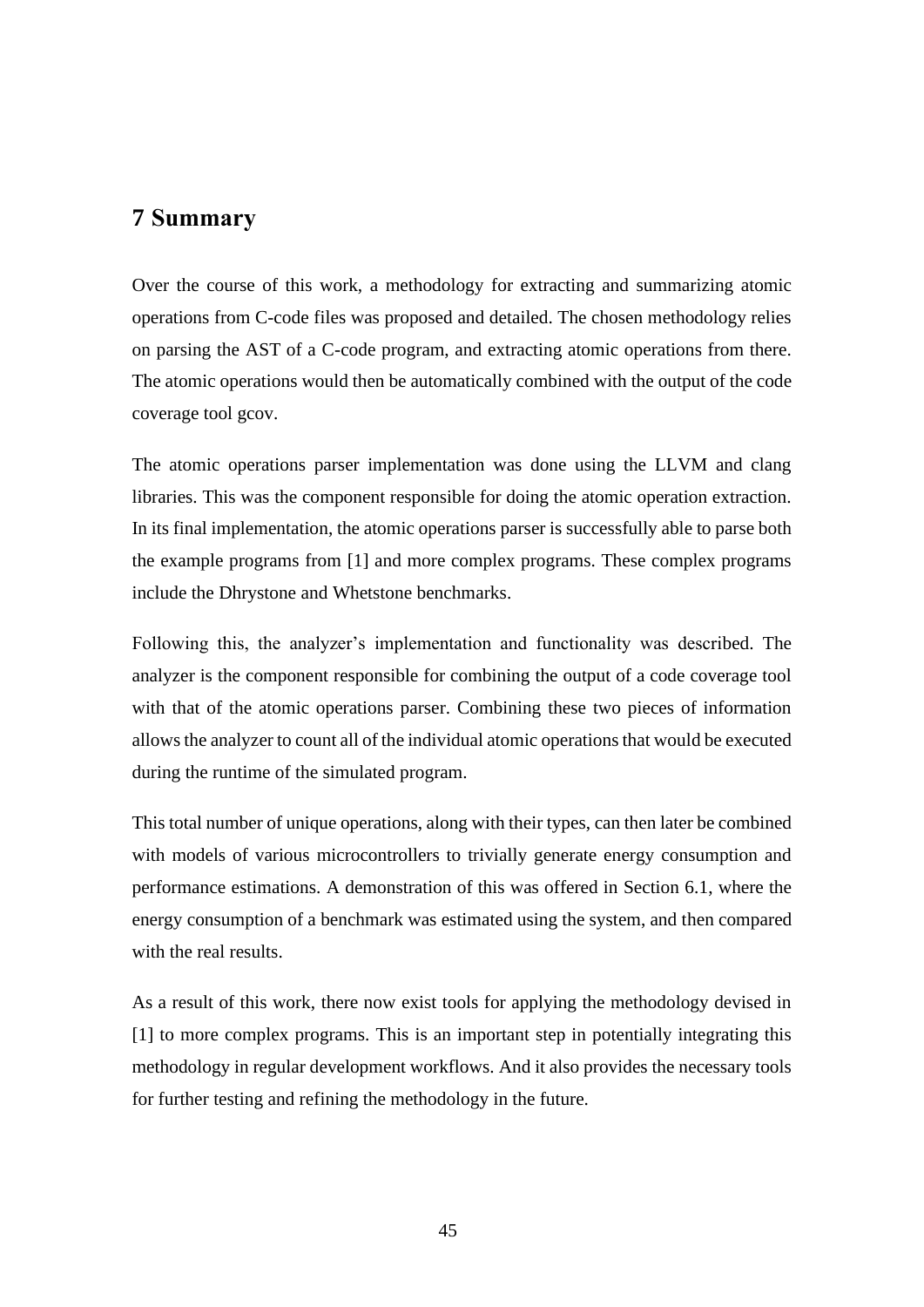## <span id="page-45-0"></span>**References**

- [1] P. Ruberg, "Energy Consumption and Performance Estimation of Embedded Software," Ph.D. dissertation, Dept. of Computer Engineering, Tallinn University of Technology, Tallinn, 2018.
- [2] *Information technology -- Programming languages -- C,* ISO/IEC 9899:2011, 2011.
- [3] *Information technology -- Programming languages -- C,* ISO/IEC 9899:1999, 1999.
- [4] e. a. E. Bendersky, "pycparser 2.20 readme," 22 September 2020. [Online]. Available: https://github.com/eliben/pycparser/blob/master/README.rst. [Accessed 22 April 2021].
- [5] Free SoftwareFoundation, Inc., "GCC, the GNU Compiler Collection GNU Project - Free Software Foundation (FSF)," 07 May 2021. [Online]. Available: https://gcc.gnu.org/. [Accessed 7 May 2021].
- [6] Free Software Foundation, Inc., GNU C Compiler Internals, Boston: Free Software Foundation, Inc., 2013.
- [7] C. Lattner, "LLVM: An Infratstructure for Multi-Stage Optimization," Computer Science Dept., University of Illinois, Urbana-Champaign, 2002.
- [8] D. Dhurjati, S. Kowshik, V. Adve and C. Lattner, "Memory Safety Without Runtime Checks or Garbage Collection," in *LCTES-2003*, San Diego, CA, 2003.
- [9] S. Kowshik, D. Dhurjati and V. Adve, "Ensuring Code Safety Without Runtime Checks for Real-Time Control Systems," in *CASES 2002*, Grenoble, 2002.
- [10] D. Dhurjati, S. Kowshik, V. Adve and C. Lattner, "Memory safety without garbage collection for embedded applications," *ACM Transactions on Embedded Computing Systems,* vol. 4, no. 1, pp. 73 - 111, 2005.
- [11] The Clang Team, "Clang C Language Family Frontend for LLVM," 2021. [Online]. Available: https://clang.llvm.org/. [Accessed 22 April 2021].
- [12] The Clang Team, "LibTooling Clang 12 Documentation," 2021. [Online]. Available: https://clang.llvm.org/docs/LibTooling.html. [Accessed 22 April 2021].
- [13] The Clang Team, "Introduction to the Clang AST Clang 12 Documentation," 2021. [Online]. Available: https://clang.llvm.org/docs/IntroductionToTheClangAST.html. [Accessed 22 April 2021].
- [14] Free Software Foundation, Inc., "Gcov Intro (Using the GNU C Compiler Collection (GCC))," 27 April 2021. [Online]. Available: https://gcc.gnu.org/onlinedocs/gcc/Gcov-Intro.html#Gcov-Intro. [Accessed 27 April 2021].
- [15] The gcovr authors, "gcovr gcovr 4.2 documentation," 19 June 2018. [Online]. Available: https://gcovr.com/en/stable/. [Accessed 27 April 2021].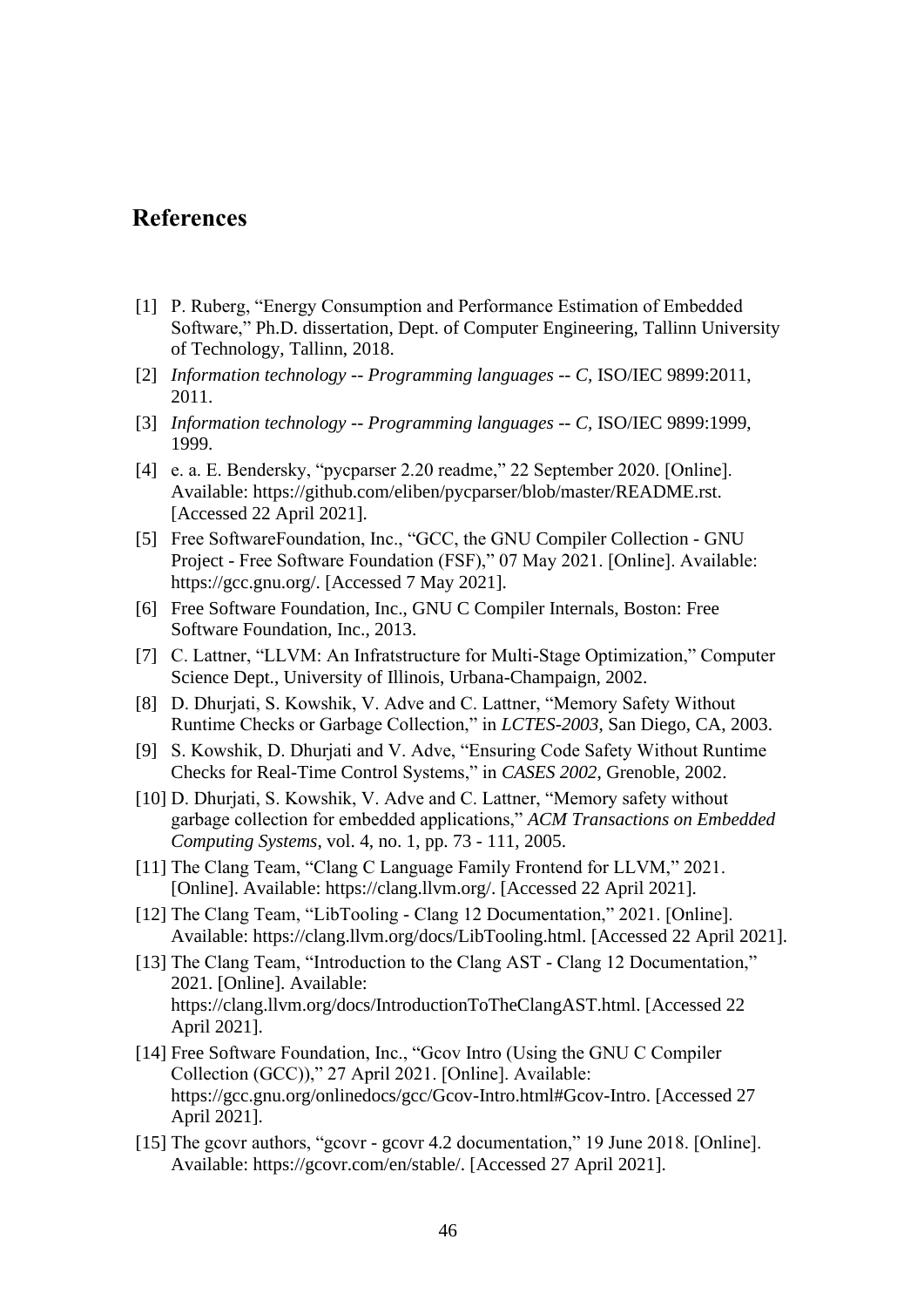- [16] G. Morton and K. Venkat, "MSP430 Competitive Benchmarking," Texas Instruments, 2006, revised 2009.
- [17] R. P. Weicker, "Dhrystone: a synthetic systems programming benchmark," *Commun. ACM,* vol. 27, no. 10, pp. 1013-1030, October 1984.
- [18] H. J. Curnow and B. A. Wichmann, "A synthetic benchmark," *Computer Journal,*  vol. 19, no. 1, pp. 43-49, 1976.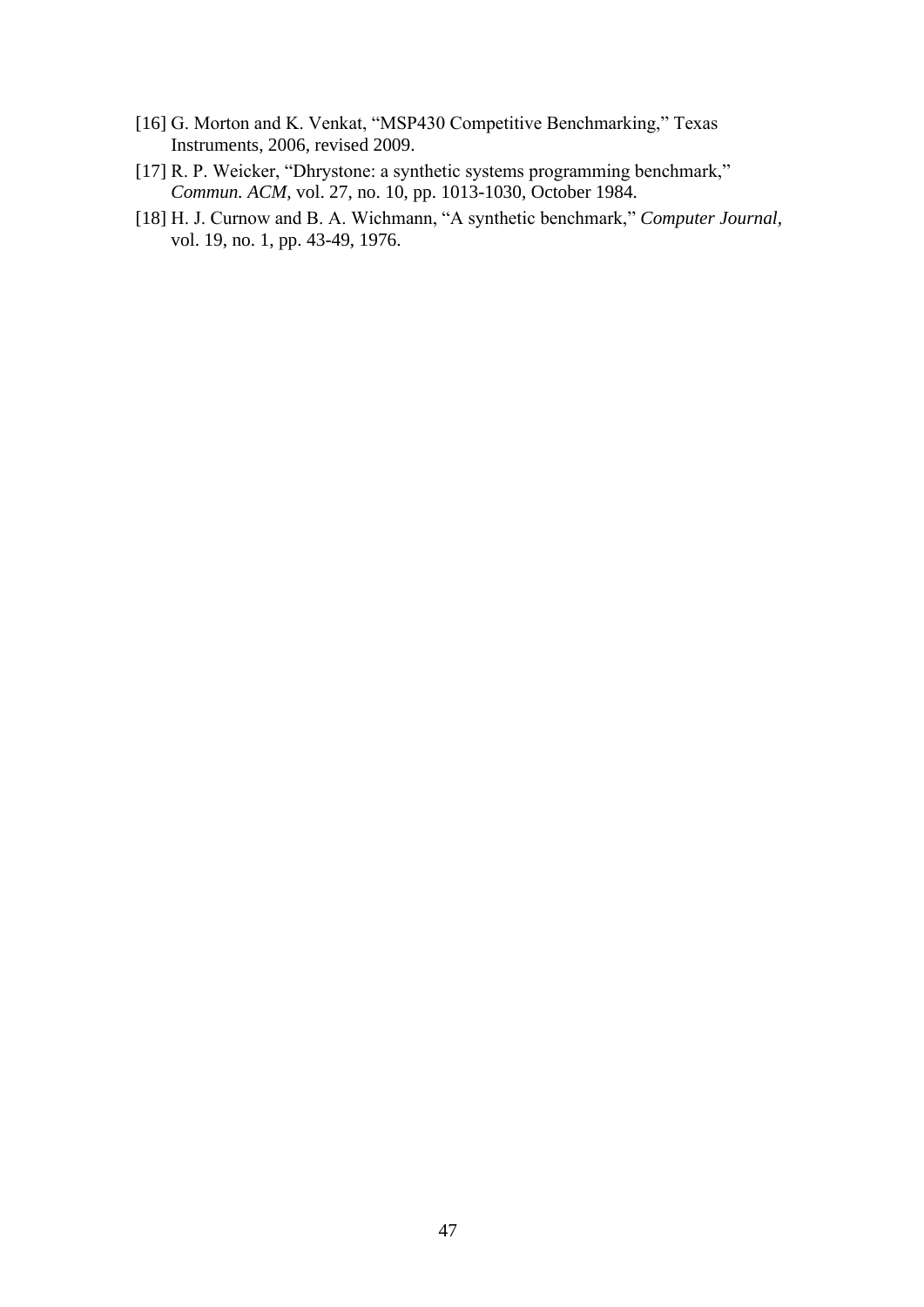# <span id="page-47-0"></span>**Appendix 1 – Non-exclusive licence for reproduction and publication of a graduation thesis<sup>1</sup>**

#### I Erki Meinberg

- 1. Grant Tallinn University of Technology free licence (non-exclusive licence) for my thesis "C-language Parser & Analyzer for Hardware Performance Estimations", supervised by Priit Ruberg and Peeter Ellervee
	- 1.1. to be reproduced for the purposes of preservation and electronic publication of the graduation thesis, incl. to be entered in the digital collection of the library of Tallinn University of Technology until expiry of the term of copyright;
	- 1.2. to be published via the web of Tallinn University of Technology, incl. to be entered in the digital collection of the library of Tallinn University of Technology until expiry of the term of copyright.
- 2. I am aware that the author also retains the rights specified in clause 1 of the nonexclusive licence.
- 3. I confirm that granting the non-exclusive licence does not infringe other persons' intellectual property rights, the rights arising from the Personal Data Protection Act or rights arising from other legislation.

10.05.2021

<sup>1</sup> The non-exclusive licence is not valid during the validity of access restriction indicated in the student's application for restriction on access to the graduation thesis that has been signed by the school's dean, except in case of the university's right to reproduce the thesis for preservation purposes only. If a graduation thesis is based on the joint creative activity of two or more persons and the co-author(s) has/have not granted, by the set deadline, the student defending his/her graduation thesis consent to reproduce and publish the graduation thesis in compliance with clauses 1.1 and 1.2 of the non-exclusive licence, the non-exclusive license shall not be valid for the period.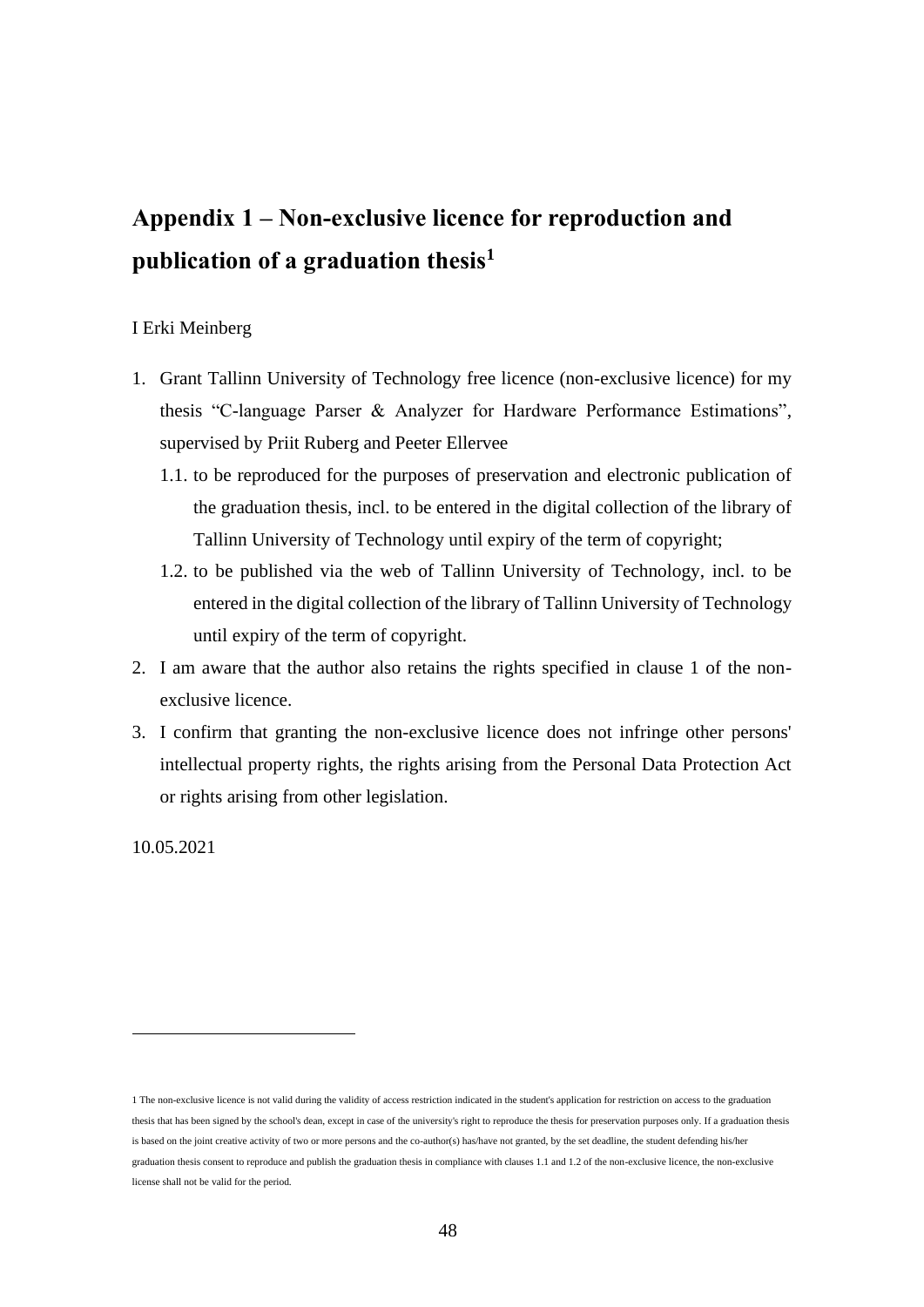## <span id="page-48-0"></span>**Appendix 2 – Source code of the tool**

The source code of the tool that was developed over the course of this work can be found in the git repository here, licensed under the MIT license: <https://git.skullnet.me/erki/masters-thesis>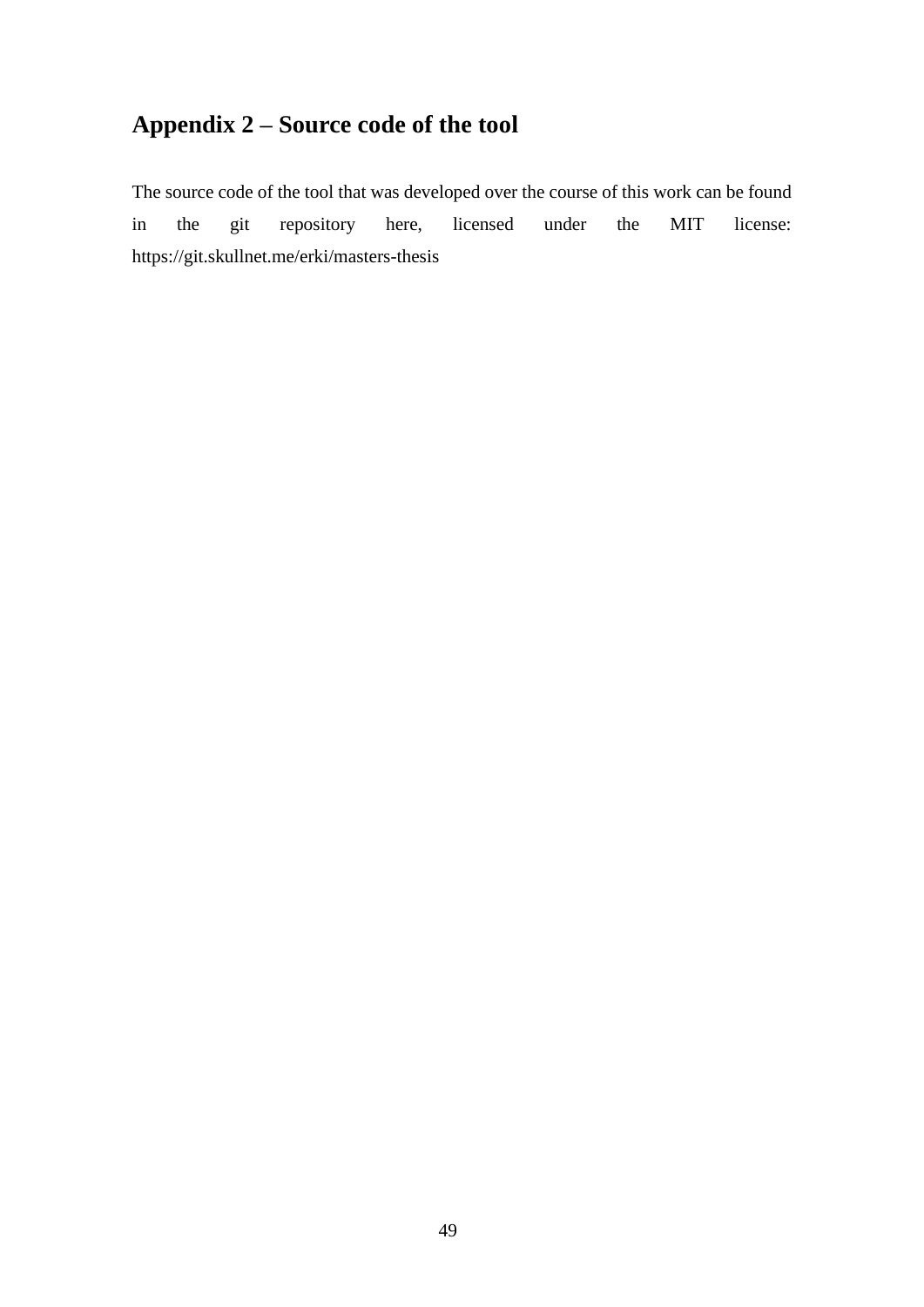## <span id="page-49-0"></span>**Appendix 3 – Matrix multiplication benchmark program**

```
typedef unsigned short UInt16;
const UInt16 m1[3][4] = {
{0x01, 0x02, 0x03, 0x04},
{0x05, 0x06, 0x07, 0x08},
{0x09, 0x0A, 0x0B, 0x0C}
};
const UInt16 m2[4][5] = {
{0x01, 0x02, 0x03, 0x04, 0x05},
{0x06, 0x07, 0x08, 0x09, 0x0A},
{0x0B, 0x0C, 0x0D, 0x0E, 0x0F},
{0x10, 0x11, 0x12, 0x13, 0x14}
};
int main(void)
{
int m, n, p;
volatile UInt16 m3[3][5];
for(m = 0; m < 3; m++)
{
for(p = 0; p < 5; p++)
{
m3[m][p] = 0;for(n = 0; n < 4; n++){
m3[m][p] += m1[m][n] * m2[n][p];
}
}
}
return 0;
}
```